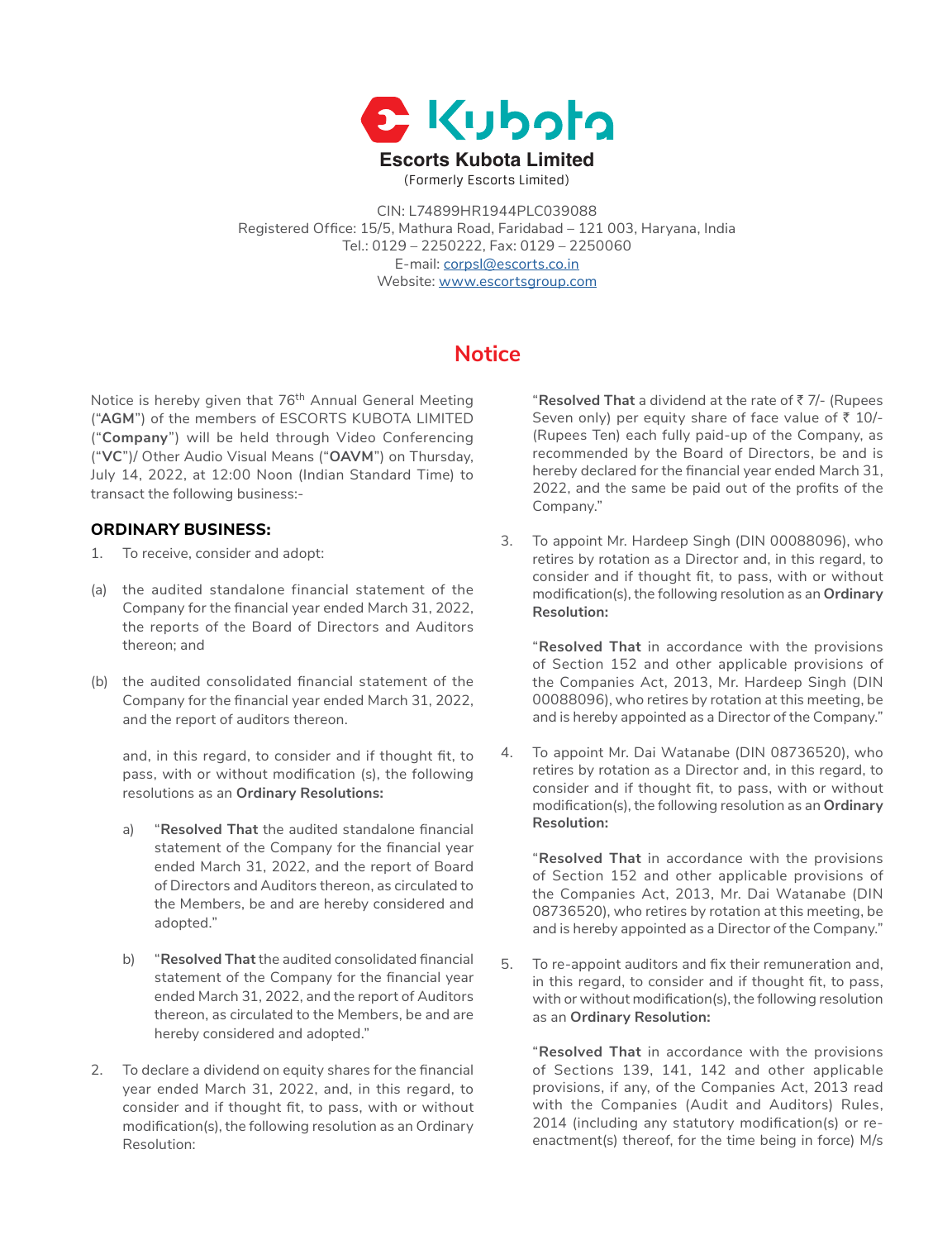Walker Chandiok & Co LLP, Chartered Accountants (Firm Registration No. 001076N/ N500013) be and is hereby re-appointed as Statutory Auditors of the Company, for another term of 5 consecutive years, to hold office from the conclusion of this Annual General Meeting ("AGM") till the conclusion of the 81<sup>st</sup> AGM to be held in the year 2027, at such remuneration, as may be mutually agreed between the Board of Directors of the Company and the said Auditors.

 **Resolved Further That** the Board of Directors of the Company ("Board" which term shall be deemed to include any committee thereof) be and are hereby authorized to do all such acts, deeds, matters and things as may be deemed proper, necessary, or expedient, including filing the requisite forms or submission of documents with any authority or accepting any modifications to the clauses as required by such authorities, for the purpose of giving effect to this resolution and for matters connected therewith, or incidental thereto.

## **SPECIAL BUSINESS:**

**6. To ratify the remuneration of Cost Auditor for the financial year ending March 31, 2023 and, in this regard, to consider and if thought fit, to pass, with or without modification(s), the following resolution as an Ordinary Resolution:**

 "**Resolved That** in accordance with the provisions of Section 148 and other applicable provisions, if any, of the Companies Act, 2013 read with the Companies (Audit and Auditors) Rules, 2014 (including any statutory modification(s) or re-enactment(s) thereof, for the time being in force), the remuneration payable to M/s. Ramanath Iyer & Co., Cost Auditors (Firm Registration No. 000019), appointed by the Board of Directors as cost auditors, to conduct the audit of cost records of the Company for the financial year ending March 31, 2023, being  $\bar{\tau}$  8, 50,000/- plus applicable tax and reimbursement of out of pocket expenses that may be incurred by them in connection with the aforesaid audit, be and is hereby ratified."

#### **7. To approve the re-appointment of Mr. Nikhil Nanda (DIN: 00043432) as Managing Director of the Company and, in this regard, to consider and if thought fit, to pass, with or without modification(s), the following resolution as an Ordinary Resolution:**

 "**Resolved That** subject to the approval of the Central Government, if required, and in accordance with the provisions of Sections 196, 197, 203 read with Schedule V and other applicable provisions, if any, of the Companies Act, 2013 (Act) and rules made thereunder {including any statutory modification(s) or re-enactments thereof for the time being in force} and as per the recommendations of the Nomination,

Remuneration and Compensation Committee, the members of the Company, do hereby approve the reappointment of Mr. Nikhil Nanda (DIN: 00043432) as Managing Director of the Company for a period of five years w.e.f. September 19, 2022 to September 18, 2027, not liable to retire by rotation.

 **Resolved Further That** the Board be and is hereby authorized to execute all such documents and do all acts, deeds and things which are necessary or desirable in order to give effect to the aforesaid resolution including, but not limited to, making applications, reporting and filing of requisite forms with the Registrar of Companies and any other authorities as may be required.

#### **8. To approve the remuneration payable to Mr. Nikhil Nanda (DIN: 00043432) pursuant to his re-appointment as Managing Director of the Company and, in this regard, to consider and if thought fit, to pass, with or without modification(s), the following resolution as a Special Resolution:**

 "**Resolved That** subject to the approval of the central government, if required, and in accordance with the provisions of Sections 196, 197 and other applicable provisions, if any, of the Companies Act, 2013 and rules framed thereunder, including the Companies (Appointment and Remuneration of Managerial Personnel) Rules, 2014, and the Securities and Exchange Board of India (Listing Obligations and Disclosure Requirements) Regulations, 2015 {including any statutory modification(s) or re-enactment(s) thereof for the time being in force} and as per the recommendations of the Nomination, Remuneration and Compensation Committee, the Board and subject to such approvals as may be necessary, the approval of the members of the Company, be and is hereby accorded for fixing of remuneration of Mr. Nikhil Nanda (DIN: 00043432) as Managing Director of the Company for a period of five years w.e.f. September 19, 2022 to September 18, 2027, as per the following terms and conditions:

## **A. Basic Salary**

 $\bar{\tau}$  24.54 lacs per month with such increments as may be decided by the Board of Directors of the Company from time to time ("Board" which term shall be deemed to include any Committee thereof, including the 'Nomination, Remuneration and Compensation Committee' of the Board) in the scale of  $\bar{z}$  20 Lacs to ₹ 50 Lacs per month.

## **B. Perquisites, Allowances, Retirals & Other Benefits, Reimbursements and Earned Leave**

As per the Company's policy and/ or as may be recommended by the Nomination, Remuneration and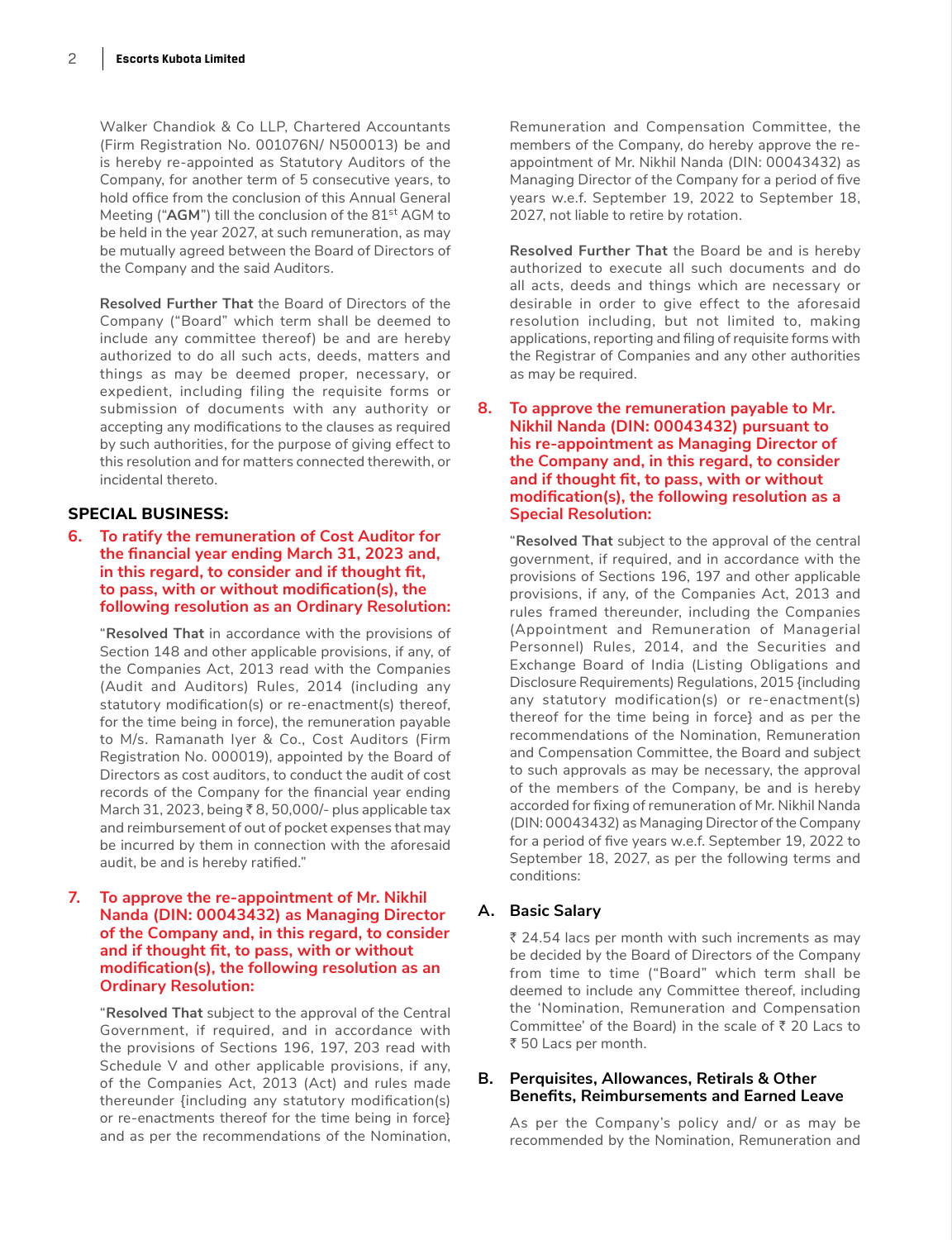Compensation Committee and approved by the Board from time to time, subject to a maximum of 250% (Two Hundred and Fifty Percent) of the Basic Salary (in terms of paragraph (A) above).

### **C. Performance Linked Incentive/ Commission**

As per the Company's policy and/ or as may be recommended by the Nomination, Remuneration and Compensation Committee and approved by the Board, subject to a maximum of upto 1% of adjusted net profits (PBT) with cap of max 125% of Fixed Pay (Basic plus Perquisites, Allowances & Retirals plus Benefits)

#### **D. Sitting fees**

The Managing Director shall not be paid any sitting fee for attending meetings of the Board of Directors and/ or any Committee(s) of the Board thereof.

#### **E. Termination**

The appointment of Managing Director may be terminated by either party giving to the other 6 (six) calendar months' notice in writing.

In the event of termination of appointment of Managing Director by the Company, he shall be entitled to receive compensation in accordance with the provisions of Section 202 of the Act.

#### **F. Ceiling on Remuneration**

Pursuant to Schedule V and other applicable provisions of the Act, if any, and subject to such approvals as may be necessary, wherein in any financial year during the tenure of his service, the Company has no profits or its profits are inadequate, the Company shall pay to Mr. Nikhil Nanda, remuneration by way of salary, perquisites and other terms as specified supra, as minimum remuneration.

 **Resolved Further That** the Board be and is hereby authorized to fix, increase, vary, reduce or amend the remuneration and other terms as it may deem expedient or necessary from time to time during the tenure of his appointment, subject to the limits specified herein above and prescribed under Section 197 of the Act and the Securities and Exchange Board of India (Listing Obligations and Disclosure Requirements) Regulations, 2015, including any statutory modification(s) or reenactment(s) thereof for the time being in force.

 **Resolved Further That** the Board be and is hereby also authorized to execute all such documents and do all acts, deeds and things which are necessary or desirable in order to give effect to the aforesaid resolution including, but not limited to, making applications, reporting and filing of requisite forms with the Registrar of Companies and any other authorities as may be required."

**9. To approve the appointment of Mr. Seiji Fukuoka (DIN: 08786470) as a Whole Time Director, designated as Deputy Managing Director, and, in this regard, to consider and if thought fit, to pass, with or without modification(s), the following resolution as a Special Resolution:**

 **Resolved That** pursuant to the provisions of Sections 196, 197, 203 read with Schedule V of the Companies Act, 2013 and other applicable provisions, if any, of the Companies Act, 2013 ("Act), other provision of the Act and rules framed thereunder, including the Companies (Appointment and Remuneration of Managerial Personnel) Rules, 2014, and the Securities and Exchange Board of India (Listing Obligations and Disclosure Requirements) Regulations, 2015 (including any statutory modification(s) or re-enactment(s) thereof for the time being in force) and subject to the approval of the Central Government, wherever necessary and subject to the provisions of Articles of Association of the Company and as per the recommendations of the Nomination, Remuneration and Compensation Committee and the Board of Directors of the Company, the approval of the members of the Company be and is hereby accorded for appointment of Mr. Seiji Fukuoka (DIN- 08786470), who was appointed as an Additional Director, effective from May 13, 2022, in accordance with the provisions of Section 161(1) of the Act and the Articles of Association of the Company, to hold office up the date of this Meeting, and who qualifies for being appointed as a Director and in respect of whom the Company has received a notice in writing, under Section 160 of the Act, from Kubota Corporation, a member of the Company, proposing his candidature for the office of Director, be and is hereby appointed as a the Whole Time Director, designated as Deputy Managing Director of the Company, not liable to retire by rotation, for a period of 5 (Five) years, effective from May 13, 2022 till May 12, 2027.

 **Resolved Further That** the Board be and is hereby authorized to execute all such documents and do all acts, deeds and things which are necessary or desirable in order to give effect to the aforesaid resolution including, but not limited to, making applications, reporting and filing of requisite forms with the Registrar of Companies and any other authorities as may be required."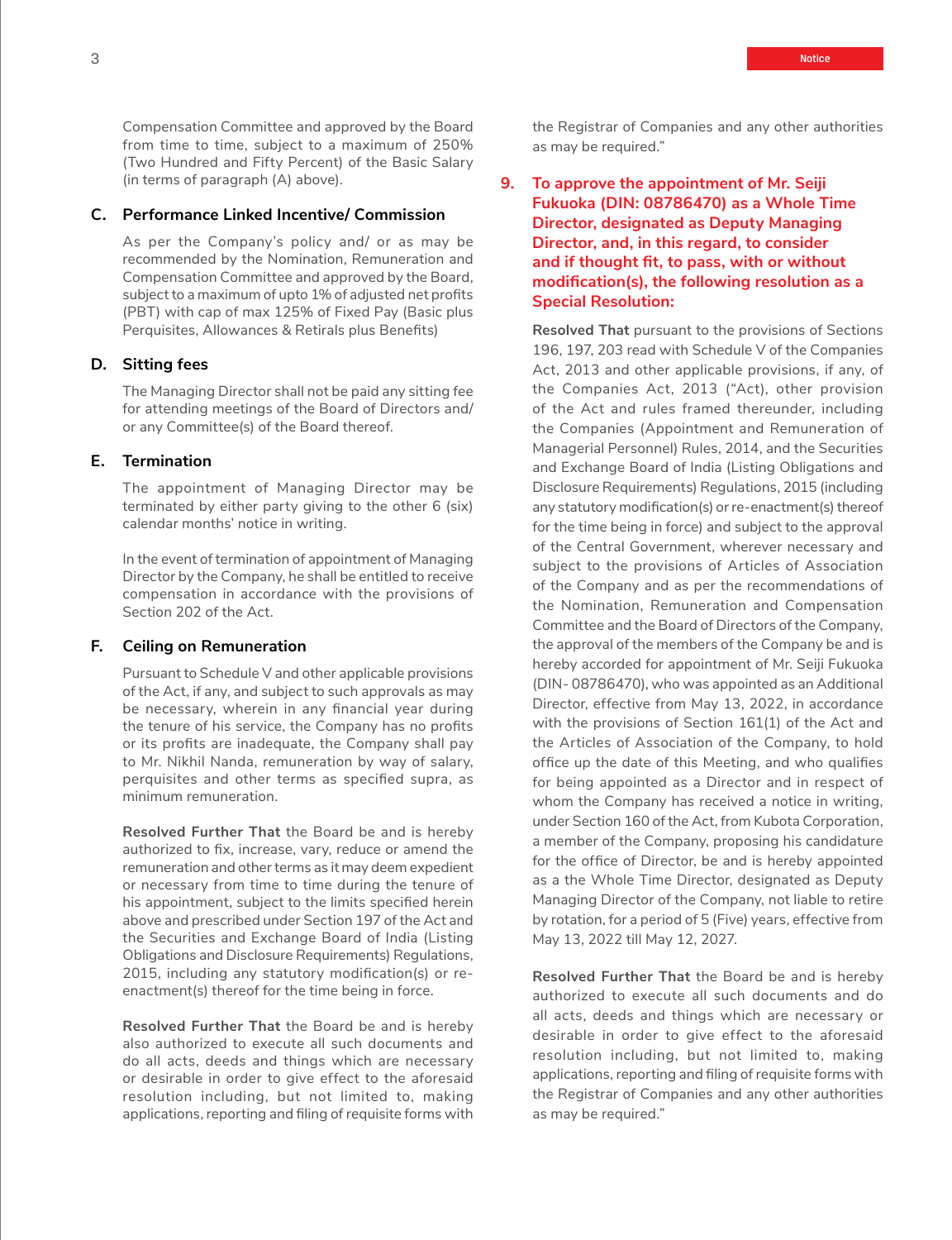### **10. To approve the remuneration of Mr. Seiji Fukuoka (DIN: 08786470) as a Whole Time Director, designated as Deputy Managing Director, and, in this regard, to consider and if thought fit, to pass, with or without modification(s), the following resolution as a Special Resolution:**

 **Resolved That** pursuant to the provisions of Sections 196, 197 read with Schedule V and other applicable provisions, if any, of the Companies Act, 2013 and rules framed thereunder, including the Companies (Appointment and Remuneration of Managerial Personnel) Rules, 2014, and the Securities and Exchange Board of India (Listing Obligations and Disclosure Requirements) Regulations, 2015 (including any statutory modification(s) or re-enactment(s) thereof for the time being in force) and subject to the approval of the Central Government, wherever necessary and as per the recommendations of the Nomination, Remuneration and Compensation Committee and the Board, the approval of the members of the Company be and is hereby accorded for fixing of remuneration of Mr. Seiji Fukuoka (DIN: 08786470) in the capacity of Whole Time Director and Designated as Deputy Managing Director of the Company for a period of five years w.e.f. May 13, 2022 to May 12, 2027, as per the following detailed terms and conditions:

## **A. Basic Salary**

 $\bar{\tau}$  4,01,093/- per month with such increments as may be decided by the Board of Directors of the Company from time to time ("Board" which term shall be deemed to include any Committee thereof, including the 'Nomination, Remuneration and Compensation Committee' of the Board) in the scale of  $\bar{z}$  4 lacs per month to  $\bar{\tau}$  10 lacs per month. In addition to this, Mr. Seiji Fukuoka will also be paid salary in Japan by Kubota Corporation in his japanese bank account.

## **B. Perquisites, Allowances, Retirals & Other Benefits, Reimbursements and Earned Leave**

As per the Company's policy and/ or as may be recommended by the Nomination and Remuneration Committee and approved by the Board from time to time subject to a maximum of 200% (Two Hundred Percent) of the Basic Salary (in term of paragraph (A) above.

Additionally, the company will also bear the applicable taxes arising in India as per the provisions of Incometax Act, 1961.

### **C. Performance Linked Incentive/ Commission**

As per the Company's policy and/ or as may be recommended by the Nomination, Remuneration and Compensation Committee and approved by the Board, subject to a maximum of 100% of annual Fixed Pay (Basic plus Perquisites, Allowances & Retirals plus Benefits)

## **D. Sitting fees**

Mr. Seiji Fukuoka, as long as he functions as Whole Time Director, Designated as Deputy Managing Director, shall not be paid sitting fee for attending meetings of the Board of Directors and/ or any Committee(s) of the Board thereof

## **E. Termination**

The appointment of Whole Time Director, designated as Deputy Managing Director may be terminated by either party giving to the other 6 (six) calendar months' notice in writing.

In the event of termination of appointment of Whole Time Director by the Company, he shall be entitled to receive compensation in accordance with the provisions of Section 202 of the Act.

## **F. Ceiling on Remuneration**

Pursuant to Schedule V and other applicable provisions of the Act, if any, and subject to such approvals as may be necessary, wherein in any financial year during the tenure of his service, the Company has no profits or its profits are inadequate, the Company shall pay to Mr. Seiji Fukuoka, remuneration by way of salary, perquisites and other terms as specified supra, as minimum remuneration.

**Resolved Further That** the Board be and is hereby authorized to fix, increase, vary, reduce or amend the remuneration and other terms as it may deem expedient or necessary from time to time during the tenure of his appointment, subject to the limits specified herein above.

 **Resolved Further That** the Board be and is hereby authorized to execute all such documents and do all acts, deeds and things which are necessary or desirable in order to give effect to the aforesaid resolution including, but not limited to, making applications, reporting and filing of requisite forms with the Registrar of Companies and any other authorities as may be required."

### **11. To appoint Mr. Shiro Watanabe (DIN: 09588547) as a Non-Executive Director and, in this regard, to consider and if thought fit, to pass, with or without modification(s), the following resolution as an Ordinary Resolution:**

 "**Resolved That** pursuant to the provisions of Section 152 read with other applicable provisions of the Companies Act, 2013 ("**Act**") and the Companies (Appointment and Qualification of Directors) Rules, 2014 and any other applicable laws, rules, regulations (including any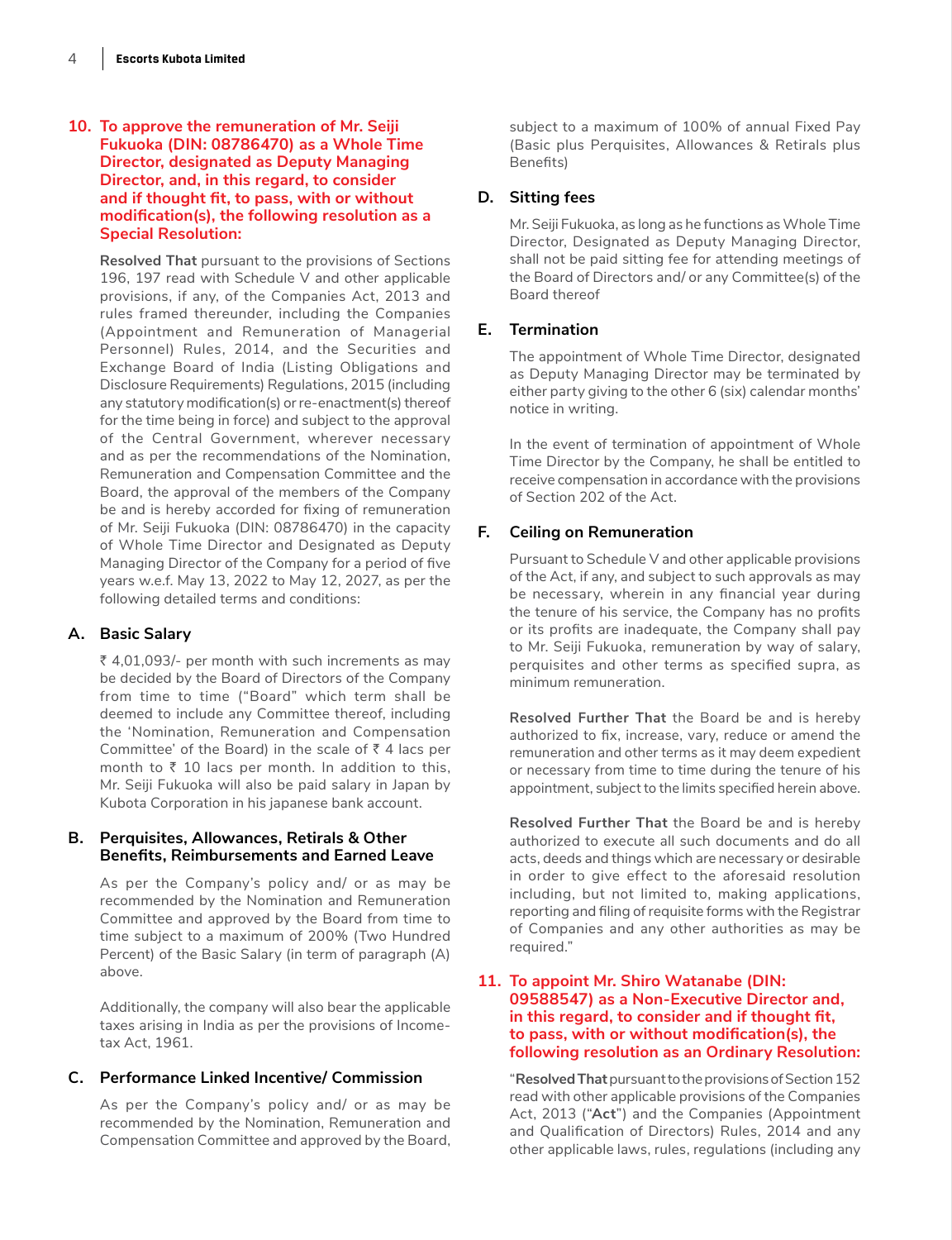statutory modification(s) or re-enactment(s) thereof for the time being in force), Mr. Shiro Watanabe (DIN: 09588547), who was appointed as an Additional Director, effective from May 13, 2022 as non-executive Director, in accordance with the provisions of Section 161(1) of the Act and the Articles of Association of the Company, to hold office up the date of this Meeting, and who qualifies for being appointed as a Director and in respect of whom the Company has received a notice in writing, under Section 160 of the Act, from Kubota Corporation, a member of the Company, proposing his candidature for the office of Director, be and is hereby appointed as a Director of the Company, liable to retire by rotation.

 **Resolved Further That** the Board of Directors of the Company be and is hereby authorised to do all acts and take all such steps as may be necessary, proper or expedient to give effect to this resolution."

### **12. To appoint Mr. Ravindra Chandra Bhargava (DIN: 00007620) as an Independent Director and, in this regard, to consider and if thought fit, to pass, with or without modification(s), the following resolution as a Special Resolution:**

 "**Resolved That** pursuant to the provisions of Sections 149, 150 and 152 read with Schedule IV and other applicable provisions, if any, of the Companies Act, 2013 ("**Act**"), and the Companies (Appointment and Qualification of Directors) Rules, 2014 and the applicable provisions of the Securities and Exchange Board of India (Listing Obligations and Disclosure Requirements) Regulations, 2015 ('SEBI Listing Regulations') (including any statutory modification(s) or re-enactment(s) thereof, for the time being in force), Mr. Ravindra Chandra Bhargava (DIN: 00007620), who was appointed as an Additional Director, effective from May 13, 2022, in accordance with the provisions of Section 161(1) of the Act and the Articles of Association of the Company, to hold the office upto the date of this Meeting, who has submitted a declaration that he meets the criteria for independence as provided under the Act and the SEBI Listing Regulations, and in respect of whom the Company has received a notice in writing, under Section 160 of the Act, from a member proposing his candidature for the office of Director, being eligible, be and is hereby appointed as an Independent Director, not liable to retire by rotation, to hold office for a term of 5 (five) consecutive years w.e.f May 13, 2022 or upto the conclusion of the AGM to be held in the calendar year 2027, whichever is earlier.

 **Resolved Further That** the Board of Directors of the Company be and are hereby authorized to do all acts and take all such steps as may be necessary, proper or expedient to give effect to this resolution."

 "**Resolved That** pursuant to the provisions of Sections 149, 150 and 152 read with Schedule IV and other applicable provisions, if any, of the Companies Act, 2013 ("**Act**"), and the Companies (Appointment and Qualification of Directors) Rules, 2014 and the applicable provisions of the Securities and Exchange Board of India (Listing Obligations and Disclosure Requirements) Regulations, 2015 ('SEBI Listing Regulations') (including any statutory modification(s) or re-enactment(s) thereof, for the time being in force), Mr. Kenichiro Toyofuku (DIN: 08619076), who was appointed as an Additional Director, effective from May 13, 2022, in accordance with the provisions of Section 161(1) of the Act and the Articles of Association of the Company, to hold the office upto the date of this Meeting, who has submitted a declaration that he meets the criteria for independence as provided under the Act and the SEBI Listing Regulations, and in respect of whom the Company has received a notice in writing, under Section 160 of the Act, from a member proposing his candidature for the office of Director, being eligible, be and is hereby appointed as an Independent Director, not liable to retire by rotation, and to hold office for a period of 5 (five) consecutive years w.e.f. May 13, 2022 or upto the conclusion of the AGM to be held in the calendar year 2027, whichever is earlier.

 **Resolved Further That** the Board of Directors of the Company be and are hereby authorized to do all acts and take all such steps as may be necessary, proper or expedient to give effect to this resolution."

#### **14. To appoint Mr. Vimal Bhandari (DIN: 00001318), as an Independent Director and, in this regard, to consider and if thought fit, to pass, with or without modification(s), the following resolution as an Special Resolution:**

 "**Resolved That** pursuant to the provisions of Sections 149, 150 and 152 read with Schedule IV and other applicable provisions, if any, of the Companies Act, 2013 ("**Act**"), and the Companies (Appointment and Qualification of Directors) Rules, 2014 and the applicable provisions of the Securities and Exchange Board of India (Listing Obligations and Disclosure Requirements) Regulations, 2015 ('SEBI Listing Regulations') (including any statutory modification(s) or re-enactment(s) thereof, for the time being in force), Mr. Vimal Bhandari (DIN: 00001318), who has submitted a declaration that he meets the criteria for independence as provided under the Act and the SEBI Listing Regulation, and in respect of whom the Company has received a notice in writing, under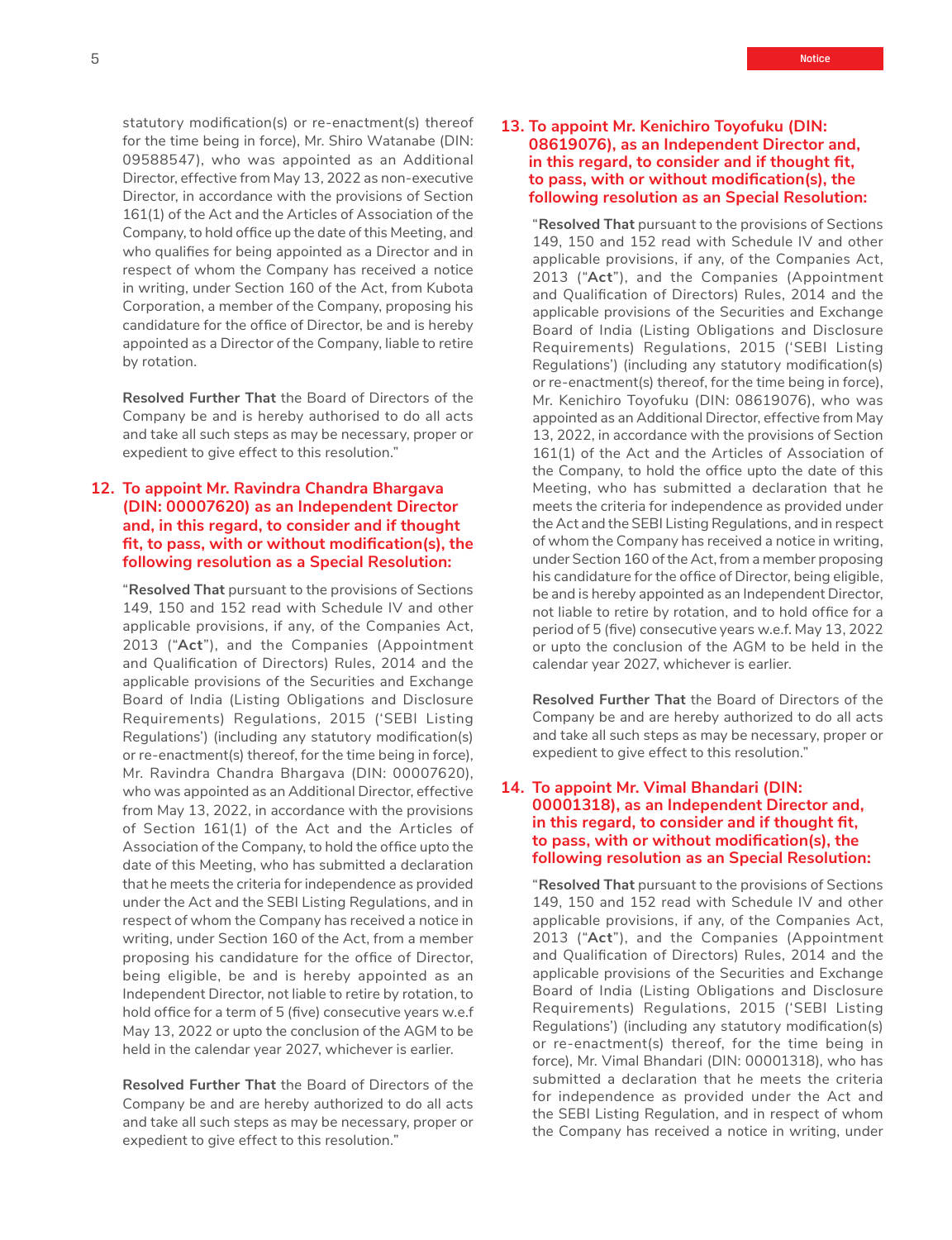Section 160 of the Act, from a member proposing his candidature for the office of Director, being eligible, be and is hereby appointed as an Independent Director, not liable to retire by rotation, from the conclusion of the 76<sup>th</sup> Annual General Meeting (AGM) for a term of 5 (five) consecutive years or conclusion of the AGM to be held in the calendar year 2027, whichever is earlier.

 **Resolved Further That** the Board of Directors of the Company be and are hereby authorized to do all acts and take all such steps as may be necessary, proper or expedient to give effect to this resolution."

#### **15. To appoint Ms. Reema Rameshchandra Nanavati (DIN: 00690270), as an Independent Director and, in this regard, to consider and if thought fit, to pass, with or without modification(s), the following resolution as an Special Resolution:**

 "**Resolved That** pursuant to the provisions of Sections 149, 150 and 152 read with Schedule IV and other applicable provisions, if any, of the Companies Act, 2013 ("**Act**"), and the Companies (Appointment and Qualification of Directors) Rules, 2014 and the applicable provisions of the Securities and Exchange Board of India (Listing Obligations and Disclosure Requirements) Regulations, 2015 ('SEBI Listing Regulations') (including any statutory modification(s) or re-enactment(s) thereof, for the time being in force), Ms. Reema Rameshchandra Nanavati (DIN: 00690270), who has submitted a declaration that she meets the criteria for independence as provided under the Act and the SEBI Listing Regulations, and in respect of whom the Company has received a notice in writing, under Section 160 of the Act, from a member proposing her candidature for the office of Director, being eligible, be and is hereby appointed as an Independent Director, not liable to retire by rotation, from the conclusion of the 76<sup>th</sup> Annual General Meeting (AGM) for a term of 5 (five) consecutive years or conclusion of the AGM to be held in the calendar year 2027, whichever is earlier.

 **Resolved Further That** the Board of Directors of the Company be and are hereby authorised to do all acts and take all such steps as may be necessary, proper or expedient to give effect to this resolution."

#### **16. To appoint Mr. Yasukazu Kamada (DIN: 09634701) as a Non-Executive Director and, in this regard, to consider and if thought fit, to pass, with or without modification(s), the following resolution as an Ordinary Resolution:**

 "**Resolved That** pursuant to the provisions of Section 152 read with other applicable provisions of the Companies Act, 2013 ("**Act**") and the Companies (Appointment and Qualification of Directors) Rules, 2014 and any other applicable laws, rules, regulations

(including any statutory modification(s) or reenactment(s) thereof for the time being in force), and in accordance with the Articles of Association of the Company, Mr. Yasukazu Kamada (DIN: 09634701), who qualifies for being appointed as a Director and in respect of whom the Company has received a notice in writing, under Section 160 of the Act, from Kubota Corporation, a member of the Company, proposing his candidature for the office of Director, be and is hereby appointed as a Director of the Company, liable to retire by rotation, w.e.f. July 14, 2022.

 **Resolved Further That** the Board of Directors of the Company be and is hereby authorised to do all acts and take all such steps as may be necessary, proper or expedient to give effect to this resolution."

#### **17. To appoint Mr. Manish Sharma (DIN: 06549914), as an Independent Director and, in this regard, to consider and if thought fit, to pass, with or without modification(s), the following resolution as an Special Resolution:**

 "**Resolved That** pursuant to the provisions of Sections 149, 150 and 152 read with Schedule IV and other applicable provisions, if any, of the Companies Act, 2013 ("**Act**"), and the Companies (Appointment and Qualification of Directors) Rules, 2014 and the applicable provisions of the Securities and Exchange Board of India (Listing Obligations and Disclosure Requirements) Regulations, 2015 ('SEBI Listing Regulations') (including any statutory modification(s) or re-enactment(s) thereof, for the time being in force), Mr. Manish Sharma (DIN: 06549914), who has submitted a declaration that he meets the criteria for independence as provided under the Act and the SEBI Listing Regulation, and in respect of whom the Company has received a notice in writing, under Section 160 of the Act, from a member proposing his candidature for the office of Director, being eligible, be and is hereby appointed as an Independent Director, not liable to retire by rotation, from the conclusion of the 76<sup>th</sup> Annual General Meeting (AGM) for a term of 5 (five) consecutive years or conclusion of the AGM to be held in the calendar year 2027, whichever is earlier.

 **Resolved Further That** the Board of Directors of the Company be and are hereby authorised to do all acts and take all such steps as may be necessary, proper or expedient to give effect to this resolution."

> By Order of the Board of Directors For **Escorts Kubota Limited**

## Place: Faridabad **Satyendra Chauhan**

Sd/-

Date: June 20, 2022 Company Secretary & Compliance Officer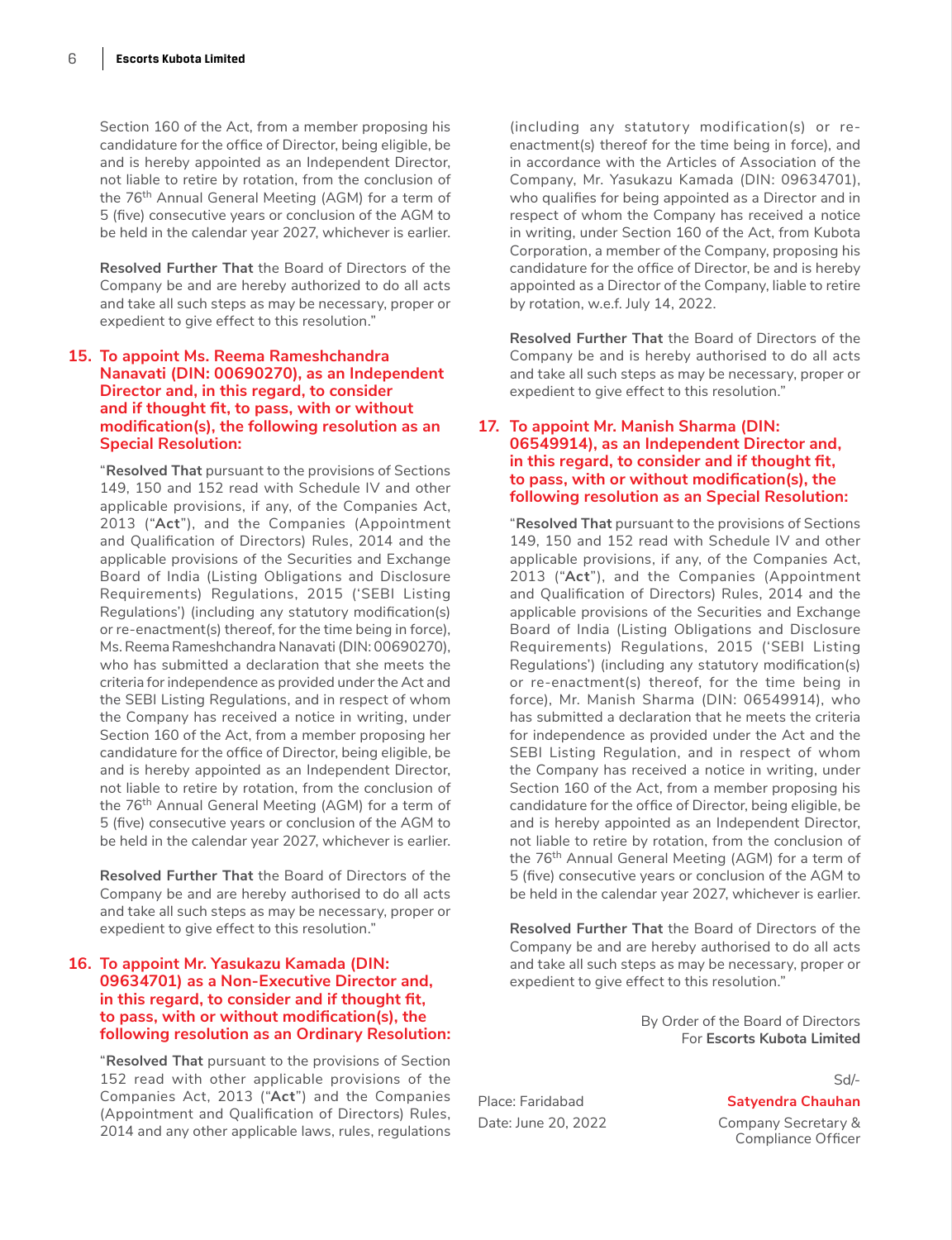## **NOTES:**

- 1. In view of the continuing Covid-19 pandemic, the Ministry of Corporate Affairs ("**MCA**") has vide its circular dated April 8, 2020, April 13, 2020, May 5, 2020, January 13, 2021,December 08, 2021 December 14, 2021 and May 5, 2022 (collectively referred to as "**MCA Circulars**") permitted convening the Annual General Meeting ("**AGM**" or "**e-AGM**") through video conferencing (VC) or other Audio Visual Means ('OAVM;) without the physical presence of the Members of the Company at a common venue. In accordance with MCA Circulars, provisions of the Companies Act, 2013 ('Act') and the Securities and Exchange Board of India (Listing Obligations and Disclosure Requirements) Regulations, 2015 ("**SEBI Listing Regulations**"), the AGM of the Company is being held through VC / OAVM. The deemed venue for the AGM shall be the Registered Office of the Company.
- 2. The Explanatory Statement pursuant to Section 102(1) of the Act, relating to Special Business to be transacted at the AGM, is annexed hereto.
- 3. Pursuant to requirements of **SEBI Listing Regulations** in relation to corporate governance and the applicable Secretarial Standards, the information required to be provided in case of retiring by rotation/seeking appointment/ re-appointment of Directors, is set out at the **Annexure-I** to this Notice.
- 4. The Company has engaged the services of M/s Kfin Technologies Limited, Registrar & Transfer Agent of the Company ("**KFIN**" or "**RTA**") as the Authorised Agency for providing remote e-voting facility/e-voting/Insta poll facility for casting the votes by the members using an electronic voting system.
- 5. Generally, a member entitled to attend and vote at the meeting is entitled to appoint a proxy to attend and vote on a poll instead of himself and the proxy need not be a member of the Company. Since this AGM is being held through VC/ OAVM pursuant to the MCA Circulars, physical attendance of members has been dispensed with. Accordingly, the facility for appointment of proxies by the members will not be available for the AGM and hence the Proxy Form and Attendance Slip are not annexed thereto.
- 6. Since the AGM will be held through VC/ OAVM, the Route Map of the venue of the meeting is not annexed hereto.
- 7. In terms of the provisions of Section 152 of the Act, Mr. Hardeep Singh and Mr. Dai Watanabe, Directors, retire by rotation at this Meeting. The Board of Directors of the Company commend their respective re-appointments. Mr. Hardeep Singh and Mr. Dai Watanabe are interested in the Ordinary Resolutions

set out at Item Nos. 3 and 4, respectively, of the Notice with regard to their re-appointment. The relatives of Mr. Hardeep Singh and Mr. Dai Watanabe may be deemed to be interested in the resolutions set out at Item Nos. 3 and 4 respectively of the Notice to the extent of their shareholding interest, if any, in the Company. Save and except the above, none of the other Directors/ Key Managerial Personnel of the Company/ their relatives are, in any way, concerned or interested, financially or otherwise, in the Ordinary Business set out under Item Nos. 1 to 4 of the Notice.

- 8. Members attending the AGM through VC/ OAVM shall be counted for the purpose of quorum under Section 103 of the Companies Act, 2013.
- 9. In compliance with the aforesaid MCA Circulars, Notice of the AGM along with the Integrated Annual Report 2021-22 (IAR or Annual Report) is being sent only through electronic mode to those members whose email addresses are registered with the RTA/ Depositories. Members may note that the Notice and Annual Report will also be available on the Company's website [www.escortsgroup.com,](http://www.escortsgroup.com) websites of the Stock Exchanges i.e. BSE Limited and National Stock Exchange of India Limited at [www.bseindia.com](http://www.bseindia.com) and [www.nseindia.com](http://www.nseindia.com) respectively, and on the website of KFIN at <https://evoting.kfintech.com>.
- 10. In order to enable the Company to comply with MCA circulars and to participate in the green initiative in Corporate Governance, members are requested to register their email addresses in respect of shares held in electronic form with their Depository Participant(s) and in respect of shares held in physical form by clicking at [https://ris.kfintech.com/clientservices/mobilereg/](https://ris.kfintech.com/clientservices/mobilereg/mobileemailreg.aspx) [mobileemailreg.aspx](https://ris.kfintech.com/clientservices/mobilereg/mobileemailreg.aspx) or by writing to the RTA with details of folio number and self-attested copy of PAN card at Kfin Technologies Limited, Unit: Escorts Kubota Limited, Selenium Building, Tower B, Plot No. 31-32, Financial District, Nanakramguda, Serilingampally, Hyderabad – 500032, India or by sending email to [einward.ris@kfintech.com.](mailto:einward.ris%40kfintech.com?subject=) Members are advised to receive the Notice convening the 76<sup>th</sup> AGM and Annual Report for FY 2021-22 via e-mail, by updating their email ID by accessing the link [https://ris.kfintech.com/](https://ris.kfintech.com/clientservices/mobilereg/mobileemailreg.aspx) [clientservices/mobilereg/mobileemailreg.aspx](https://ris.kfintech.com/clientservices/mobilereg/mobileemailreg.aspx).
- 11. For receiving all communication (including Annual Report) from the Company electronically:
- a) Members holding shares in physical mode and who have not registered/ updated their e-mail address with the Company are requested to register/ update the same by writing to the Company with details of folio number and attaching a self-attested copy of PAN card at [corpsl@escorts.co.in](http://corpsl@escorts.co.in) or to KFIN at [einward.ris@](http://einward.ris@kfintech.com) [kfintech.com](http://einward.ris@kfintech.com).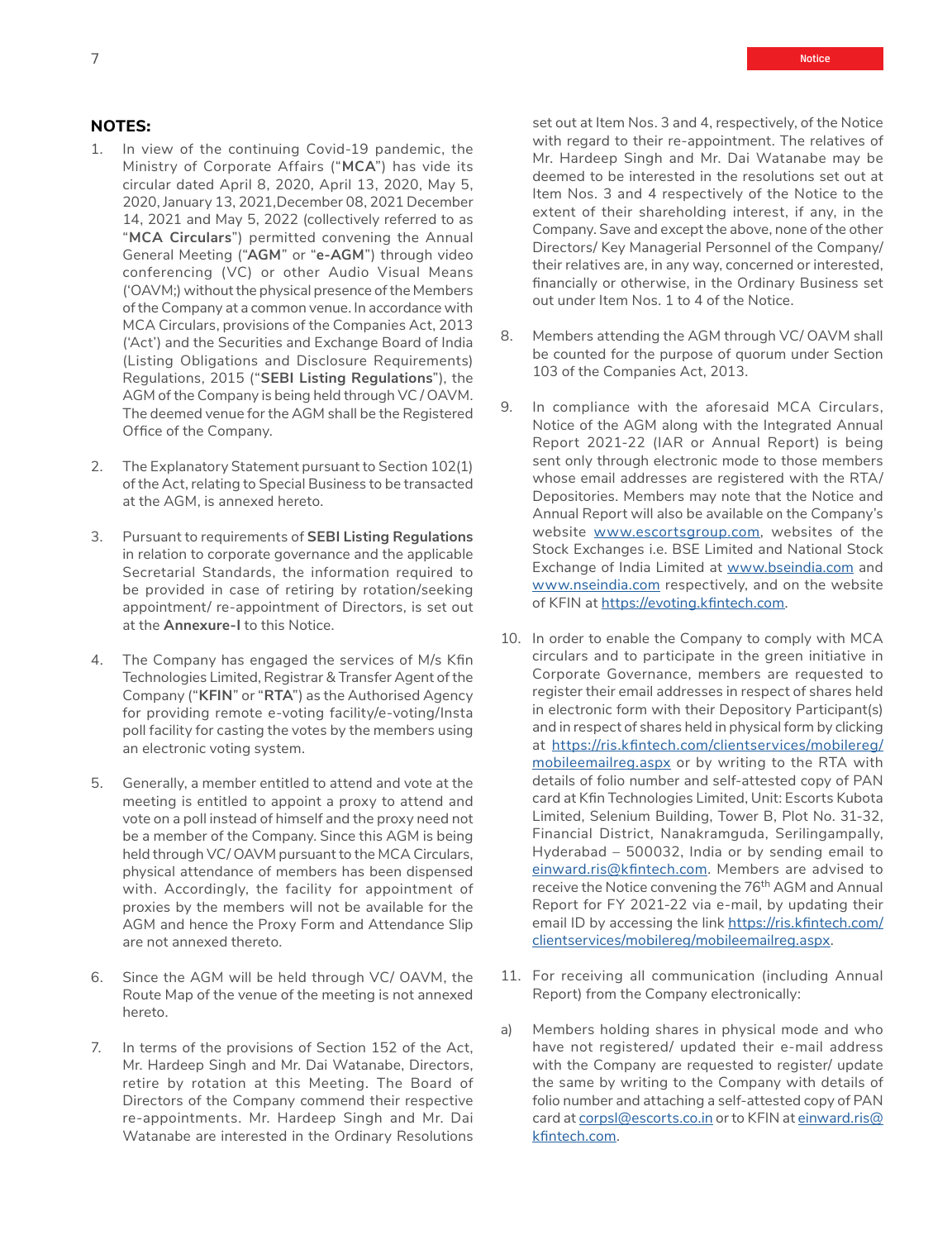- b) Members holding shares in dematerialised mode are requested to register/ update their e-mail address with the relevant Depository Participant.
- 12. The Institutional/ Corporate members intending to attend the AGM through authorised representatives are requested to send to KFIN/ Scruitinizer a certified true copy of the Board Resolution (PDF/ JPG format) authorising their representative to attend the AGM through VC/ OAVM and vote on their behalf, by an email through its registered email address to [pcs.jga@](mailto:pcs.jga%40gmail.com?subject=) [gmail.com](mailto:pcs.jga%40gmail.com?subject=) with a copy to [evoting@kfintech.com](http://evoting@kfintech.com).
- 13. In case of joint holders attending the Meeting, only such joint holder who is higher in the order of names will be entitled to vote at the Meeting.
- 14. Members can also temporarily update their email address and mobile number with KFIN, by complying with the procedure given below:
- (i) Visit the link [https://ris.kfintech.com/clientservices/](https://ris.kfintech.com/clientservices/mobilereg/mobileemailreg.aspx) [mobilereg/mobileemailreg.aspx](https://ris.kfintech.com/clientservices/mobilereg/mobileemailreg.aspx)
- (ii) Select the company name: Escorts Kubota Limited
- (iii) Enter DPID Client ID (in case shares are held in electronic form)/Physical Folio No. (in case shares are held in physical form) and Permanent Account Number (PAN).
- (iv) In case shares are held in physical form, if PAN is not available in the records, please enter any one of the Share Certificate No. in respect of the shares held by you.
- (v) Enter the email address and mobile number.
- (vi) System will check the authenticity of the DPID Client ID/Physical Folio No. and PAN/Certificate No., as the case may be and send the OTPs to the said mobile number and email address, for validation.
- (vii) Enter the OTPs received by SMS and Email to complete the validation process. (Please note that the OTPs will be valid for 5 minutes only).
- (viii) In case the shares are held in physical form and PAN is not available, the system will prompt you to upload the self-attested copy of your PAN.
- (ix) System will confirm the email address for the limited purpose of serving the Notice of the AGM, the Annual Report of the Company for the financial year 2021-22 and the e-voting instructions along with the User ID and Password.

Alternatively, Members may send an email request to [einward.ris@kfintech.com](mailto:einward.ris%40kfintech.com?subject=) along with the scanned copy of their request letter duly signed by the  $1<sup>st</sup>$  shareholder, providing the email address, mobile number, selfattested copy of PAN and Client Master copy in case shares are held in electronic form or copy of the share certificate in case shares are held in physical form, to enable KFIN to temporarily register their email address and mobile number so as to enable the Company to issue the Notice of the AGM, the Annual Report of the Company for the financial year 2021-22 and the e-voting instructions along with the User ID and Password, through electronic mode.

However, Members holding shares in electronic form, will have to once again register their email address and mobile number with their DPs, to permanently update the said information.

In case of any queries, in this regard, Members are requested to write to [einward.ris@kfintech.com](mailto:einward.ris%40kfintech.com?subject=) or [evoting@kfintech.com](mailto:evoting%40kfintech.com?subject=) or contact KFIN at toll free number: 1800-309-4001.

15. The Register of Members and Share Transfer Books of the Company will remain closed from July 2, 2022 to July 14, 2022 (both days inclusive) for the purpose of payment of dividend.

The Board recommended the Final Dividend @ 70% per share i.e.  $\bar{z}$  7.00/- per equity share payable on all outstanding shares, other than Shares held by Escorts Benefit & Welfare Trust (Treasury Shares), subject to the approval of shareholders at the ensuing AGM.

The dividend proposed shall be paid within 30 days from the date of declaration.

The dividend after deduction of tax at source, if declared at the AGM, would be paid/ dispatched to those persons or their mandates:

- a) whose names appear as beneficial owners as at the end of the business hours on July 1, 2022 in the list of beneficial owners to be furnished by National Securities Depository Limited (NSDL) and Central Depository Services (India) Limited (CDSL) in respect of the shares held in electronic mode; and
- b) whose names appear as members in the Register of Members of the Company/ RTA after giving effect to valid share transmission/ transposition in physical form lodged with the Company on or before July 1, 2022.
- 16. The Securities and Exchange Board of India ("**SEBI**") has made it mandatory for all companies to use the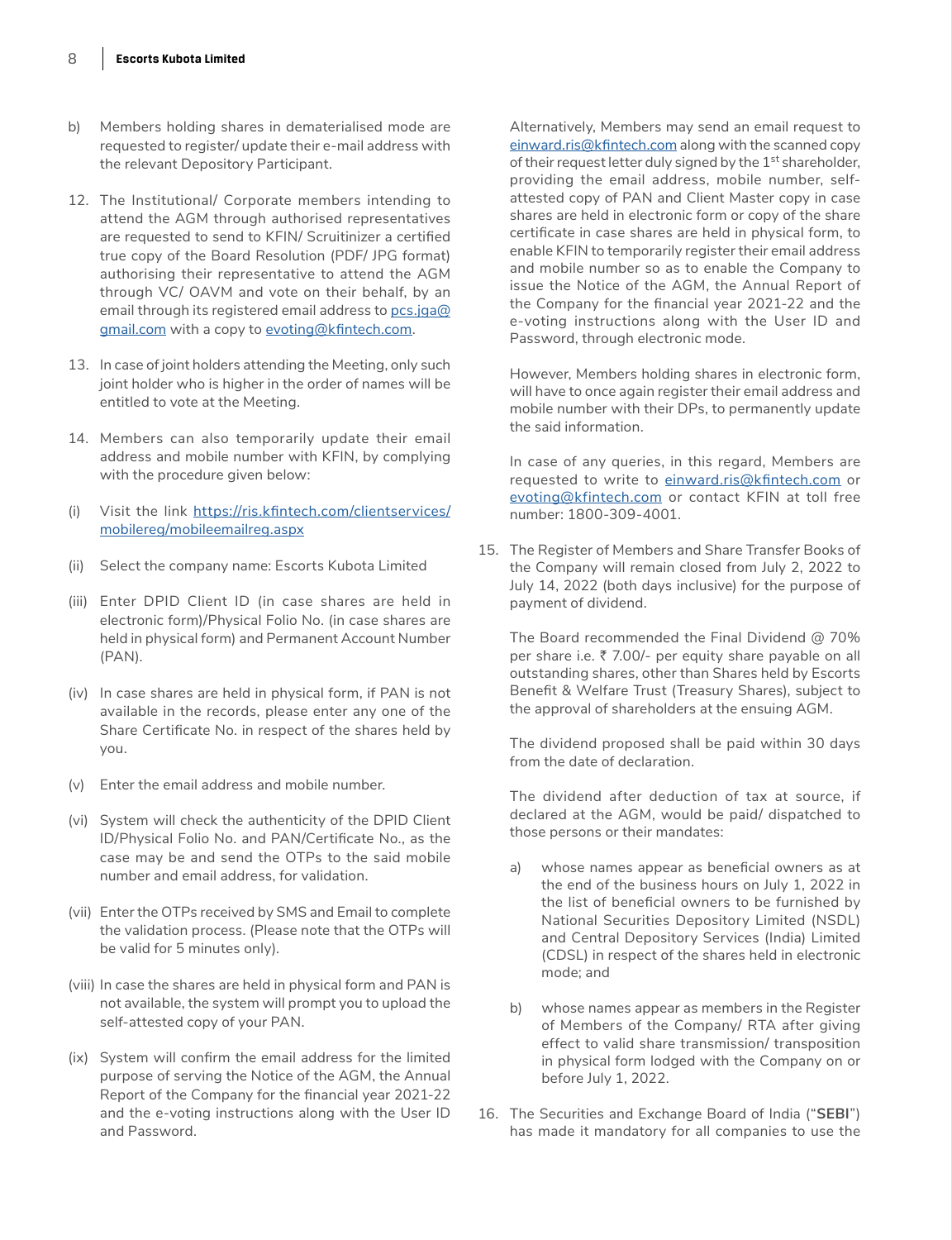bank account details of investors furnished by the Depositories/ available with the RTA for payment of dividend through National Electronic Clearing Services ("**NECS**") to the investors, wherever NECS and bank details are available. In the absence of NECS facilities, the Company will print the bank account details, if available, on the payment instrument for distribution of dividend. The Company will not entertain any direct request from members holding shares in electronic mode for deletion/ change in such bank account details. Further, instruction if any, already given by them in respect of shares held in physical form will not be automatically applicable to shares held in electronic mode. Members who wish to change such bank account details are therefore requested to advise their Depository Participant about such change, with complete details of bank account. In case the shares are held in physical form, please send NECS form available on our website [www.escortsgroup.com](http://www.escortsgroup.com) so as to reach on or before the date of Book Closure fixed for payment of dividend to Kfin Technologies Limited, Selenium Building, Tower B, Plot No. 31-32, Financial District, Nanakramguda, Serilingampally, Hyderabad – 500 032, Telengana; Phone: 040-67162222; Toll Free Number: 1800-309-4001 Email – [einward.ris@kfintech.com](mailto:einward.ris%40kfintech.com?subject=). Dividend warrants/ demand drafts will be despatched to the registered address of the shareholders who have not updated their bank account details.

- 17. SEBI has mandated the submission of Permanent Account Number (PAN) by every participant in securities market. Members holding shares in electronic form are, therefore, requested to submit their PAN to their Depository Participants with whom they are maintaining their demat accounts. Members holding shares in physical form can submit their PAN to the Company/ RTA.
- 18. To enable compliance with TDS requirement on Dividend, Members are requested to complete and/ or update their Residential Status, PAN, Category as per the Income Tax Act, 1961 with their Depository Participants or in case shares are held in physical form, with the RTA by sending email to the KFIN's email address at [einward.ris@kfintech.com.](mailto:einward.ris%40kfintech.com?subject=) For details, Members may refer to the "Communication on TDS on Dividend Distribution" appended to this notice as **Annexure-II.**
- 19.(a) Due dates of transferring unclaimed and/ or unpaid dividend declared by the Company for the financial year ended March 31, 2015, and thereafter to Investor Education and Protection Fund Authority (IEPF):

| <b>Financial Year</b><br>ended | Type of<br>Dividend | Date of<br>declaration of<br>Dividend | Last date for<br>claiming unpaid/<br>unclaimed<br>dividend |
|--------------------------------|---------------------|---------------------------------------|------------------------------------------------------------|
| March 31, 2015                 | Final               | September 18,<br>2015                 | October 17.<br>2022                                        |
| March 31, 2016                 | Final               | September 20,<br>2016                 | October 19.<br>2023                                        |
| March 31, 2017                 | Final               | September 21,<br>2017                 | October 20.<br>2024                                        |
| March 31, 2018                 | Final               | September 12,<br>2018                 | October 11.<br>2025                                        |
| March 31, 2019                 | Final               | July 27, 2019                         | August 26,<br>2026                                         |
| March 31. 2020                 | Final               | August 24,<br>2020                    | September 23,<br>2027                                      |
| March 31. 2021                 | Final               | July 27, 2021                         | August 26, 2028                                            |

Members who have not uncashed the dividend warrants so far in respect of the aforesaid periods, are requested to make their claim well in advance of the above due dates. Members are requested to check the details of unclaimed dividend amount, if any, on the Company's website [www.escortsgroup.com](http://www.escortsgroup.com) under Investor Information.

Members may please note that the unclaimed dividend in respect of the financial year ended March 31, 2015 must be claimed by the concerned members on or before October 17, 2022, failing which it will be transferred to the Investor Education & Protection Fund Authority, in accordance with the relevant provisions of the Investor Education and Protection Fund Authority (Accounting, Audit, Transfer and Refund) Rules, 2016 ("**IEPF Rules**"). Members are requested to write to Company/ KFIN, for claiming unclaimed dividend.

IEPF Rules are applicable to the Company. The objectives of the IEPF Rules is to help the shareholders ascertain the status of their unclaimed amounts and overcome the problems due to misplacement of intimation thereof by post etc. In terms of the said IEPF Rules, the Company has uploaded the information since the financial year 2009-10 on the website of IEPF i.e. [www.iepf.gov.in](http://www.iepf.gov.in) as well as on the Company's website [www.escortsgroup.com](http://www.escortsgroup.com) under Investor Information Section.

- (b) The Company has transferred the unpaid or unclaimed dividends declared up to March 31, 2014, from time to time, to the IEPF established by the Central Government.
- (c) Pursuant to IEPF Rules, the Company has, during the financial year 2021-22, transferred to the IEPF Authority all dividend which had remained unpaid or unclaimed for 7 (seven) consecutive years or more on the due date of transfer. Details of shares transferred to the IEPF are available on the website of IEPF i.e. [www.](http://www.iepf.gov.in)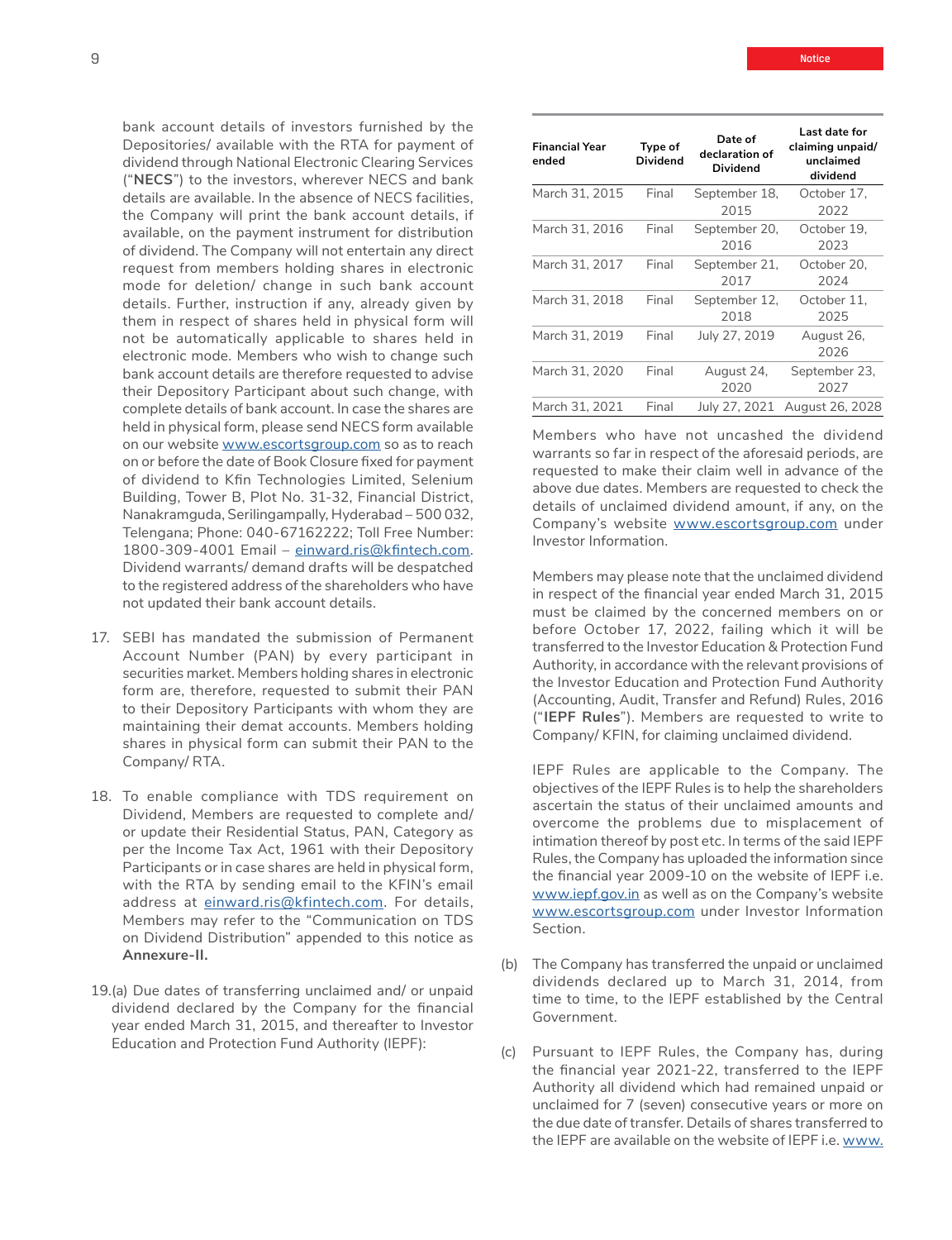[iepf.gov.in](http://www.iepf.gov.in) as well as on the Company's website [www.](http://www.escortsgroup.com) [escortsgroup.com](http://www.escortsgroup.com) under Investor Information Section.

- (d) Members may note that shares as well as unclaimed dividends transferred to IEPF can be claimed back. Concerned members/ investors are advised to visit the website of www.iepf.gov.in or contact KFIN for lodging claim for refund of shares and/ or dividend from the IEPF.
- 20. Section 72 of the Act and Rule 19 of the Companies (Share Capital & Debenture) Rules, 2014 has extended nomination facility to individual shareholders holding shares in physical form. Shareholders are requested to avail the above facility by submitting prescribed Nomination Form SH-13 to the Company/ RTA. This form is also available on the Company's website [www.](http://www.escortsgroup.com) [escortsgroup.com](http://www.escortsgroup.com).
- 21. Member(s) of the Company who are holding shares in physical form and have multiple accounts in identical name(s) or are holding more than one share certificate in the same name under different Ledger Folio(s) are requested to apply for consolidation of such folio(s).
- 22. SEBI has decided that except in case of transmission or transposition of securities, requests for effecting transfer of securities shall not be processed unless the securities are held in dematerialized form with a depository w.e.f. April 1, 2019. In view of the above and to avail various benefits of dematerialisation, members are advised to dematerialise shares held by them in physical form.
- 23. Attention is seeking towards the SEBI Circular no-SEBI/ HO/ MIRSD/ MIRSD\_RTAMB/ P/ CIR/ 2021/ 655 dated November 3, 2021 w.r.t to the shareholders holding shares in physical form, it is mentioned that if the documents are not given by shareholders on or after April 01, 2023, the securities shall be frozen by the RTA and the same shall be referred by the RTA/ Company to the administering authority under the Benami Transactions (Prohibitions) Act, 1988 and or Prevention of Money Laundering Act, 2002, if they continue to remain frozen as on December 31, 2025.
- 24. Members holding shares in electronic form are requested to intimate all changes pertaining to their Company details, ECS mandates, email addresses, nominations, power of attorney, change of address/ name etc. to their DPs. Any changes effected by the DPs will be automatically reflected in the record maintained by the Depositories. Members holding shares in physical form are requested to notify changes to the said information to KFIN, by sending an email to [einward.ris@kfintech.com](http://einward.ris@kfintech.com) or to [corpsl@escorts.co.in](http://corpsl@escorts.co.in), quoting their Folio number(s) along with supporting documents.
- 25. Please send all correspondence including requests for transfer/ transmission of shares, change of address & dividend etc. to Kfin Technologies Limited, Selenium Building, Tower B, Plot No. 31-32, Financial District, Nanakramguda, Serilingampally, Hyderabad – 500 032; Phone: 040-67162222; Toll Free Number : 1800- 309-4001; E-mail – [einward.ris@kfintech.com](mailto:einward.ris%40kfintech.com?subject=).
- 26. Non-resident Indian shareholders are requested to inform about the following immediately to the Company or its RTA or the concerned Depository Participant, as the case may be, immediately of:-
- a. The change in the residential status on return to India for permanent settlement.
- b. The particulars of the NRE Account with a bank in India, if not furnished earlier.
- 27. To prevent fraudulent transactions, members are advised to exercise due diligence and notify the Company of any change in address or demise of any member as soon as possible. Members are also advised not to leave their demat account(s) dormant for long. Periodic statement of holdings should be obtained from the concerned DP and holdings should be verified.
- 28. The Register of Directors and Key Managerial Personnel and their shareholding maintained under Section 170 of the Act, the Register of Contracts or arrangements in which directors are interested, maintained under Section 189 of the Act and the relevant documents referred to in the notice and Annual Report will be available for inspection electronically by the members of the Company during the AGM. All other documents referred to in the Notice and Annual Report will also be available for electronic inspection without payment of any fee by the members from the date of circulation of this notice upto the date of AGM i.e. July 14, 2022. Members seeking to inspect such documents can send an email to [corpsl@escorts.co.in](http://corpsl@escorts.co.in).
- 29. A certificate from the Secretarial Auditor of the Company certifying that the Company's Employee Stock Option Plans are being implemented in accordance with the Securities and Exchange Board of India (Share Based Employee Benefits) Regulations, 2014, as amended from time to time and in accordance with the resolutions passed at the general meeting(s) will be available electronically for inspection by the members during the AGM.

#### 30. **Voting through electronic means**

I. Pursuant to the provisions of Section 108 of the Act read with Rule 20 of the Companies (Management and Administration) Rules, 2014, and Regulation 44 of the SEBI (Listing Obligations and Disclosure Requirements) Regulations, 2015, (including any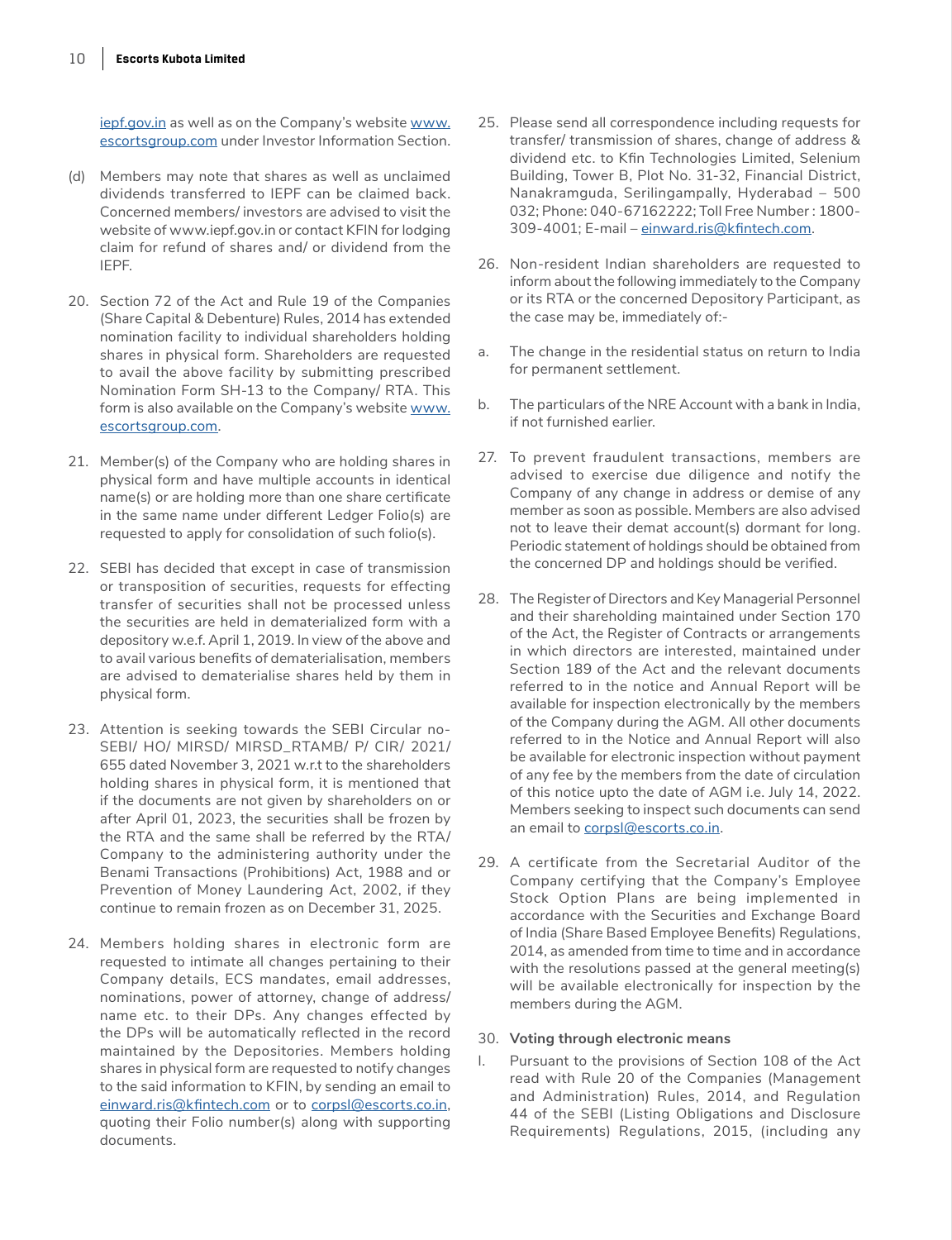statutory modification(s) or re-enactment(s) thereof, for the time being in force), the Company is pleased to provide its members the facility to exercise their right to vote on resolutions proposed to be considered at the 76<sup>th</sup> AGM by electronic means and the business may be transacted through e-voting Services ("**Remote e-Voting**").

The members who have cast their votes by Remote e-Voting prior to the AGM may also participate in the AGM through VC/ OAVM via link provided in their login ids but shall not be entitled to cast their vote again.

- II. The process and manner for Remote e-Voting are as under:
- **A. Information and Instructions for Remote e-Voting by Individual Shareholders holding shares of the Company in Demat Mode:**

As per the SEBI circular dated December 9, 2020, on e-Voting facility provided by Listed Companies, Individual shareholders holding securities in Demat mode are allowed to vote through their demat account maintained with Depositories and Depository Participants. Shareholders are advised to update their mobile number and email id in their demat accounts in order to access e-Voting facility.

**Login method for Individual shareholders holding securities in demat mode is given below:**

|                | <b>NSDL</b>                                                                                                                                                                                  |                | CDSL                                                                                                                                                  |
|----------------|----------------------------------------------------------------------------------------------------------------------------------------------------------------------------------------------|----------------|-------------------------------------------------------------------------------------------------------------------------------------------------------|
|                | 1. User already registered for IDeAS facility:                                                                                                                                               |                | 1. Existing user who have opted for Easi/ Easiest                                                                                                     |
| ı.             | Type in the browser/ click on the following URL: https://<br>eservices.nsdl.com                                                                                                              | I.             | Type in the browser/ click on the following URL: https://web.<br>cdslindia.com/myeasi/home/login or URL: www.cdslindia.com                            |
| $\mathbb{I}$ . | Click on the "Beneficial Owner" icon under 'IDeAS' section.                                                                                                                                  | $\mathbb{I}$ . | Click on New System Myeasi                                                                                                                            |
|                | III. On the new page, enter User ID and Password. Post<br>successful authentication, click on "Access to e-Voting"                                                                           |                | III. Login with user id and password                                                                                                                  |
|                | IV. Click on company name or e-Voting service provider and<br>you will be re-directed to e-Voting service provider website<br>for casting the vote during the remote e-Voting period         |                | IV. Option will be made available to reach e-Voting page without<br>any further authentication                                                        |
|                |                                                                                                                                                                                              | V.             | Click on e-Voting service provider name to cast your vote.                                                                                            |
|                | 2. User not registered for IDeAS e-Services                                                                                                                                                  |                | 2. User not registered for Easi/ Easiest                                                                                                              |
| ı.             | To register, type in browser/ click on link: https://eservices.<br>nsdl.com                                                                                                                  | ı.             | To register, type in browser/ click on link:<br>https://web.cdslindia.com/myeasi/Registration/EasiRegistration                                        |
| Ш.             | Select "Register Online for IDeAS"                                                                                                                                                           | II.            | Proceed with completing the required fields.                                                                                                          |
|                | III. Proceed with completing the required fields.                                                                                                                                            |                | III. After registration, please follow steps given above to cast your<br>vote.                                                                        |
|                | IV. After registration, please follow steps given above to<br>cast your vote.                                                                                                                |                |                                                                                                                                                       |
| 3.             | By visiting the e-Voting website of NSDL                                                                                                                                                     | 3.             | By visiting the e-Voting website of CDSL                                                                                                              |
| I.             | Type in the browser/ click on the following URL: https://<br>www.evoting.nsdl.com/                                                                                                           | I.             | Type in the browser/ click on the following URL: www.cdslindia.<br>com                                                                                |
| II.            | Click on the icon "Login" which is available under<br>'Shareholder/Member' section.                                                                                                          | Ш.             | Provide demat account number and PAN                                                                                                                  |
|                | III. On the login page, enter User ID (i.e. 16-digit demat<br>account number held with NSDL), Password/OTP and<br>a Verification Code as shown on the screen.                                |                | III. System will authenticate user by sending OTP on registered<br>Mobile & Email as recorded in the demat Account                                    |
|                | IV. Post successful authentication, you will be redirected to<br>NSDL Depository site wherein you can see e-Voting page.                                                                     |                | IV. After successful authentication, user will be provided links for<br>the respective e-Voting service provider where the e-Voting is<br>in progress |
|                | V. Click on company name or e-Voting service provider name<br>and you will be redirected to e-Voting service provider<br>website for casting your vote during the remote e-Voting<br>period. |                |                                                                                                                                                       |

#### **Individual Shareholders (holding securities in demat mode) login through their demat accounts/ website of depository participants.**

You can also login using the login credentials of your demat account through your Depository Participant registered with NSDL/CDSL for e-Voting facility. Once login, you will be able to see e-Voting option. Click on e-Voting option and you will be redirected to NSDL/CDSL Depository site after successful authentication. Click on company name or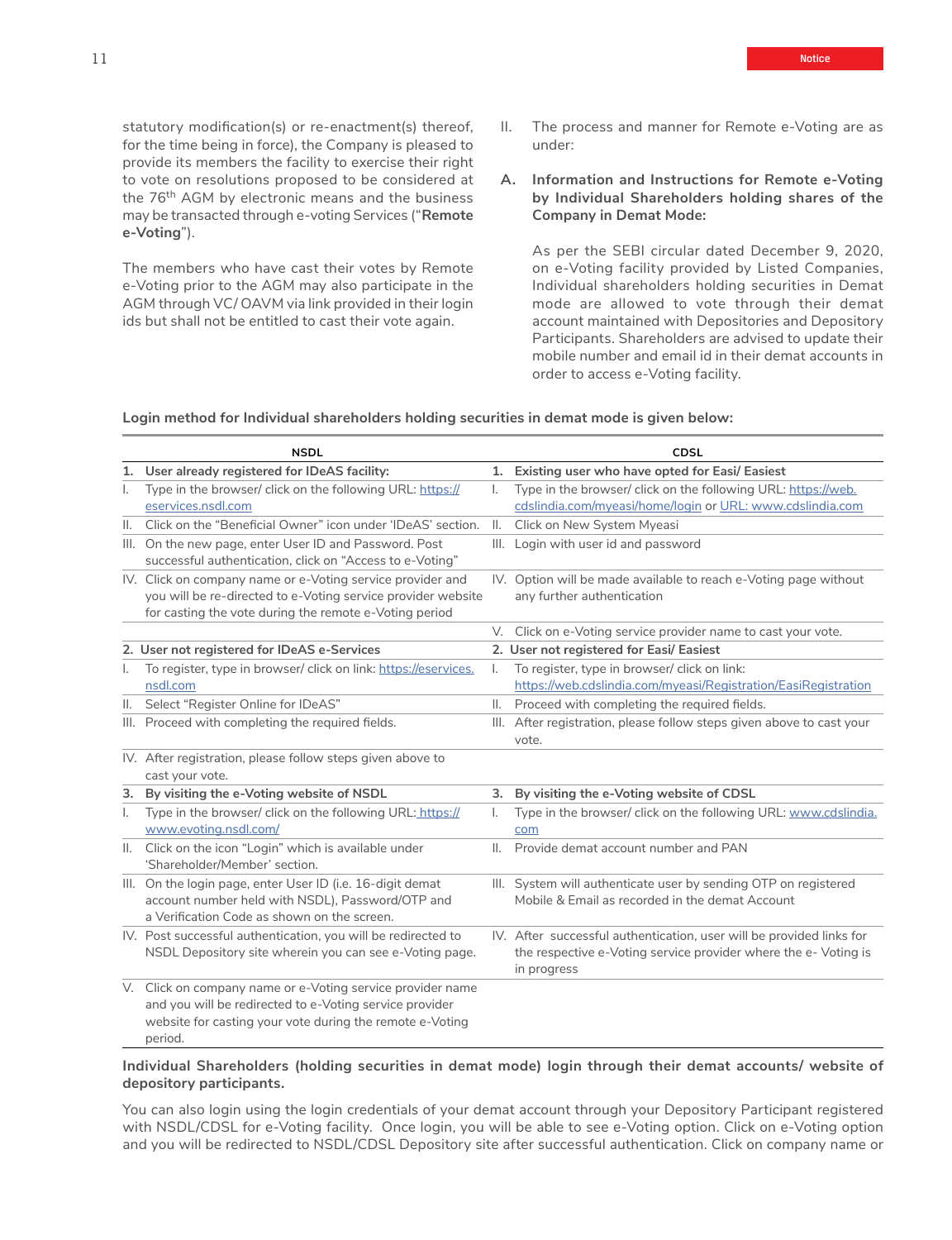e-Voting service provider name and you will be redirected to e-Voting service provider website for casting your vote during the remote e-Voting period.

#### **Important note:**

Members who are unable to retrieve User ID/ Password are advised to use Forget User ID and Forget Password options available on the websites of Depositories/ Depository Participants.

|    | Members facing any technical issue - NSDL                      | Members facing any technical issue - CDSL                        |
|----|----------------------------------------------------------------|------------------------------------------------------------------|
|    | Members facing any technical issue in login can contact NSDL   | Members facing any technical issue in login can contact CDSL     |
|    | helpdesk by sending a request at evoting@nsdl.co.in or call at | helpdesk by sending a request at helpdesk, evoting@cdslindia.com |
|    | toll free no.: 1800 1020 990 and 1800 22 44 30                 | or contact at 022-23058738 or 22-23058542-43.                    |
|    |                                                                |                                                                  |
| В. | Information and Instructions for Remote e-Voting by            | vii. On the voting page, enter the number of shares              |
|    | Shareholders other than Individuals holding shares             | (which represents the number of votes) as on                     |
|    | of the Company in Demat Mode and all shareholders              | the cut-off date i.e. July 7, 2022 under "FOR/                   |
|    | holding shares in Physical Mode:                               | AGAINST" or alternatively, you may partially enter               |

- a. In case a member receives an email from KFIN {for members whose email IDs are registered with the Company/ Depository Participant(s)}:
	- i. Launch internet browser by typing the URL: <https://evoting.kfintech.com>.
	- ii. Enter the login credentials (i.e. User ID and password as mentioned in email). In case of physical folio, User ID will be EVEN (E-Voting Event Number) followed by folio number. In case of demat account, User ID will be your DP ID and Client ID. However, if you are already registered with Kfin for e-voting, you can use your existing User ID and password for casting your vote.
	- iii. After entering these details appropriately, click on "LOGIN".
	- iv. You will now reach password change menu wherein you are required to mandatorily change your password. The new password shall comprise of minimum 8 characters with at least one upper case (A- Z), one lower case (a-z), one numeric value (0-9) and a special character  $(@, #, \$, etc.).$ The system will prompt you to change your password and update your contact details like mobile number, email ID etc. on first login. You may also enter a secret question and answer of your choice to retrieve your password in case you forget it. It is strongly recommended that you do not share your password with any other person and that you take utmost care to keep your password confidential.
	- v. You need to login again with the new credentials.
	- vi. On successful login, the system will prompt you to select the "EVENT of ESCORTS" i.e. 6650.
- (which represents the number of votes) as on the cut-off date i.e. July 7, 2022 under "FOR/ AGAINST" or alternatively, you may partially enter any number in "FOR" and partially "AGAINST" but the total number in "FOR/ AGAINST" taken together shall not exceed your total shareholding as mentioned herein above. You may also choose the option ABSTAIN. If the member does not indicate either "FOR" or "AGAINST" it will be treated as "ABSTAIN" and the shares held will not be counted under either head.
- viii. Members holding multiple folios/ demat accounts shall follow the voting process separately for each folio/ demat accounts.
- ix. Voting has to be done for each item of the notice separately. In case you do not desire to cast your vote on any specific item, it will be treated as abstained.
- x. You may then cast your vote by selecting an appropriate option and click on "Submit".
- xi. A confirmation box will be displayed. Click "OK" to confirm else "CANCEL" to modify. Once you have voted on the resolution(s), you will not be allowed to modify your vote. During the voting period i.e. July 11, 2022 to July 13, 2022 (till 5:00 PM) members can login any number of times till they have voted on the resolution(s).
- xii. Corporate/ Institutional members (i.e. other than Individuals, HUF, NRI etc.) are also required to send scanned certified true copy (PDF Format) of the Board Resolution/ Authority Letter etc., together with attested specimen signature(s) of the duly authorised representative(s), to the Scrutinizer at email [pcs.jga@gmail.com](mailto:pcs.jga%40gmail.com?subject=) with a copy marked to [evoting@kfintech.com.](mailto:evoting%40kfintech.com?subject=) The scanned image of the above mentioned documents should be in the naming format "Escorts Kubota Limited Event No."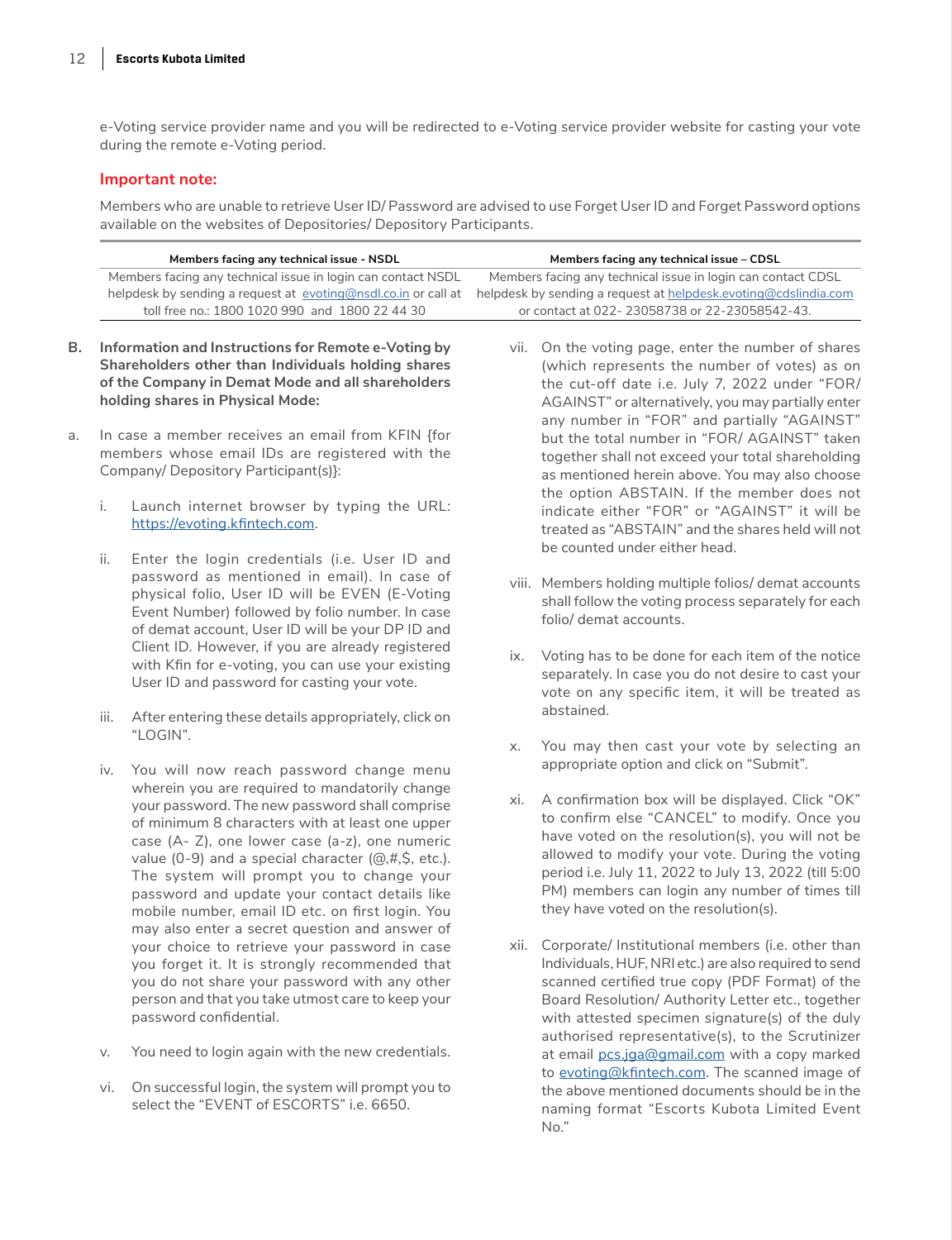In case of members whose email IDs are not registered with the RTA/ Depository Participant(s) shall first register the same in the following manner:

#### • **Members holding shares in physical form**

Members holding shares in physical mode, who have not registered/ updated their email addresses with the RTA, are requested to register/update the same by clicking on [https://ris.kfintech.com/clientservices/](https://ris.kfintech.com/clientservices/mobilereg/mobileemailreg.aspx) [mobilereg/mobileemailreg.aspx](https://ris.kfintech.com/clientservices/mobilereg/mobileemailreg.aspx) or by writing to the RTA with details of folio number and attaching a selfattested copy of PAN card at [einward.ris@Kfintech.](mailto:einward.ris%40Kfintech.com?subject=) [com](mailto:einward.ris%40Kfintech.com?subject=).

#### • **Members holding shares in electronic mode**

Members are required to register their e-mail address with their respective Depositary Participant "DPs" for receiving all communications from the Company electronically.

After due verification, KFIN will forward your login credentials to your registered email address.

After registration of e-mail address members would be required to follow steps 30 (II) (B) (a) (i) to (xii).

- III. In case of any query and/ or grievance, in respect of voting by electronic means, members may refer to the Help & Frequently Asked Questions (FAQs) and E-voting user manual available at the download section of<https://evoting.kfintech.com>(KFIN Website) or contact Mr. Raj Kumar Kale, (Unit: Escorts Kubota Limited) of Kfin Technologies Limited, Selenium Building, Tower B, Plot No. 31-32, Financial District, Nanakramguda, Serilingampally, Hyderabad - 500 032, Telengana or at [evoting@kfintech.com](http://evoting@kfintech.com) or phone no. 040 – 67162222 or call KFIN's toll free No. 1800- 309-4001 for any further clarifications.
- IV. You can also update your mobile number and e-mail id in the user profile details of the folio which may be used for sending future communications.
- V. The Remote e-Voting period commences on Monday, July 11, 2022 (9:00 am IST) and ends on Wednesday, July 13, 2022 (5:00 pm IST). During this period, members of the Company, holding shares either in physical form or in dematerialised form, as on the cut-off date i.e. July 7, 2022, may cast their vote by Remote e-Voting. The Remote e-Voting Module shall be disabled by KFIN for voting thereafter from their e-Voting module.
- VI. A person, whose name is recorded in the Register of Members or in the Register of Beneficial Owners maintained by the depositories as on the cut-off date

only shall be entitled to avail the facility of Remote e-Voting as well as voting during the AGM through Insta Poll. A person who is not the member on cut-off date should treat this notice for information purpose only.

- VII. The voting rights of members shall be in proportion to their shareholding in the Paid-up Equity Share Capital of the Company as on the cut-off date i.e. July 7, 2022
- VIII. In case any person becomes member of the Company after dispatch of Notice of AGM and holds shares as on the cut-off date for remote e-Voting i.e. July 7 2022, he/ she may obtain the User ID and Password in the manner as mentioned below:
	- i. If the mobile number of the member is registered against shares held in demat form, the member may send SMS: MYEPWD<space> DP ID Client ID to 9212993399

Example for NSDL:

MYEPWD <SPACE> IN12345612345678 Example for CDSL: MYEPWD <SPACE> 1402345612345678

ii. If the mobile number of the member is registered against shares held in physical form the member may send SMS: MYEPWD<space> Event no. & Folio no. to 9212993399.

Example for Physical: MYEPWD <SPACE> XXXX1234567890

- iii. If e-mail address or mobile number of the member is registered against Folio No./ DP ID Client ID, then on the home page of [https://evoting.kfintech.](https://evoting.kfintech.com) [com,](https://evoting.kfintech.com) the member may click "Forgot Password" and enter Folio No. or DP ID Client ID and PAN to generate a password.
- iv. Member may call KFIN's toll free number 1800- 309-4001 or Member may send an e-mail request to [evoting@kfintech.com](http://evoting@kfintech.com).
- v. However, KFIN shall endeavour to send User ID and Password to those new members whose mail ids are available. Members can only vote once either during the Remote e-Voting period or during the AGM.

#### IX. **INSTRUCTIONS FOR MEMBERS FOR ATTENDING THE AGM THROUGH VC/ OAVM ARE AS UNDER:**

a. Members will be able to attend the AGM through VC/ OAVM at <https://emeetings.kfintech.com>by using their Remote e-Voting login credentials and selecting the EVEN for Company's AGM.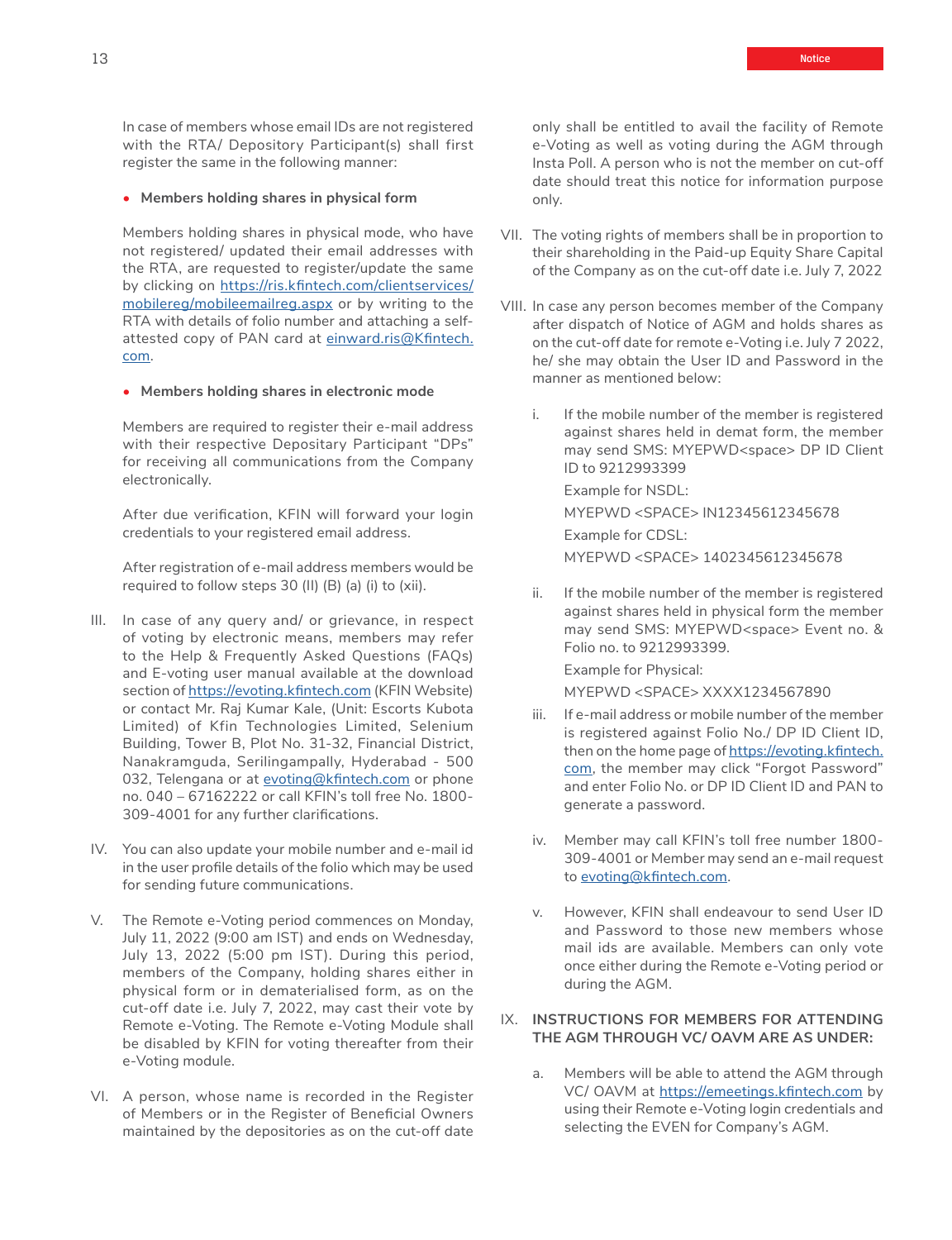- b. Members are requested to follow the procedure given below:
	- i. Launch internet browser by typing the URL: [https://emeetings.kfintech.com](https://emeetings.kfintech.com
)
	- ii. Enter the login credentials (i.e. User ID and password for Remote e-voting)
	- iii. After logging in, click on "Video Conference" option
	- iv. Then click on camera icon appearing against AGM event of Escorts Kubota Limited to attend the meeting
- c. Members who do not have the User ID and Password for Remote e-Voting or have forgotten the User ID and Password may retrieve the same by following the Remote e-Voting instructions mentioned elsewhere in the Notice. Further, members can also use the OTP based login for logging into the e-voting system.
- d. Members are encouraged to join the Meeting through Laptops for better experience.
- e. Further, Members will be required to allow Camera and use Internet with a good speed to avoid any disturbance during the meeting.
- f. Please note that Participants connecting from Mobile Devices or Tablets or through Laptop connecting via Mobile Hotspot may experience Audio/Video loss due to fluctuation in their respective network. It is therefore recommended to use Stable Wi-Fi or LAN Connection to mitigate any kind of aforesaid glitches.
- g. Facility to join the e-AGM shall be opened 30 minutes before the time scheduled for the AGM and shall be kept open throughout the proceedings of the AGM.
- h. Members who would like to express their views or ask questions during the AGM may register themselves by logging on to [https://emeetings.](https://emeetings.kfintech.com) [kfintech.com](https://emeetings.kfintech.com) and clicking on the speaker registration option available on the screen after log in. The speaker registration will be open during Monday, 9.00 a.m. July 11, 2022 to Tuesday, 5.00 p.m. July 12, 2022. Only those members who are registered will be allowed to express their views or ask questions. The Company reserves the right to restrict the number of questions and number of speakers depending upon availability of time as appropriate for smooth conduct of the AGM.
- i. Members can also ask questions from the Auditors of the Company. The questions can be emailed at [investorrelation@escorts.co.in](mailto:investorrelation%40escorts.co.in?subject=) with special mention of 'question for auditors'. The query(ies)

will be forwarded to the respective Auditors for their response.

- j. Members seeking any information with regard to the accounts or any matter to be placed at the AGM, are requested to write to the Company so as to reach them atleast 7 (seven) days before the date of the AGM, through e-mail on [investorrelation@escorts.co.in.](mailto:investorrelation%40escorts.co.in?subject=) The same will be replied by the Company suitably.
- k. Facility of joining the AGM through VC/ OAVM shall be available for 1000 members on first come first serve basis. However, participation of members holding 2% or more shares, Promoters and Institutional Investors, Directors, Key Managerial Personnel, Chairpersons of Audit Committee, Stakeholder Relationship Committee, Nomination and Remuneration Committee and Auditors are not restricted on first come first serve basis.
- l. In case of any queries/ grievances, you may refer the Frequently Asked Questions (FAQs) for Members and e-voting User Manual available at the 'download' section of [https://evoting.kfintech.](https://evoting.kfintech.com) [com](https://evoting.kfintech.com) or call KFIN on 1800-309-4001 (toll free).
- m. Members who need assistance before or during the AGM, can contact KFIN on [einward.ris@](http://einward.ris@kfintech.com) [kfintech.com](http://einward.ris@kfintech.com) or call on toll free numbers 1800- 309-4001. Kindly quote your name, DP ID – Client ID/ Folio no. and E-voting Event Number in all your communications.
- X. **Instructions for members for e-voting during the AGM ("Insta Poll"):**
	- a. Facility to cast through Insta Poll will be made available on the Video Conferencing screen and will be activated once the Insta Poll is announced at the meeting.
	- b. The e-Voting "Thumb sign" on the left hand corner of the video screen shall be activated upon instructions of the chairman during the e-AGM proceedings. Shareholders shall click on the same to take them to the "Insta Poll" page.
	- c. Members to click on the "Insta Poll" icon to reach the resolution page and follow the instructions to vote on the resolutions.
	- d. Only those shareholders, who are present in the e-AGM and have not casted their vote on the Resolutions through Remote e-Voting and are otherwise not barred from doing so, shall be eligible to vote through e-Voting system available during the e-AGM.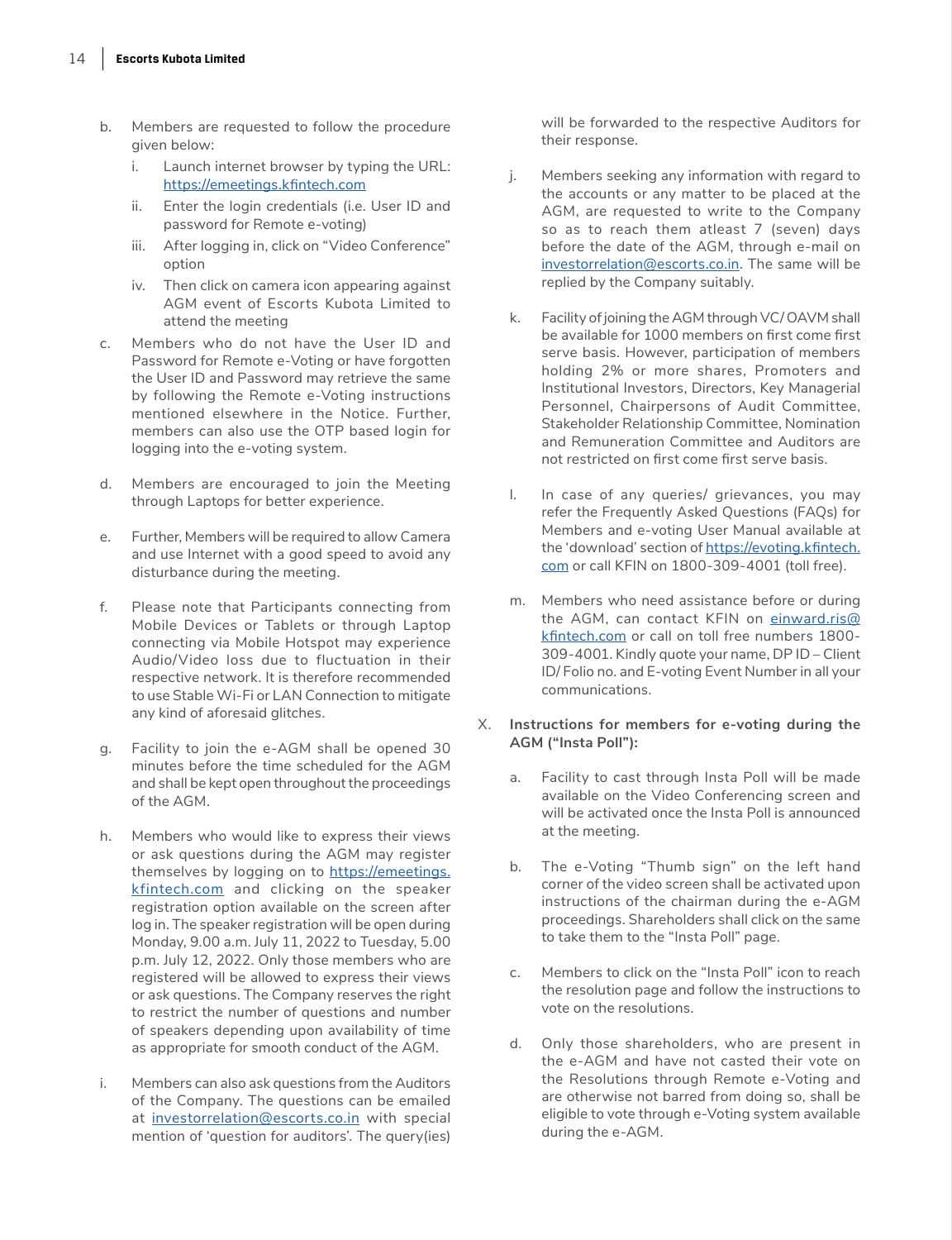- XI. Mr. Jayant Gupta, Company Secretary in Practice (CP No. 9738) has been appointed as Scrutinizer to scrutinize the Remote e-Voting and Insta Poll process in a fair and transparent manner.
- XII. The Scrutinizer shall, immediately after the conclusion of voting through Insta Poll at the AGM, unblock the votes cast through Remote e-Voting and Insta Poll and shall make, not later than 48 hours of the conclusion of the AGM, a consolidated Scrutinizer's Report of the total votes cast in favour or against, if any, to the Chairman of the Company or a person authorised by him in writing, who shall countersign the same and declare the result of the voting forthwith.
- XIII. The results declared alongwith the Scrutinizer's Report shall be placed on Company's website [www.](http://www.escortsgroup.com)

[escortsgroup.com](http://www.escortsgroup.com) and on the website of KFIN at [https://](https://evoting.kfintech.com) [evoting.kfintech.com](https://evoting.kfintech.com) immediately after the declaration of result by the Chairman or a person authorised by him in writing. The results shall also be communicated to the Stock Exchanges where the shares of the Company are listed.

> By Order of the Board of Directors For **Escorts Kubota Limited**

#### Sd/-

Place: Faridabad **Satyendra Chauhan** Date: June 20, 2022 Company Secretary &

Compliance Officer

## **No gift(s), gift coupon(s) or cash in lieu of gift(s) shall be distributed to members in connection with the Meeting.**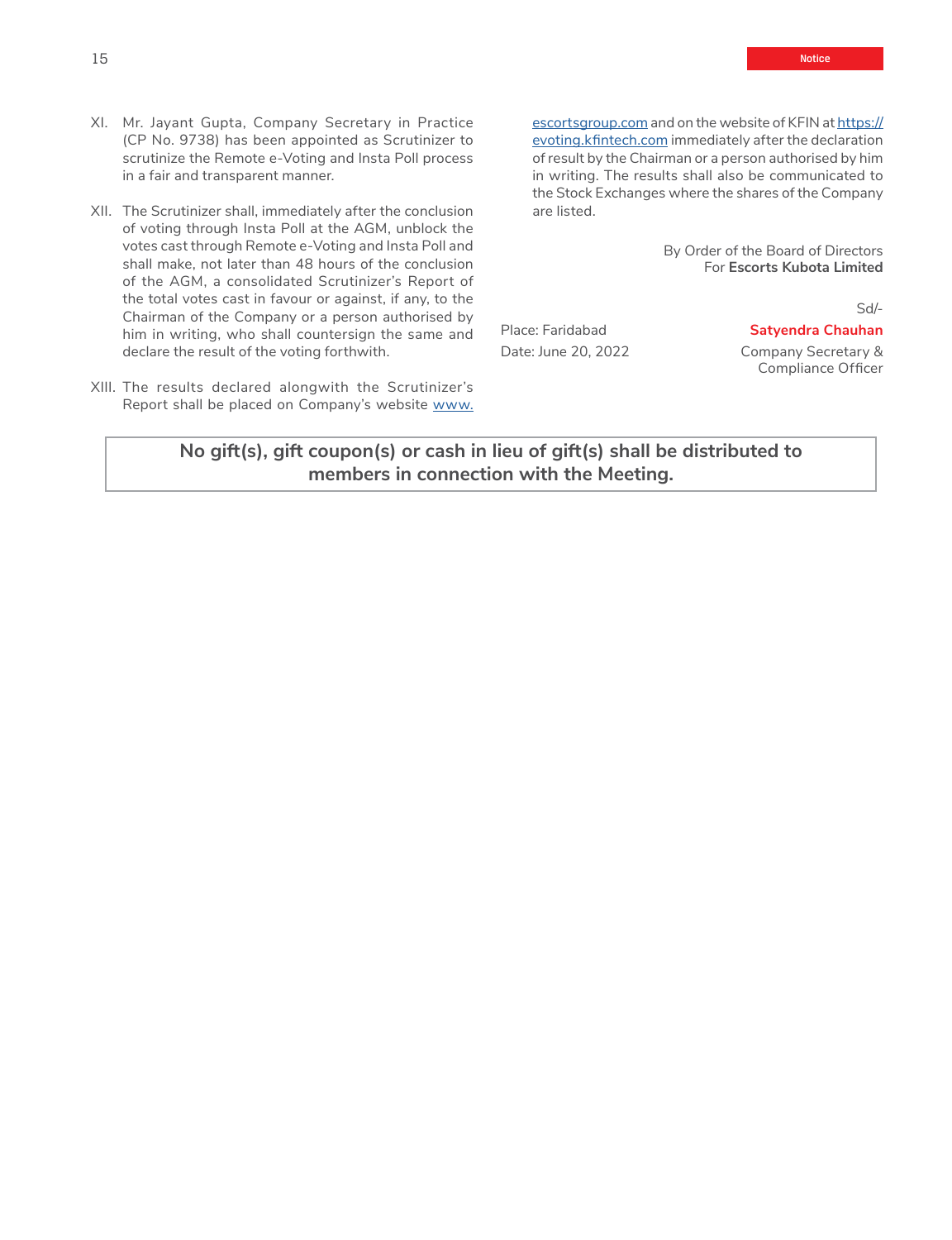## **EXPLANATORY STATEMENT UNDER SECTION 102(1) OF THE COMPANIES ACT 2013 READ WITH SEBI (LISTING OBLIGATION AND DISCLOSURE REQUIREMENTS) REGULATION 2015**

## **Item No. 5**

The Statutory Auditors, M/s Walker Chandiok & Co. LLP, Chartered Accountants (Firm Registration No. 001076N/ N500013), have been appointed till the conclusion of the Annual General Meeting (AGM) to be held in the year 2022.

In terms of the provisions of Section 139 of the Companies Act, 2013 (Act), the Companies (Audit and Auditors) Rules, 2014, and other applicable provisions, the Company can appoint or reappoint an audit firm as statutory auditors for not more than two (2) terms of five (5) consecutive years. M/s Walker Chandiok & Co. LLP is eligible for reappointment for a further period of five years.

M/s Walker Chandiok & Co LLP have consented to their appointment as Statutory Auditors and have confirmed that, if re-appointed, their re-appointment will be in accordance with Section 139 read with Section 141 of the Act.

Based on the recommendations of the audit committee, the Board of Directors, at its meeting held on May 13, 2022, approved the re-appointment of M/s Walker Chandiok & Co. LLP as the statutory auditors of the Company to hold office for a second term of five consecutive years effective from the conclusion of this meeting until the conclusion of the AGM to be held in the year 2027.

Besides the audit services, the Company would also obtain certification(s) from the statutory auditors under various statutory regulations and certifications required by clients, banks, statutory authorities, audit related services and other permissible non-audit services as required from time to time, for which they will be remunerated separately on mutually agreed terms, as approved by the Board of Directors in consultation with the audit committee.

The Board of Directors, in consultation with the audit committee, may alter and vary the terms and conditions of the appointment, including remuneration, in such manner and to such extent as may be mutually agreed with the statutory auditors.

Considering the evaluation of the past performance, experience and expertise of M/s Walker Chandiok & Co. LLP and based on the recommendation of the audit committee, it is proposed to appoint M/s Walker Chandiok & Co. LLP as statutory auditors of the Company for a second term of five consecutive years till the conclusion of the AGM to be held in the year 2027 of the Company in terms of the aforesaid provisions.

None of the Directors and/or Key Managerial Personnel of the Company and/or their relatives are, in any way, concerned or interested, financially or otherwise, in the resolution set out at Item No. 5 of the Notice.

The Board commends the Ordinary Resolution set out at Item No. 5 of the Notice for approval by the Members.

## **Item No. 6**

The Board of Directors of the Company, based on recommendation of the Audit Committee, has approved the appointment and remuneration of M/s. Ramanath Iyer & Co., as Cost Auditors of the Company, to conduct the audit of the cost records of the Company for the financial year ending March 31, 2023.

In terms of the provisions of the Section 148 of the Act read with the Companies (Audit and Auditors) Rules, 2014, the remuneration payable to the Cost Auditors, as recommended by the Audit Committee and approved by the Board of Directors, is required to be ratified by the members of the Company. Accordingly, the members are requested to ratify the remuneration payable to the Cost Auditors for the financial year ending March 31, 2023 as set out at item no 6 of the notice.

None of the Directors and/or Key Managerial Personnel of the Company and/or their relatives are, in any way, concerned or interested, financially or otherwise, in the resolution set out at Item No. 6 of the Notice.

The Board commends the Ordinary Resolution set out at Item No. 6 of the Notice for approval by the Members.

### **Item No. 7 and 8**

Mr. Nikhil Nanda is Managing Director (MD) of the Company since 2007 and was re-appointed in 2017 for a period of five years, and his present term shall expire on September 18, 2022.

Mr. Nikhil Nanda is responsible for business diversification, business process re-engineering and organizational development of the Company and has contributed significantly to the overall performance and growth of the Company.

In recognition of his valuable contribution, the Nomination, Remuneration and Compensation Committee (NRC) has considered it appropriate to recommend his re-appointment, for a period commencing from September 19, 2022 and ending on September 18, 2027 ("**Proposed Term**"), to the Board, on the terms and conditions, including the remuneration as given in the Item No. 7 and 8 of the Notice.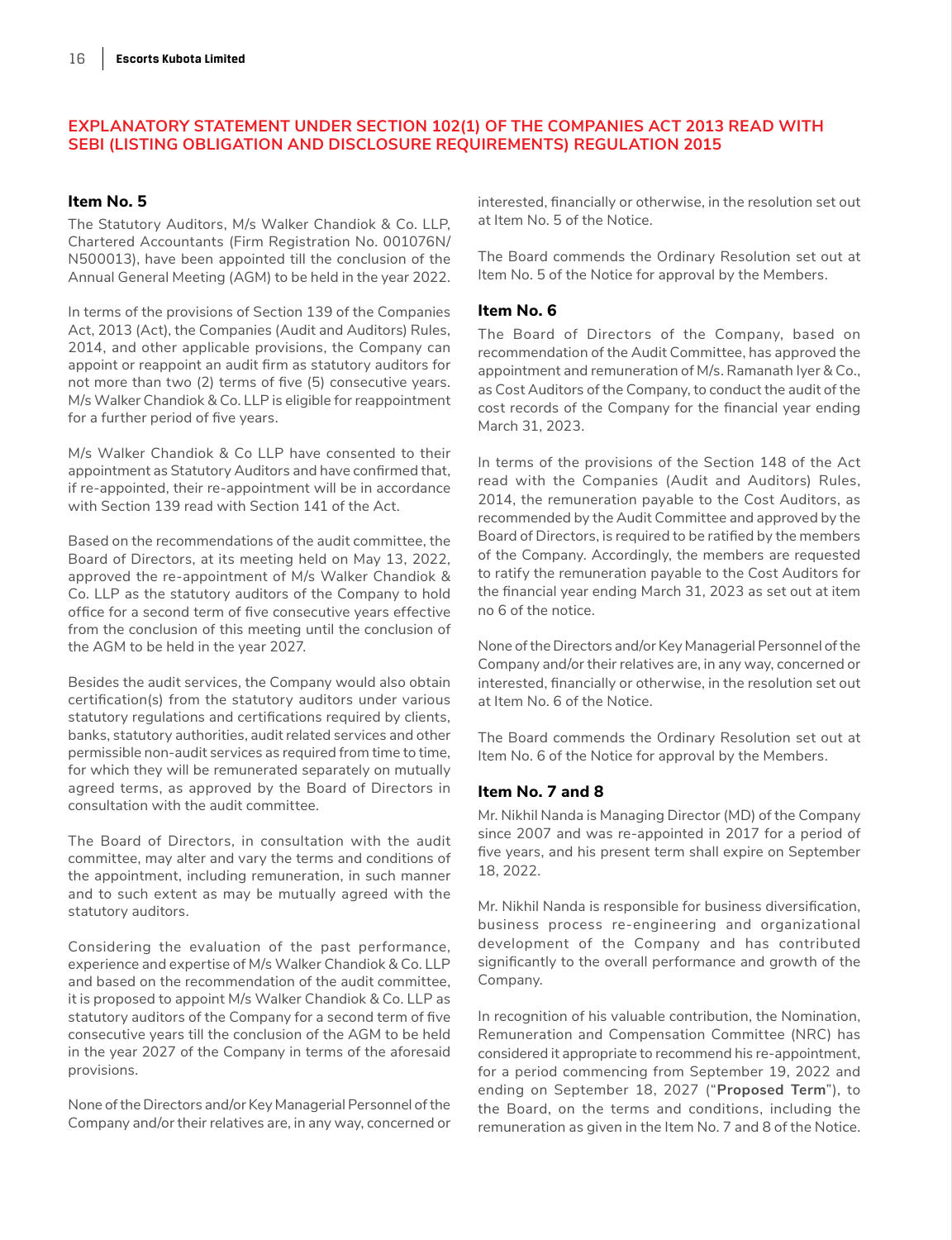Accordingly, the Board of Directors, based on the recommendation of the NRC, at its meeting held on May 13, 2022, has approved the re-appointment of Mr. Nikhil Nanda, as MD of the Company for the Proposed Term and the remuneration along with the terms and conditions as set out in the resolution at Item No. 7 and 8 respectively, subject to approval of members of the Company and other necessary approval(s), as may be required, under the applicable laws.

In this regard, the Company has received all statutory disclosures/ declarations/ consent from Mr. Nikhil Nanda and Mr. Nanda also satisfies all the conditions set out in Part-I of Schedule V to the Act and also conditions set out under sub section (3) of Section 196 of the Act for being eligible for his re-appointment. He is not disqualified from being appointed as a Director in terms of Section 164 of the Act. Your directors feel that his continued presence in the deliberations of the Board would be beneficial for the Company's growth.

The above may be treated as a written memorandum setting out the terms of re-appointment of Mr. Nikhil Nanda under Section 190 of the Act.

Details of Mr. Nikhil Nanda are provided in the "Annexure-I" to the Notice, pursuant to the provisions of (i) SEBI Listing Regulations and (ii) Secretarial Standard on General Meetings ("SS-2"), issued by the Institute of Company Secretaries of India.

Ms. Nitasha Nanda, Director of the Company, being relative of Mr. Nikhil Nanda, may be deemed to be interested in the resolution set out in Item No. 7 and 8 of the notice. The other relative of Mr. Nikhil Nanda may be deemed to be interested in the resolution set out at Item No. 7 and 8 of the Notice, to the extent of their shareholding, if any, in the Company.

Save and except the above, none of the other Directors and/ or Key Managerial Personnel of the Company and/or their relatives are, except Mr. Nikhil Nanda, being appointee, in any way, concerned or interested, financially or otherwise, in the resolution set out at Item No. 7 and 8 of the Notice.

The Board commends the Ordinary Resolution and Special Resolution, as set out in the Item No. 7 and 8 of the Notice respectively, for the approval of the members.

#### **Item No. 9 and 10**

In terms of the Shareholders Agreement ("**SHA**"), executed among and between Kubota Corporation, Escorts Benefit and Welfare Trust ("**EBWT**"), certain other promoters as mentioned in SHA and the Company read with Articles of Association (AOA), Kubota Corporation has a right to nominate a director on the Board of the Company. Accordingly, Kubota has nominated Mr. Seiji Fukuoka and also provided requisite notice under section 160 of the Act. The Nomination, Remuneration and Compensation Committee (NRC) in its meeting held on May 11, 2022 has considered it appropriate to recommend his appointment, for a period commencing from May 13, 2022 and ending on May 12, 2027 ("**Proposed Term**"), to the Board, on the terms and conditions, including the remuneration as given in the Item No. 9 and 10 of the Notice. In addition to the above, Mr. Seiji Fukuoka will also be paid salary in Japan by Kubota Corporation in his japanese bank account, on such terms and conditions as agreed between Mr. Seiji Fukuoka and Kubota Corporation.

Subsequently, the Board of Directors, based on the recommendation of the NRC, at its meeting held on May 13, 2022, has approved the appointment of Mr. Seiji Fukuoka, as Whole Time Director, designated as Deputy Managing Director of the Company, for the Proposed Term and the remuneration along with the terms and conditions as set out in the resolution at Item No. 9 and 10 respectively.

Further, appointment of Mr. Seiji Fukuoka as a Whole Time Director designated as Deputy Managing Director is subject to the approval of members of the Company and Central Government and other necessary approval(s), as may be required, under the applicable laws. However, remuneration is subject to approval of the members and other necessary approval(s), as may be required, under the applicable laws.

In this regard, the Company has received all statutory disclosures/ declarations/ consent from Mr. Seiji Fukuoka and he, being a Foreign National and a Non-Resident of India also satisfies all the conditions set out in Part-I of Schedule V to the Act except clause (e) of Part I of Schedule V of the Act. Hence, the appointment of Mr. A as the Wholetime Director of the Company is subject to the approval of Central Government . He has also satisfied all the conditions as set out under subsection (3) of Section 196 of the Act for being eligible for his appointment. He is not disqualified from being appointed as a Director in terms of Section 164 of the Act. Your directors feel that his continued presence in the deliberations of the Board would be beneficial for the Company's growth.

The above may be treated as a written memorandum setting out the terms of appointment of Mr. Seiji Fukuoka under Section 190 of the Act.

Details of Mr. Seiji Fukuoka are provided in the "Annexure-I" to the Notice, pursuant to the provisions of (i) SEBI Listing Regulations and (ii) Secretarial Standard on General Meetings ("SS-2"), issued by the Institute of Company Secretaries of India.

Mr. Seiji Fukuoka, being appointee, is directly interested in the resolution. Relatives of Mr. Seiji Fukuoka and Mr. Dai Watanabe, Mr. Yuji Tomiyama and Mr. Shiro Watanabe, being nominee of M/s Kubota Corporation, may also be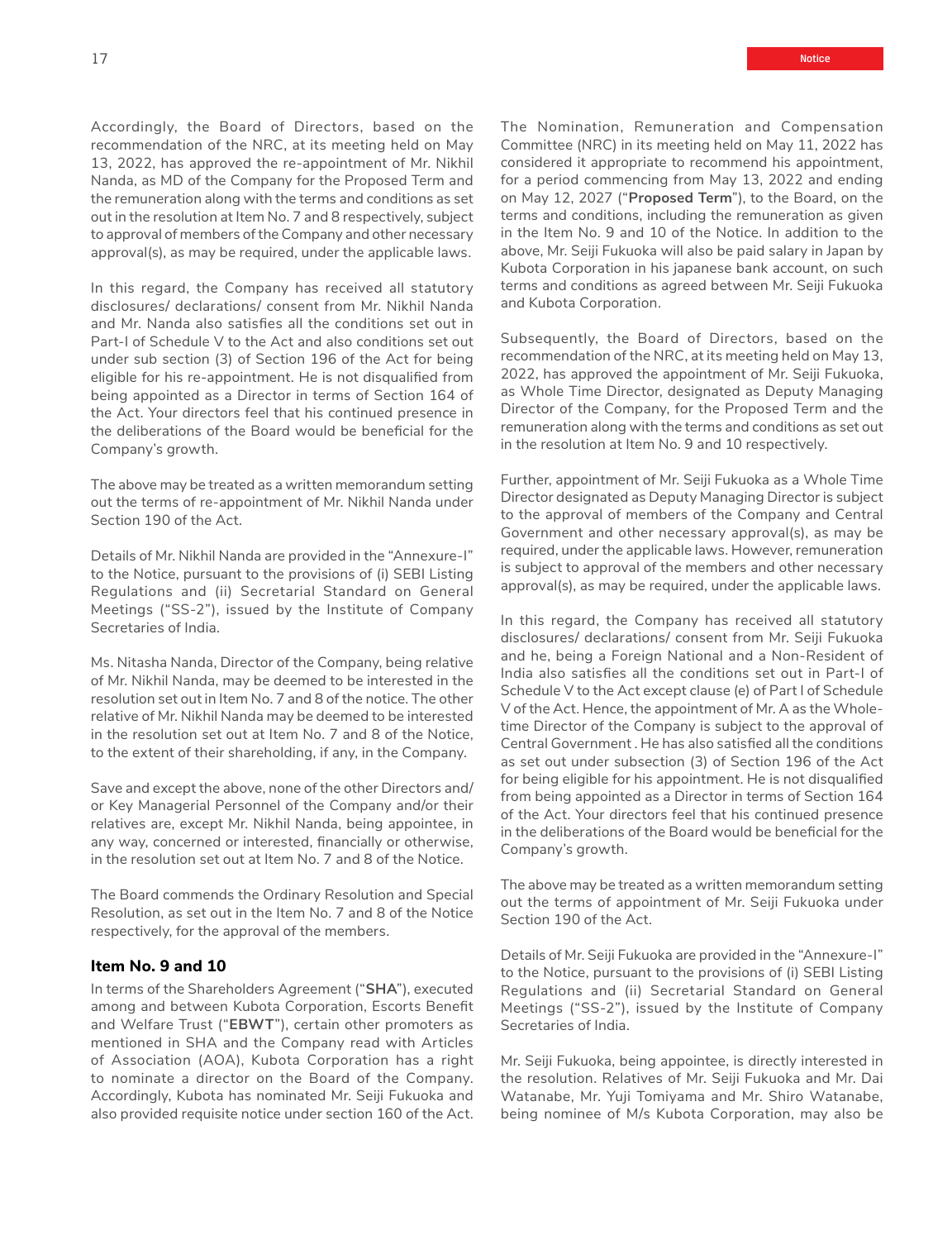deemed to be interested in the resolution to the extent of their shareholding, if any, in the Company.

Save and except the above, none of the other Directors and/ or Key Managerial Personnel of the Company and/or their relatives are, in any way, concerned or interested, financially or otherwise, in the resolution set out at Item No. 9 and 10 of the Notice.

The Board commends the Special Resolutions, as set out in the Item No. 9 and 10 of the Notice, for the approval of the members.

### **Item No. 11**

Based on the recommendation of the Nomination, Remuneration and Compensation Committee, the Board of Directors of the Company, in accordance with the provisions of Section 161(1) of the Companies Act, 2013 ("**Act**") and the Articles of Association of the Company, had appointed Mr. Shiro Watanabe (DIN 09588547) as an Additional Director of the Company with effect from May 13, 2022. Pursuant to Section 161(1) of the Act, Mr. Shiro Watanabe holds office up to the date of this meeting.

Mr. Shiro Watanabe is not disqualified from being appointed as a director in terms of Section 164 of the Act and has given his consent to act as a director.

Details of Mr. Shiro Watanabe are provided in the "Annexure-I" to the Notice, pursuant to the provisions of (i) the Securities and Exchange Board of India (Listing Obligations and Disclosure Requirements) Regulations, 2015 ("**Listing Regulations**") and (ii) Secretarial Standard on General Meetings issued by the Institute of Company Secretaries of India.

The Company has received requisite notice in writing from a member proposing the appointment of Mr. Shiro Watanabe as a candidate for the office of Directors of the Company.

Mr. Shiro Watanabe, being appointee, is directly interested in the resolution. Relatives of Mr. Shiro Watanabe and Mr. Dai Watanabe, Mr. Yuji Tomiyama and Mr. Seiji Fukuoka, being nominee of M/s Kubota Corporation, may be deemed to be interested in the resolution to the extent of their shareholding, if any, in the Company.

Save and except the above, none of the other Directors/ Key Managerial Personnel of the Company / their relatives are, in any way, concerned or interested, financially or otherwise, in the resolution. This statement may also be regarded as an appropriate disclosure under the Act and the Listing Regulations.

The Board commends the Ordinary Resolution set out at Item No. 11 of the Notice for approval by the members.

## **Item No. 12 and 13**

Since number of non-independent directors on the Board of the Company have been increased, accordingly it is proposed that the number of independent directors be increased i.e., it is proposed that a minimum 50% (fifty percent) of the directors of the Company on Board should be independent directors.

Accordingly, based on the recommendation of the Nomination, Remuneration and Compensation Committee, the Board of Directors of the Company, in accordance with the provisions of Section 161(1) of the Companies Act, 2013 ("**Act**") and the Articles of Association of the Company, had appointed Mr. Ravindra Chandra Bhargava (DIN: 00007620) and Mr. Kenichiro Toyofuku (DIN: 08619076) as an Additional Independent Directors, on the Board of the Company with effect from May 13, 2022 subject to the approval of the shareholders in this Annual General Meeting, for a period of 5 (five) years, not liable to retire by rotation. However pursuant to Section 161(1) of the Act, Mr. Ravindra Chandra Bhargava and Mr. Kenichiro Toyofuku hold office up to the date of this meeting.

Mr. Ravindra Chandra Bhargava and Mr. Kenichiro Toyofuku are not disqualified from being appointed as a director in terms of Section 164 of the Companies Act, 2013 ("**Act**") and have given their consent to act as a director. The Company has also received declaration from Mr. Ravindra Chandra Bhargava and Mr. Kenichiro Toyofuku that they meet the criteria of independence as prescribed, both, under Section 149(6) of the Act and under the Securities and Exchange Board of India (Listing Obligations and Disclosure Requirements) Regulations, 2015 ("**SEBI Listing Regulations**"). In the opinion of the Board, Mr. Ravindra Chandra Bhargava (DIN: 00007620) and Mr. Kenichiro Toyofuku (DIN: 08619076) fulfil the conditions for appointment as an Independent Director as specified in the Act and the SEBI Listing Regulations. Mr. Ravindra Chandra Bhargava and Mr. Kenichiro Toyofuku are independent of the management.

Details of Mr. Ravindra Chandra Bhargava and Mr. Kenichiro Toyofuku are provided in the "Annexure-I" to the Notice, pursuant to the provisions of (i) SEBI Listing Regulations and (ii) Secretarial Standard on General Meetings ("**SS-2**"), issued by the Institute of Company Secretaries of India.

The Company has received requisite notices in writing from a member proposing the appointment of Mr. Ravindra Chandra Bhargava and Mr. Kenichiro Toyofuku as a candidate for the office of Directors of the Company.

Copy of draft letters of appointment of Mr. Ravindra Chandra Bhargava and Mr. Kenichiro Toyofuku setting out the terms and conditions of appointment are available electronically for inspection by the Members.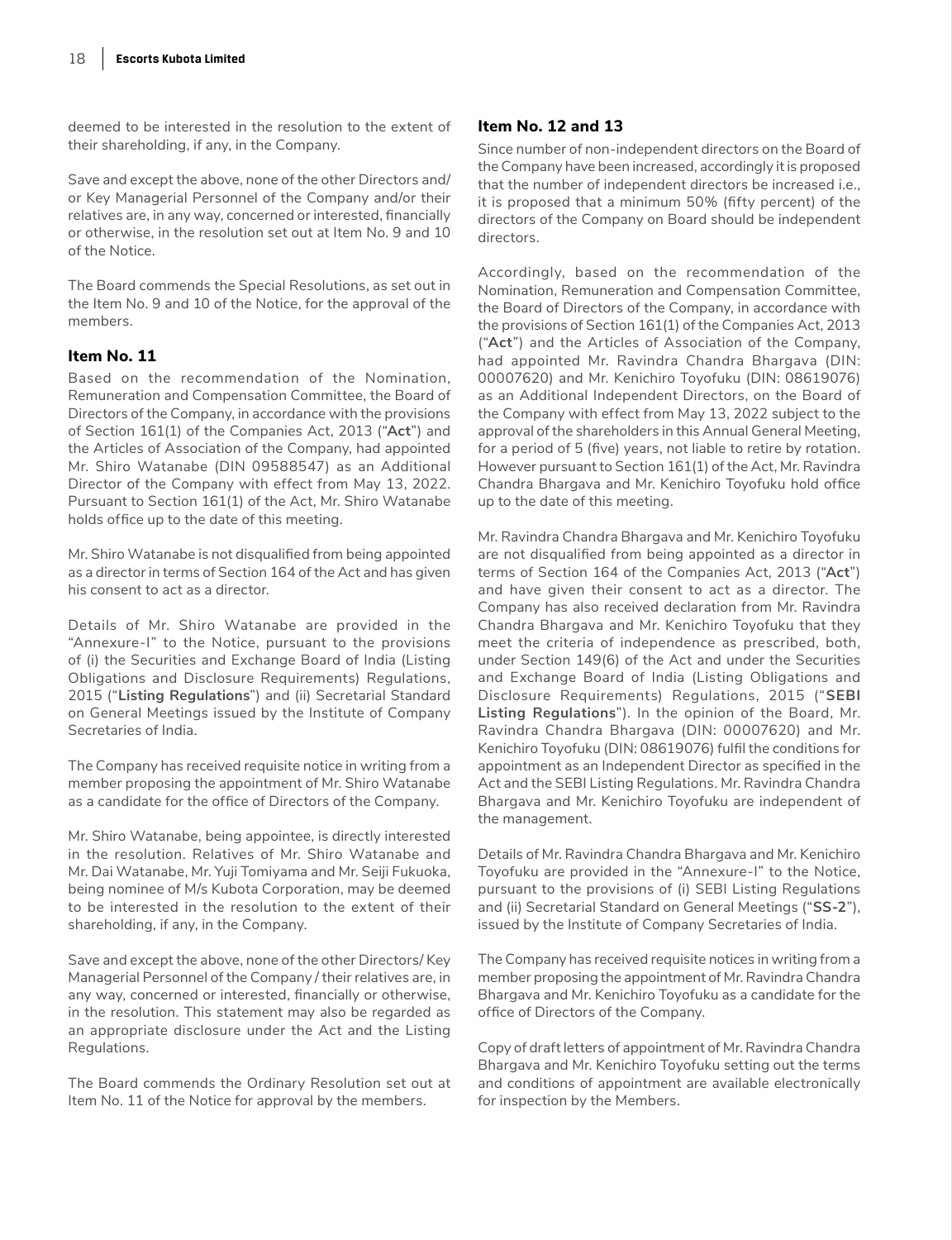Mr. Ravindra Chandra Bhargava having very rich and vast experience of more than 50 years in the field of administrative, marketing and sales. Mr. Bhargava possesses appropriate skills, experience and knowledge and your directors feel that having Mr. Bhargava on the Board of the Company will help in overall effective administration of the affairs of the Company. Accordingly, Board has strongly recommended to appoint him as independent director of the Company.

Mr. Toyofuku possesses appropriate skills, experience and knowledge, thus, in the opinion of the Directors of the Company, his presence and participation in the deliberations of the Board would be beneficial for the Company.

Mr. Ravindra Chandra Bhargava and Mr. Kenichiro Toyofuku are interested in the resolution set out at Item No. 12 and 13 respectively of the Notice with regard to their respective appointment. Relatives of Mr. Ravindra Chandra Bhargava and Mr. Kenichiro Toyofuku may be deemed to be interested in the respective resolution to the extent of their shareholding interest, if any, in the Company.

Save and except the above, none of the other Directors/ Key Managerial Personnel of the Company/ their relatives are, in any way, concerned or interested, financially or otherwise, in the resolution(s).

This statement may also be regarded as an appropriate disclosure under the Act and the SEBI Listing Regulations. The Board commends the Special Resolutions set out at Item No. 12 and 13 of the Notice for approval by the Members.

#### **Item No. 14 and 15**

Since the second term of Mr. P.H Ravikumar and Ms. Vibha Paul Rishi, independent directors of the Company, is going to be completed in this Meeting, therefore, based on the recommendation of NRC, the Board of Directors of the Company, pursuant to the provisions of Section 149, 152 of the Companies Act, 2013 ("**Act**") and the Articles of Association of the Company, had recommended the appointment of Mr. Vimal Bhandari (DIN: 00001318) and Ms. Reema Rameshchandra Nanavati (DIN: 00690270) as an Independent Directors, not liable to retire by rotation, on the Board of the Company, with effect from conclusion of this AGM, subject to the approval of the shareholders in the General Meeting, for a period of 5 (five) years.

Mr. Vimal Bhandari and Ms. Reema Rameshchandra Nanavati are not disqualified from being appointed as directors in terms of Section 164 of the Companies Act, 2013 ("**Act**"), and have given their consent to act as directors. The Company has also received declarations from Mr. Vimal Bhandari and Ms. Reema Rameshchandra Nanavati that they meet the criteria of independence as prescribed, both, under Section 149(6) of the Act and under the Securities and Exchange Board of India (Listing Obligations and Disclosure Requirements) Regulations, 2015 ("**SEBI Listing Regulations**").

In the opinion of the Board, Mr. Vimal Bhandari and Ms. Reema Rameshchandra Nanavati fulfil the conditions for appointment as an Independent Director as specified in the Act and the SEBI Listing Regulations. Mr. Vimal Bhandari and Ms. Reema Rameshchandra Nanavati are independent of the management.

Mr. Bhandari and Ms. Nanavati possesses appropriate skills, experience and knowledge, thus, in the opinion of the Directors of the Company, their presence and participation in the deliberations of the Board would be beneficial for the Company.

Details of Mr. Vimal Bhandari and Ms. Reema Rameshchandra Nanavati are provided in the Annexure-I to the Notice, pursuant to the provisions of (i) SEBI Listing Regulations and (ii) Secretarial Standard on General Meetings ("SS-2"), issued by the Institute of Company Secretaries of India.

The Company has received requisite notices in writing from a member proposing the appointment of Mr. Vimal Bhandari and Ms. Reema Rameshchandra Nanavati as a candidate for the office of Directors of the Company.

Copy of draft letters of appointment of Mr. Vimal Bhandari and Ms. Reema Rameshchandra Nanavati setting out the terms and conditions of appointment are available electronically for inspection by the Members.

Mr. Vimal Bhandari and Ms. Reema Rameshchandra Nanavati are interested in the resolution set out at Item No. 14 and 15 respectively of the Notice with regard to their appointment. Relatives of Mr. Vimal Bhandari and Ms. Reema Rameshchandra Nanavati may be deemed to be interested in the respective resolution to the extent of their shareholding interest, if any, in the Company.

Save and except the above, none of the other Directors/ Key Managerial Personnel of the Company / their relatives are, in any way, concerned or interested, financially or otherwise, in the resolutions.

This statement may also be regarded as an appropriate disclosure under the Act and the SEBI Listing Regulations. The Board commends the Special Resolutions set out at Item No. 14 and 15 of the Notice for approval by the Members.

#### **Item No. 16**

Based on the recommendation of the Nomination, Remuneration and Compensation Committee, the Board of Directors of the Company, in accordance with the provisions of Section 152 of the Companies Act, 2013 ("**Act**") and the Articles of Association of the Company, had recommended the appointment of Mr. Yasukazu Kamada (DIN: 09634701) as a Director of the Company with effect from conclusion of 76<sup>th</sup> Annual General Meeting.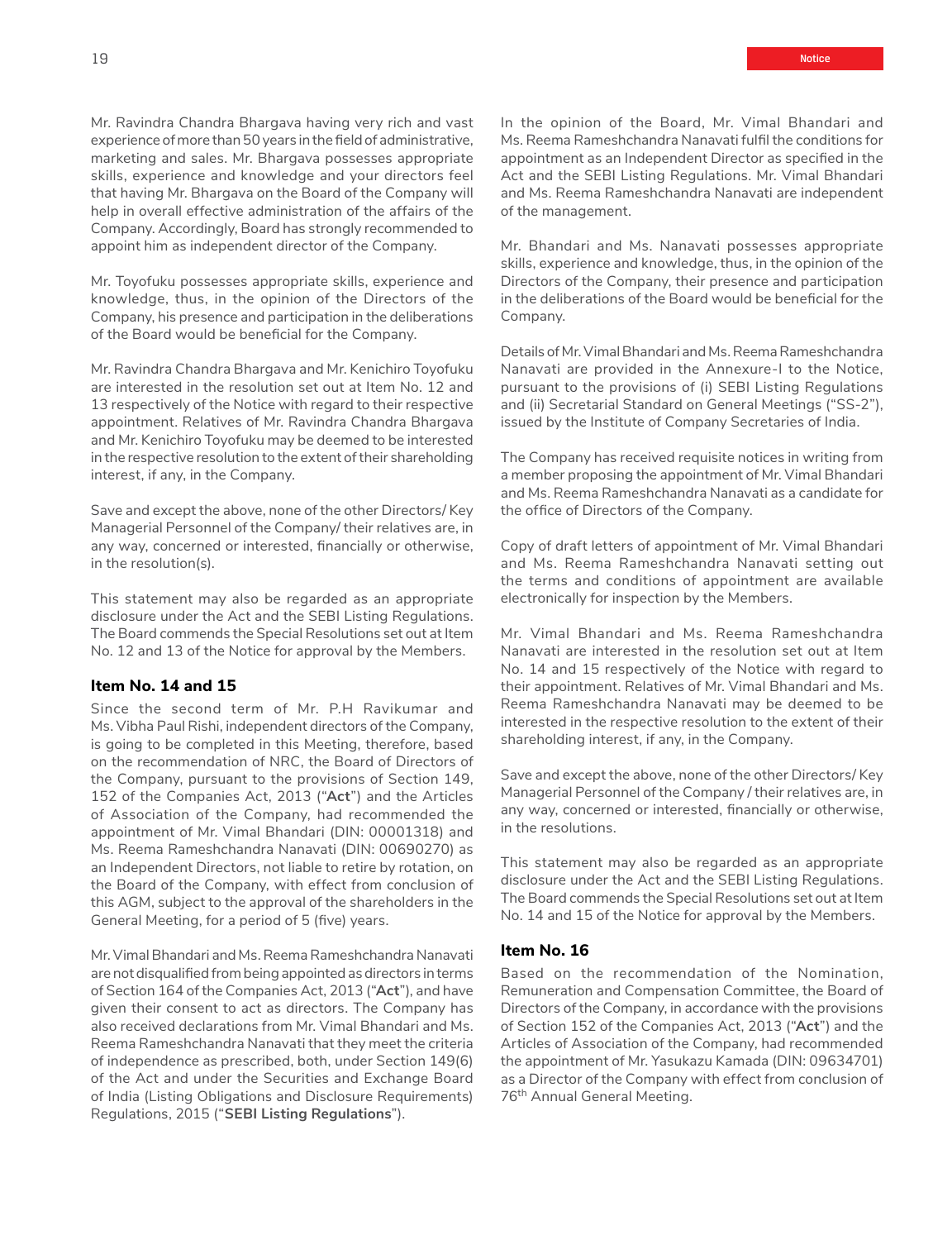Mr. Yasukazu Kamada is not disqualified from being appointed as a director in terms of Section 164 of the Act and has given his consent to act as a director.

Details of Mr. Yasukazu Kamada are provided in the Annexure-I to the Notice, pursuant to the provisions of (i) the Securities and Exchange Board of India (Listing Obligations and Disclosure Requirements) Regulations, 2015 ("**Listing Regulations**") and (ii) Secretarial Standard on General Meetings issued by the Institute of Company Secretaries of India.

The Company has received requisite notice in writing from a member proposing the appointment of Mr. Yasukazu Kamada as a candidate for the office of Directors of the Company.

Mr. Yasukazu Kamada, being appointee, is directly interested in the resolution. Relatives of Mr. Yasukazu Kamada and Mr. Dai Watanabe, Mr. Yuji Tomiyama, Mr. Seiji Fukuoka and Mr. Shiro Watanabe, being nominee of M/s Kubota Corporation, may be deemed to be interested in the resolution to the extent of their shareholding, if any, in the Company.

Save and except the above, none of the other Directors/ Key Managerial Personnel of the Company / their relatives are, in any way, concerned or interested, financially or otherwise, in the resolution. This statement may also be regarded as an appropriate disclosure under the Act and the Listing Regulations.

The Board commends the Ordinary Resolution set out at Item No. 16 of the Notice for approval by the members.

## **Item No. 17**

Based on the recommendation of Nomination, Remuneration and Compensation Committee (NRC), the Board of Directors of the Company, pursuant to the provisions of Section 149, 152 of the Companies Act, 2013 ("**Act**") and the Articles of Association of the Company, had recommended the appointment of Mr. Manish Sharma (DIN: 06549914) as an Independent Director, not liable to retire by rotation, on the Board of the Company, with effect from conclusion of this Annual General Meeting (AGM), subject to the approval of the shareholders in the ensuing AGM, for a period of 5 (five) years.

Mr. Manish Sharma is not disqualified from being appointed as directors in terms of Section 164 of the Companies Act, 2013 ("**Act**"), and have given his consent to act as director. The Company has also received declarations from Mr. Manish Sharma that he meets the criteria of independence

as prescribed under Section 149(6) of the Act and under the Securities and Exchange Board of India (Listing Obligations and Disclosure Requirements) Regulations, 2015 ("**SEBI Listing Regulations**").

In the opinion of the Board, Mr. Manish Sharma fulfil the conditions for appointment as an Independent Director as specified in the Act and the SEBI Listing Regulations. Mr. Manish Sharma is independent of the management.

Mr. Sharma possesses appropriate skills, experience and knowledge, thus, in the opinion of the Directors of the Company, his presence and participation in the deliberations of the Board would be beneficial for the Company.

Details of Mr. Manish Sharma is provided in the Annexure-I to the Notice, pursuant to the provisions of (i) SEBI Listing Regulations and (ii) Secretarial Standard on General Meetings ("SS-2"), issued by the Institute of Company Secretaries of India.

The Company has received requisite notice in writing from a member proposing the appointment of Mr. Manish Sharma as a candidate for the office of Directors of the Company.

Copy of draft letter of appointment of Mr. Manish Sharma setting out the terms and conditions of appointment is available electronically for inspection by the Members.

Mr. Manish Sharma is interested in the resolution set out at Item No. 17 of the Notice with regard to his appointment. Relatives of Mr. Manish Sharma may be deemed to be interested in the resolution to the extent of their shareholding interest, if any, in the Company.

Save and except the above, none of the other Directors/ Key Managerial Personnel of the Company / their relatives are, in any way, concerned or interested, financially or otherwise, in the resolution.

This statement may also be regarded as an appropriate disclosure under the Act and the SEBI Listing Regulations. The Board commends the Special Resolution set out at Item No. 17 of the Notice for approval by the Members.

> By Order of the Board of Directors For **Escorts Kubota Limited**

Place: Faridabad **Satyendra Chauhan**

Date: June 20, 2022 Company Secretary & Compliance Officer

Sd/-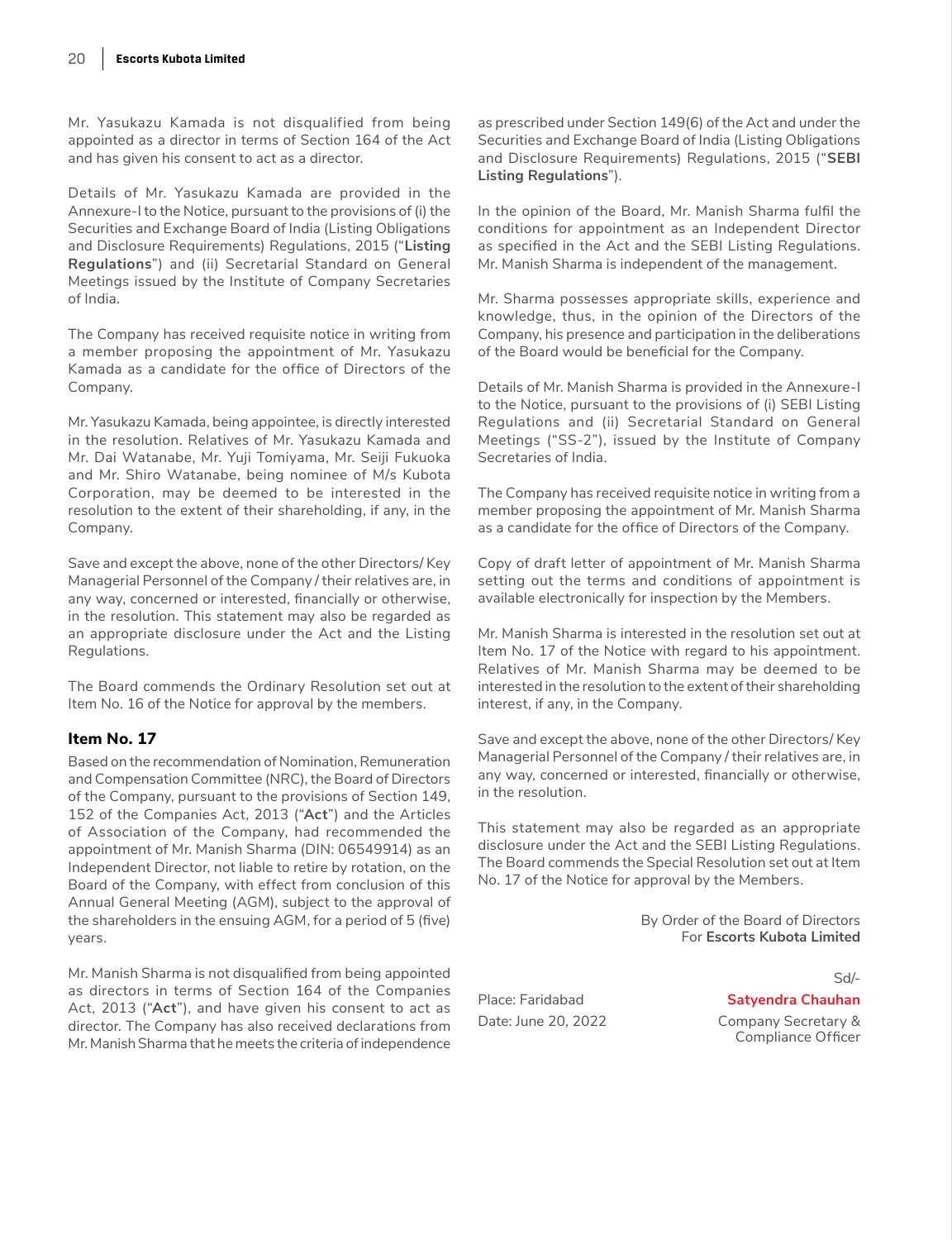## **Annexure-I to the Notice**

## **Information provided pursuant to requirements given under Regulation 36(3) of the SEBI (listing Obligations and Disclosure Requirements) Regulations, 2015 and Secretarial Standard on the General Meetings in respect of Individuals Proposed to be appointed/ re-appointed as Director(s):**

| Particulars                                                                                                                                           | Mr. Hardeep Singh                                                                                                                                                                                                                                                                                                                                                                                                                                                                                                                                                                                            | Mr. Dai Watanabe                                                                                                                                                                                                                                                                                                                                                                                                                                                                                                                                                                                                                                                                                                                                                           |
|-------------------------------------------------------------------------------------------------------------------------------------------------------|--------------------------------------------------------------------------------------------------------------------------------------------------------------------------------------------------------------------------------------------------------------------------------------------------------------------------------------------------------------------------------------------------------------------------------------------------------------------------------------------------------------------------------------------------------------------------------------------------------------|----------------------------------------------------------------------------------------------------------------------------------------------------------------------------------------------------------------------------------------------------------------------------------------------------------------------------------------------------------------------------------------------------------------------------------------------------------------------------------------------------------------------------------------------------------------------------------------------------------------------------------------------------------------------------------------------------------------------------------------------------------------------------|
| Director Identification<br>Number                                                                                                                     | 00088096                                                                                                                                                                                                                                                                                                                                                                                                                                                                                                                                                                                                     | 0008736520                                                                                                                                                                                                                                                                                                                                                                                                                                                                                                                                                                                                                                                                                                                                                                 |
| Date of Birth (Age)                                                                                                                                   | September 8, 1954 (67 years)                                                                                                                                                                                                                                                                                                                                                                                                                                                                                                                                                                                 | October 2, 1958 (63 years)                                                                                                                                                                                                                                                                                                                                                                                                                                                                                                                                                                                                                                                                                                                                                 |
| Date of Appointment                                                                                                                                   | November 28, 2011                                                                                                                                                                                                                                                                                                                                                                                                                                                                                                                                                                                            | July 16, 2020                                                                                                                                                                                                                                                                                                                                                                                                                                                                                                                                                                                                                                                                                                                                                              |
| Qualifications                                                                                                                                        | Graduate in Economics from Pune University & Alumnus<br>of Kellogg School of Management                                                                                                                                                                                                                                                                                                                                                                                                                                                                                                                      | Graduation from the Department of Economics,<br>Kyoto University. MBA from Kobe University.                                                                                                                                                                                                                                                                                                                                                                                                                                                                                                                                                                                                                                                                                |
| <b>Brief Resume, experience</b><br>and Expertise in specific<br>functional areas                                                                      | Mr. Hardeep Singh was the Former Executive Chairman<br>of Cargill South Asia and Amalgamated Plantations<br>Private Limited (A Tata Enterprise) and non executive<br>Chairman of HSBC Invest Direct India Limited. He<br>is having experience of more than 40 years. He has<br>served as the Chairman of the monitoring committee<br>on Minimum Support Price constituted by Planning<br>Commission, Govt. of India. He has been a member<br>of National Council of CII. National Committee for<br>Agriculture of FICCI and served as an honorary advisor<br>on Agriculture to the Chief Minister of Punjab. | Mr. Dai Watanabe is, at present, Director and<br>Senior Managing Executive Officer, General<br>Manager of Farm and Industrial Machinery<br><b>Consolidated Division and General Manager</b><br>of Innovation Center. Mr. Watanabe is having<br>experience of more than 30 years. Mr. Watanabe<br>has been associated with Kubota Corporation<br>since April 1984 and has served in its various<br>departments/ entities such as Farm and<br>Industrial Machinery International Planning and<br>Control Dept, Kubota Europe, S.A.S, Kubota<br>Farm Machinery Europe, S.A.S, Kverneland AS,<br>Agricultural Implement Business Unit, Agricultural<br>Implement Division, Farm and Industrial<br>Machinery Strategy and Operations Headquarters<br>and Innovation Centre etc. |
| Directorships held in other<br>companies (excluding<br><b>Private Limited Companies,</b><br><b>Section 8 Companies,</b><br>Foreign Companies & LLP's) | <b>UPL Limited</b><br>Mahindra Agri Solutions Limited                                                                                                                                                                                                                                                                                                                                                                                                                                                                                                                                                        | <b>NIL</b>                                                                                                                                                                                                                                                                                                                                                                                                                                                                                                                                                                                                                                                                                                                                                                 |
| Committee Memberships of (i)<br>other Companies (includes<br>only Audit Committee and<br><b>Stakeholders Relationship</b><br>Committee)               | Mahindra Agri Solutions Limited -<br>Audit Committee - Member<br>(ii) UPL Limited - Audit Committee - Chairman                                                                                                                                                                                                                                                                                                                                                                                                                                                                                               | <b>NIL</b>                                                                                                                                                                                                                                                                                                                                                                                                                                                                                                                                                                                                                                                                                                                                                                 |
| Number of shares held in<br>the Company                                                                                                               | 500                                                                                                                                                                                                                                                                                                                                                                                                                                                                                                                                                                                                          | <b>NIL</b>                                                                                                                                                                                                                                                                                                                                                                                                                                                                                                                                                                                                                                                                                                                                                                 |
| Number of meetings of the<br>Board attended during the<br>year                                                                                        | 8                                                                                                                                                                                                                                                                                                                                                                                                                                                                                                                                                                                                            | 8                                                                                                                                                                                                                                                                                                                                                                                                                                                                                                                                                                                                                                                                                                                                                                          |
| Relationship between<br>directors inter-se and with<br>key managerial personnel<br>of the Company                                                     | There is no inter-se relationship between Mr. Hardeep<br>Singh and other directors or key managerial personnel of<br>the Company.                                                                                                                                                                                                                                                                                                                                                                                                                                                                            | There is no inter-se relationship between Mr. Dai<br>Watanabe and other directors or key managerial<br>personnel of the Company.                                                                                                                                                                                                                                                                                                                                                                                                                                                                                                                                                                                                                                           |
| <b>Terms and conditions</b><br>of appointment/re-<br>appointment                                                                                      | The Directors have been appointed in terms of the provisions of Act and are responsible to undertake the<br>roles and responsibilities prescribed under the provisions of the Act and other laws for the time being in<br>force. In addition, they are also responsible to undertake the roles and responsibilities assigned by the Board<br>from time to time.                                                                                                                                                                                                                                              |                                                                                                                                                                                                                                                                                                                                                                                                                                                                                                                                                                                                                                                                                                                                                                            |
| Details of remuneration<br>and the remuneration last<br>drawn, if any                                                                                 | The non-executive director(s) will be entitled to sitting<br>fee and commission, if any, approved by the Board/<br>shareholders from time to time.                                                                                                                                                                                                                                                                                                                                                                                                                                                           | ΝA                                                                                                                                                                                                                                                                                                                                                                                                                                                                                                                                                                                                                                                                                                                                                                         |
|                                                                                                                                                       | Details of last remuneration is mentioned in the<br>Integrated Annual Report for the financial year 2021-<br>2022.                                                                                                                                                                                                                                                                                                                                                                                                                                                                                           |                                                                                                                                                                                                                                                                                                                                                                                                                                                                                                                                                                                                                                                                                                                                                                            |
| Date of first appointment<br>on the Board                                                                                                             | 28/11/2011                                                                                                                                                                                                                                                                                                                                                                                                                                                                                                                                                                                                   | 16/07/2020                                                                                                                                                                                                                                                                                                                                                                                                                                                                                                                                                                                                                                                                                                                                                                 |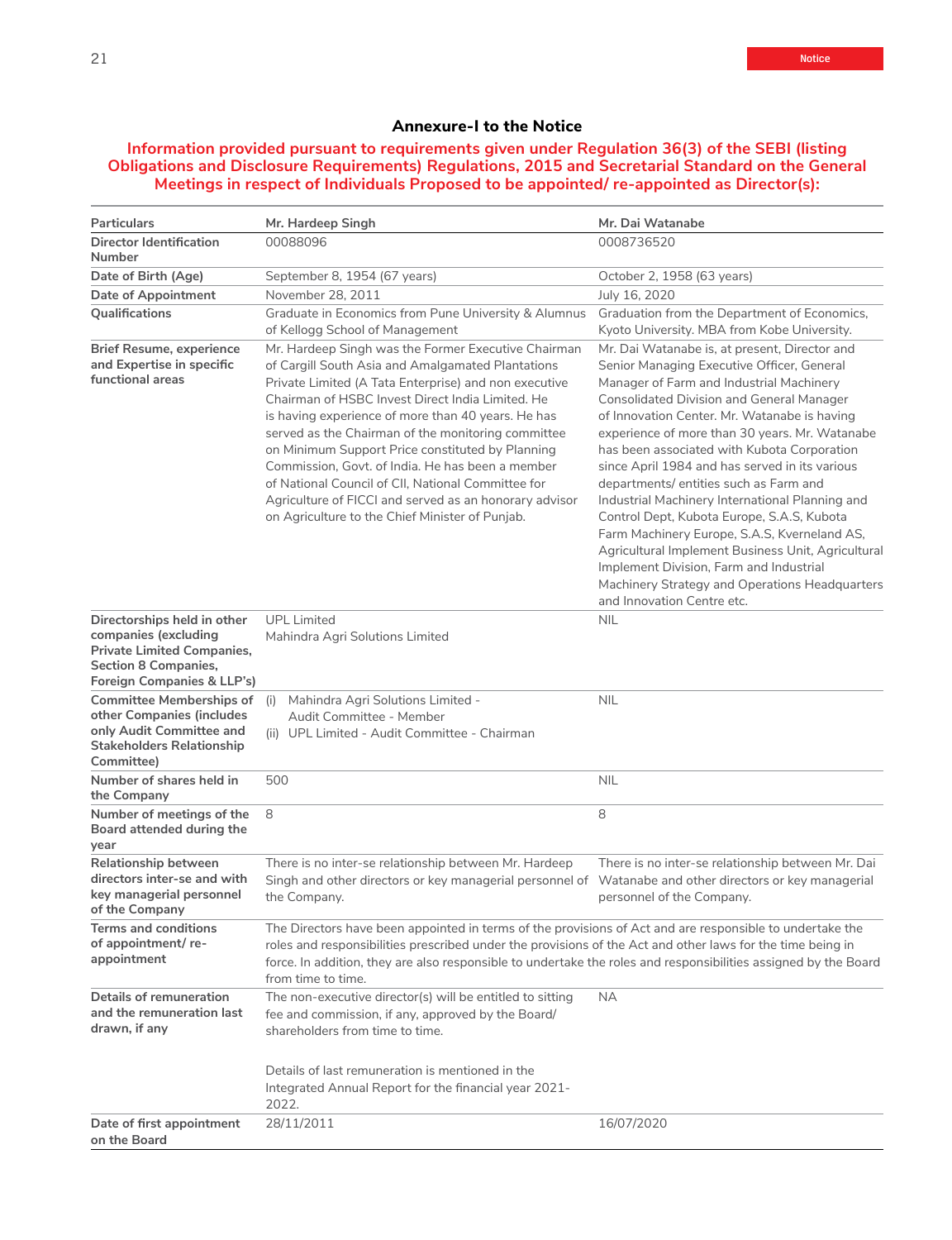| Particulars                                                                                                                                           | Mr. Nikhil Nanda                                                                                                                                                                                                                                                                                                                                                                                                                                                                                                                      | Mr. Seiji Fukuoka                                                                                                                                                                                                                                                                                                                                                                                                                                                                           |
|-------------------------------------------------------------------------------------------------------------------------------------------------------|---------------------------------------------------------------------------------------------------------------------------------------------------------------------------------------------------------------------------------------------------------------------------------------------------------------------------------------------------------------------------------------------------------------------------------------------------------------------------------------------------------------------------------------|---------------------------------------------------------------------------------------------------------------------------------------------------------------------------------------------------------------------------------------------------------------------------------------------------------------------------------------------------------------------------------------------------------------------------------------------------------------------------------------------|
| <b>Director Identification</b>                                                                                                                        | 00043432                                                                                                                                                                                                                                                                                                                                                                                                                                                                                                                              | 08786470                                                                                                                                                                                                                                                                                                                                                                                                                                                                                    |
| Number                                                                                                                                                |                                                                                                                                                                                                                                                                                                                                                                                                                                                                                                                                       |                                                                                                                                                                                                                                                                                                                                                                                                                                                                                             |
| Date of Birth (Age)                                                                                                                                   | March 18, 1974 (48 years)                                                                                                                                                                                                                                                                                                                                                                                                                                                                                                             | October 25, 1969 (52 years)                                                                                                                                                                                                                                                                                                                                                                                                                                                                 |
| <b>Date of Appointment</b><br>Qualifications                                                                                                          | October 17, 2005<br>Alumnus of Wharton Business School, Philadelphia                                                                                                                                                                                                                                                                                                                                                                                                                                                                  | May 13, 2022                                                                                                                                                                                                                                                                                                                                                                                                                                                                                |
| <b>Brief Resume, experience</b><br>and Expertise in specific<br>functional areas                                                                      | Mr. Nikhil Nanda is a third generation entrepreneur and<br>the driving force behind the Group's diversified business<br>portfolio. He has played a vital role in monitoring the<br>Company's performance and steering the operations to<br>greater heights. His overall contribution spanning more<br>than 15 years has been immeasurable, particularly in<br>the areas of operations, finance and senior management<br>functions such as strategic planning and investment<br>decisions. Mr. Nanda is an alumnus of Wharton Business | Graduation from Kobe University, Japan.<br>Mr. Seiji Fukuoka, an Economics graduate from<br>Kobe University, Japan, has been working with<br>Kubota Corporation for around 30 years.<br>Mr. Fukuoka has got rich and varied expertise<br>in business planning and strategy. Mr. Fukuoka<br>entered into Kubota Corporation in 1993 and<br>in last 3 decades he has worked across various<br>business divisions such as accounting at Sakai<br>plant, business administration and control at |
|                                                                                                                                                       | School, Philadelphia, with majors in Management and<br>Marketing.                                                                                                                                                                                                                                                                                                                                                                                                                                                                     | Hirakata plant, construction machinery planning &<br>sales promotion department, farm and industrial<br>machinery International Planning and Control<br>Dept. Before moving to India and joining Escorts,<br>he was the general manager of the tractor<br>business administration and control department.                                                                                                                                                                                   |
| Directorships held in other<br>companies (excluding<br><b>Private Limited Companies,</b><br><b>Section 8 Companies,</b><br>Foreign Companies & LLP's) | Niky Tasha Limited                                                                                                                                                                                                                                                                                                                                                                                                                                                                                                                    | NIL (None of listed entities from which he has<br>resigned in the past three years).                                                                                                                                                                                                                                                                                                                                                                                                        |
| Committee Memberships of NIL<br>other Companies (includes<br>only Audit Committee and<br><b>Stakeholders Relationship</b><br>Committee)               |                                                                                                                                                                                                                                                                                                                                                                                                                                                                                                                                       | <b>NIL</b>                                                                                                                                                                                                                                                                                                                                                                                                                                                                                  |
| Number of shares held in<br>the Company                                                                                                               | 1203091                                                                                                                                                                                                                                                                                                                                                                                                                                                                                                                               | <b>NIL</b>                                                                                                                                                                                                                                                                                                                                                                                                                                                                                  |
| Number of meetings of the<br>Board attended during the<br>year                                                                                        | 8                                                                                                                                                                                                                                                                                                                                                                                                                                                                                                                                     | <b>NA</b>                                                                                                                                                                                                                                                                                                                                                                                                                                                                                   |
| Relationship between<br>directors inter-se and with<br>key managerial personnel<br>of the Company                                                     | There is no inter-se relationship between Mr. Nikhil<br>Nanda and other directors or key managerial personnel of Fukuoka and other directors or key managerial<br>the Company except Ms. Nitasha Nanda, Director of the<br>Company, being Sister of Mr. Nikhil Nanda.                                                                                                                                                                                                                                                                 | There is no inter-se relationship between Mr. Seiji<br>personnel of the Company.                                                                                                                                                                                                                                                                                                                                                                                                            |
| <b>Terms and conditions</b><br>of appointment/ re-<br>appointment                                                                                     | The Directors have been appointed in terms of the<br>provisions of Act and are responsible to undertake the<br>roles and responsibilities prescribed under the provisions<br>of the Act and other laws for the time being in force. In<br>addition, they are also responsible to undertake the roles<br>and responsibilities assigned by the Board from time<br>to time.                                                                                                                                                              | Mr. Seiji Fukuoka is being appointed as Whole<br>Time Director in the capacity of Deputy Managing<br>Director for 5 years w.e.f. 13 May 2022 vide<br>employment contract dated May 13, 2022 at<br>a remuneration recommended by NRC and<br>approved by the Board of Directors in their<br>meeting held May 13, 2022.                                                                                                                                                                        |
| Details of remuneration<br>and the remuneration last<br>drawn, if any                                                                                 | Remuneration details of Mr. Nikhil Nanda (as<br>recommended by NRC and approved by Board of<br>Directors) are provided in Resolution No. 8 to the Notice<br>of AGM. Details of last remuneration is mentioned in the<br>Integrated Annual Report for the financial year<br>2021-2022.                                                                                                                                                                                                                                                 | Remuneration details of Mr. Seiji Fukuoka (as<br>recommended by NRC and approved by Board<br>of Directors) are provided in Resolution No. 10<br>to the Notice of AGM. Mr. Seiji Fukuoka was not<br>in receipt of any remuneration earlier from the<br>Company.                                                                                                                                                                                                                              |
| Date of first appointment<br>on the Board                                                                                                             | 17/10/2005                                                                                                                                                                                                                                                                                                                                                                                                                                                                                                                            | 13/05/2022                                                                                                                                                                                                                                                                                                                                                                                                                                                                                  |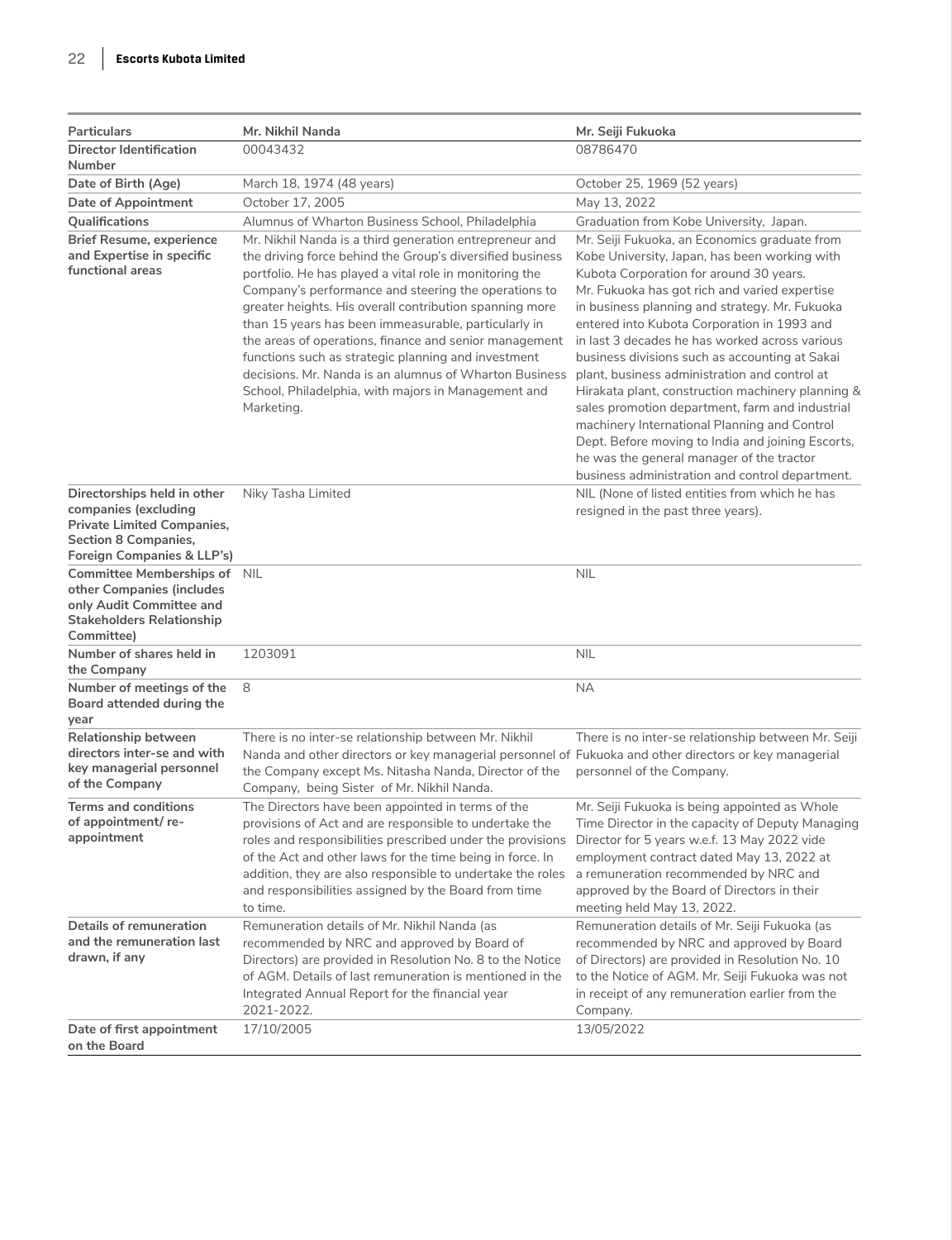| Particulars                                                                                                                                           | Mr. Shiro Watanabe                                                                                                                                                                                                                                                                                                                                              |
|-------------------------------------------------------------------------------------------------------------------------------------------------------|-----------------------------------------------------------------------------------------------------------------------------------------------------------------------------------------------------------------------------------------------------------------------------------------------------------------------------------------------------------------|
| <b>Director Identification</b><br>Number                                                                                                              | 09588547                                                                                                                                                                                                                                                                                                                                                        |
| Date of Birth (Age)                                                                                                                                   | August 11, 1964 (57 years)                                                                                                                                                                                                                                                                                                                                      |
| Date of Appointment                                                                                                                                   | May 13, 2022                                                                                                                                                                                                                                                                                                                                                    |
| Qualifications                                                                                                                                        | Bachelor of Department of Agriculture, Kobe University                                                                                                                                                                                                                                                                                                          |
| <b>Brief Resume, experience</b><br>and Expertise in specific<br>functional areas                                                                      | Mr. Shiro Watanabe has completed his education in March 1988 under bachelor of Department of<br>Agriculture, Kobe University. He has joined Kubota Corporation in April 1988 and at present he is holding<br>the position of Executive officer of Kubota Corporation.                                                                                           |
| Directorships held in other<br>companies (excluding<br><b>Private Limited Companies,</b><br><b>Section 8 Companies,</b><br>Foreign Companies & LLP's) | <b>NIL</b>                                                                                                                                                                                                                                                                                                                                                      |
| Committee Memberships of NIL<br>other Companies (includes<br>only Audit Committee and<br><b>Stakeholders Relationship</b><br>Committee)               |                                                                                                                                                                                                                                                                                                                                                                 |
| Number of shares held in<br>the Company                                                                                                               | <b>NIL</b>                                                                                                                                                                                                                                                                                                                                                      |
| Number of meetings of the<br>Board attended during the<br>year                                                                                        | <b>NA</b>                                                                                                                                                                                                                                                                                                                                                       |
| Relationship between<br>directors inter-se and with<br>key managerial personnel<br>of the Company                                                     | There is no inter-se relationship between Mr. Shiro Watanabe and other directors or key managerial<br>personnel of the Company.                                                                                                                                                                                                                                 |
| <b>Terms and conditions</b><br>of appointment/re-<br>appointment                                                                                      | The Directors have been appointed in terms of the provisions of Act and are responsible to undertake the<br>roles and responsibilities prescribed under the provisions of the Act and other laws for the time being in<br>force. In addition, they are also responsible to undertake the roles and responsibilities assigned by the Board<br>from time to time. |
| Details of remuneration<br>and the remuneration last<br>drawn, if any                                                                                 | <b>NA</b>                                                                                                                                                                                                                                                                                                                                                       |
| Date of first appointment<br>on the Board                                                                                                             | 13/05/2022                                                                                                                                                                                                                                                                                                                                                      |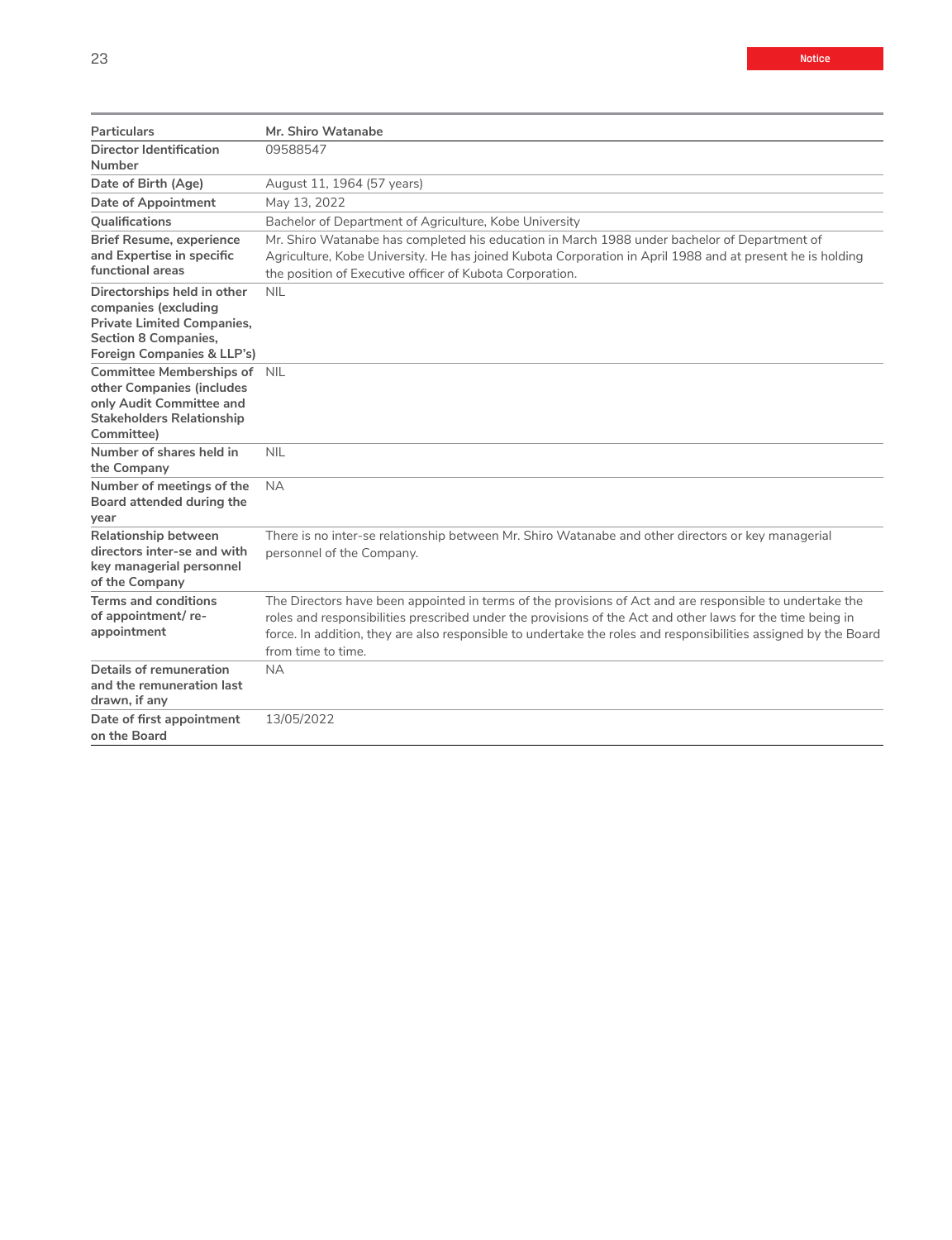| Particulars                                                                                                                                | Mr. Ravindra Chandra Bhargava                                                                                                                                                                                                                                                                                                                                                                                                                                                                                                                                                                                                                                                                                                                                                                                                                                                                                                                                                                                                                                                                                                                                        | Mr. Kenichiro Toyofuku                                                                                                                                                                                                                                                                                                                                                                                                                                                                                                                                                                                                                                                                                                                                                                                                                                                                                                                                                        |
|--------------------------------------------------------------------------------------------------------------------------------------------|----------------------------------------------------------------------------------------------------------------------------------------------------------------------------------------------------------------------------------------------------------------------------------------------------------------------------------------------------------------------------------------------------------------------------------------------------------------------------------------------------------------------------------------------------------------------------------------------------------------------------------------------------------------------------------------------------------------------------------------------------------------------------------------------------------------------------------------------------------------------------------------------------------------------------------------------------------------------------------------------------------------------------------------------------------------------------------------------------------------------------------------------------------------------|-------------------------------------------------------------------------------------------------------------------------------------------------------------------------------------------------------------------------------------------------------------------------------------------------------------------------------------------------------------------------------------------------------------------------------------------------------------------------------------------------------------------------------------------------------------------------------------------------------------------------------------------------------------------------------------------------------------------------------------------------------------------------------------------------------------------------------------------------------------------------------------------------------------------------------------------------------------------------------|
| <b>Director Identification</b>                                                                                                             | 00007620                                                                                                                                                                                                                                                                                                                                                                                                                                                                                                                                                                                                                                                                                                                                                                                                                                                                                                                                                                                                                                                                                                                                                             | 08619076                                                                                                                                                                                                                                                                                                                                                                                                                                                                                                                                                                                                                                                                                                                                                                                                                                                                                                                                                                      |
| Number                                                                                                                                     |                                                                                                                                                                                                                                                                                                                                                                                                                                                                                                                                                                                                                                                                                                                                                                                                                                                                                                                                                                                                                                                                                                                                                                      |                                                                                                                                                                                                                                                                                                                                                                                                                                                                                                                                                                                                                                                                                                                                                                                                                                                                                                                                                                               |
| Date of Birth (Age)<br><b>Date of Appointment</b>                                                                                          | July 30, 1934 (87 years)<br>May 13, 2022                                                                                                                                                                                                                                                                                                                                                                                                                                                                                                                                                                                                                                                                                                                                                                                                                                                                                                                                                                                                                                                                                                                             | October 24, 1969 (52 years)<br>May 13, 2022                                                                                                                                                                                                                                                                                                                                                                                                                                                                                                                                                                                                                                                                                                                                                                                                                                                                                                                                   |
| Qualifications                                                                                                                             | M. Sc (Mathematics) from University of Allahabad (1954)                                                                                                                                                                                                                                                                                                                                                                                                                                                                                                                                                                                                                                                                                                                                                                                                                                                                                                                                                                                                                                                                                                              | Bachelor of Arts (BA) in Economics                                                                                                                                                                                                                                                                                                                                                                                                                                                                                                                                                                                                                                                                                                                                                                                                                                                                                                                                            |
|                                                                                                                                            | M.A. (Development Economics) from Williams College,<br>Mass. USA (1964)                                                                                                                                                                                                                                                                                                                                                                                                                                                                                                                                                                                                                                                                                                                                                                                                                                                                                                                                                                                                                                                                                              | (Environmental Economics), Keio university, Japan                                                                                                                                                                                                                                                                                                                                                                                                                                                                                                                                                                                                                                                                                                                                                                                                                                                                                                                             |
| <b>Brief Resume, experience</b><br>and Expertise in specific<br>functional areas                                                           | Mr. R. C. Bhargava joined the Indian Administrative<br>Service in 1956, on the basis of an All-India competitive<br>examination and secured the number one position in<br>India. Mr. Bhargava joined Maruti Udyog Limited, soon<br>after its incorporation in 1981 as Director (Marketing and<br>Sales). Mr. Bhargava was appointed as the Managing<br>Director (CEO) in 1985. He continued on this post till<br>he retired in 1997. He was re-inducted to the Board in<br>2003 when the Company was listed. He was appointed<br>as the non-executive Chairman in 2007, a position he<br>continues to hold to date.<br>He has been the Chairman of IIM, Ranchi and IIT,<br>Kanpur, besides being on the board of other educational<br>institutions.<br>Mr. Bhargava was awarded the Padma Bhushan in<br>2016. In November 2011, the Emperor of Japan had<br>conferred on Mr. Bhargava the "Order of the Rising Sun<br>Gold and Silver Star". He has been accorded Lifetime<br>Award for Management by the Economic Times and the<br>All India Management Association. Mr. Bhargava is the<br>recipient of Forbes India Leadership Award for Lifetime<br>Achievement. | Mr. Kenichiro Toyofuku is Bachelor of Arts (BA)<br>in Economics (Environmental Economics), Keio<br>university, Japan. He has joined METI (Ministry<br>of Economy, Trade & Industry) Japan in 1993. He<br>has also joined Embassy of Japan in India: First<br>Secretary (Commercial Attaché) in May 2004,<br>METI: Deputy Director, Asia & Oceania Division<br>in August 2008, JETRO in India (Japan External<br>Trade Organization), in July 2010, Government<br>of India, Ministry of Commerce & Industry,<br>Department of Industrial Policy & Promotion:<br>Coordinator, Japan Plus cell in October 2014,<br>World Bank (India office): Senior Private Sector<br>Specialist, Finance, Competitiveness & Innovation<br>Global Practice in October 2017 and Suzuki<br>Motor Corporation (SMC) in November 2019.<br>His area of specialization is Carbon Neutrality,<br>India-Japan relationship, regional development,<br>industrial policy, trade policy, skill development |
| <b>Skill and capabilities</b><br>required and the manner to<br>meet such requirements                                                      | Being an Independent Director of the Company,<br>ethical and high standards of conduct is the utmost<br>importance which enables director to provide the<br>challenge and rigour required to help the Board achieve<br>a comprehensive understanding of information and<br>options, as well as high standards of decision-making.<br>Keeping in view the above requirement, Board is in the<br>view that Mr. Ravindra Chandra Bhargava will contribute<br>to the Company which will ultimately benefit the<br>Company at a large.                                                                                                                                                                                                                                                                                                                                                                                                                                                                                                                                                                                                                                    | Being an Independent Director of the Company,<br>ethical and high standards of conduct is the<br>utmost importance which enables director<br>to provide the challenge and rigour required<br>to help the Board achieve a comprehensive<br>understanding of information and options, as well<br>as high standards of decision-making.<br>Keeping in view the above requirement, Board<br>is in the view that Mr. Kenichiro Toyofuku will<br>contribute to the Company which will ultimately<br>benefit the Company at a large.                                                                                                                                                                                                                                                                                                                                                                                                                                                 |
| Directorships held in other<br>companies (excluding<br><b>Private Limited Companies,</b>                                                   | Dabur India Limited<br>Maruti Suzuki India Limited<br><b>Thomson Press Limited</b>                                                                                                                                                                                                                                                                                                                                                                                                                                                                                                                                                                                                                                                                                                                                                                                                                                                                                                                                                                                                                                                                                   | Maruti Suzuki India Limited                                                                                                                                                                                                                                                                                                                                                                                                                                                                                                                                                                                                                                                                                                                                                                                                                                                                                                                                                   |
| <b>Section 8 Companies,</b><br>Foreign Companies & LLP's)                                                                                  | Infrastructure Leasing and Financial services Limited-<br>resigned w.e.f 01.10.2018                                                                                                                                                                                                                                                                                                                                                                                                                                                                                                                                                                                                                                                                                                                                                                                                                                                                                                                                                                                                                                                                                  |                                                                                                                                                                                                                                                                                                                                                                                                                                                                                                                                                                                                                                                                                                                                                                                                                                                                                                                                                                               |
| <b>Committee Memberships of</b><br>other Companies (includes<br>only Audit Committee and<br><b>Stakeholders Relationship</b><br>Committee) | Dabur India Limited - Audit Committee - Member<br>Maruti Suzuki India Limited- Stakeholders Relationship<br>Committee-Chairperson                                                                                                                                                                                                                                                                                                                                                                                                                                                                                                                                                                                                                                                                                                                                                                                                                                                                                                                                                                                                                                    | <b>NIL</b>                                                                                                                                                                                                                                                                                                                                                                                                                                                                                                                                                                                                                                                                                                                                                                                                                                                                                                                                                                    |
| Number of shares held in<br>the Company                                                                                                    | <b>NIL</b>                                                                                                                                                                                                                                                                                                                                                                                                                                                                                                                                                                                                                                                                                                                                                                                                                                                                                                                                                                                                                                                                                                                                                           | <b>NIL</b>                                                                                                                                                                                                                                                                                                                                                                                                                                                                                                                                                                                                                                                                                                                                                                                                                                                                                                                                                                    |
| Number of meetings of the<br>Board attended during the<br>year                                                                             | <b>NA</b>                                                                                                                                                                                                                                                                                                                                                                                                                                                                                                                                                                                                                                                                                                                                                                                                                                                                                                                                                                                                                                                                                                                                                            | <b>NA</b>                                                                                                                                                                                                                                                                                                                                                                                                                                                                                                                                                                                                                                                                                                                                                                                                                                                                                                                                                                     |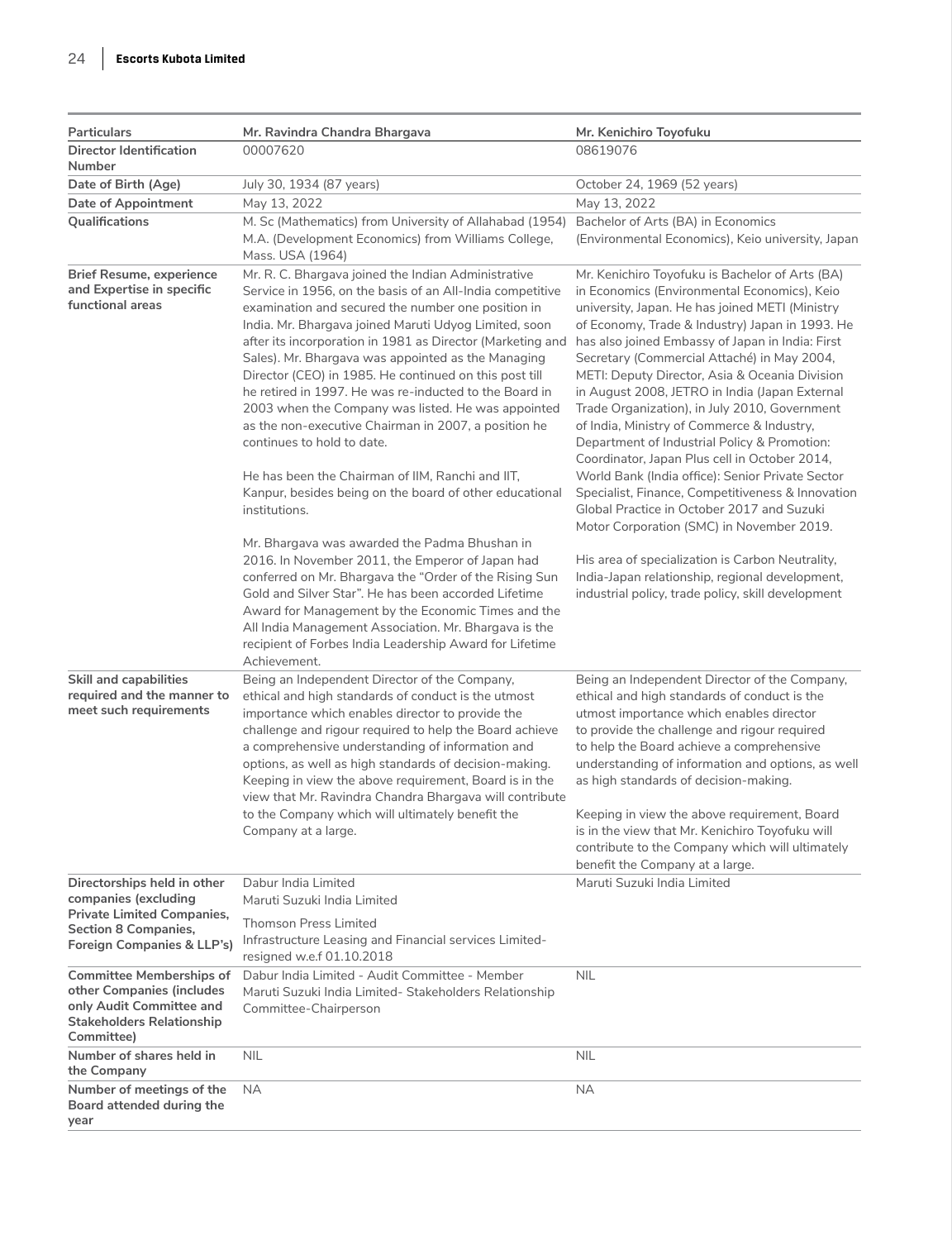| <b>Particulars</b>                                                                                | Mr. Ravindra Chandra Bhargava                                                                                                                                                                                                                                                                                                                                   | Mr. Kenichiro Toyofuku                                                                                                                 |
|---------------------------------------------------------------------------------------------------|-----------------------------------------------------------------------------------------------------------------------------------------------------------------------------------------------------------------------------------------------------------------------------------------------------------------------------------------------------------------|----------------------------------------------------------------------------------------------------------------------------------------|
| Relationship between<br>directors inter-se and with<br>key managerial personnel<br>of the Company | There is no inter-se relationship between Mr. Ravindra<br>Chandra Bhargava and other directors or key managerial<br>personnel of the Company.                                                                                                                                                                                                                   | There is no inter-se relationship between<br>Mr. Kenichiro Toyofuku and other directors or key<br>managerial personnel of the Company. |
| Terms and conditions of<br>appointment/<br>re-appointment                                         | The Directors have been appointed in terms of the provisions of Act and are responsible to undertake the<br>roles and responsibilities prescribed under the provisions of the Act and other laws for the time being in<br>force. In addition, they are also responsible to undertake the roles and responsibilities assigned by the Board<br>from time to time. |                                                                                                                                        |
| Details of remuneration<br>and the remuneration last<br>drawn, if any                             | The non-executive director(s) will be entitled to sitting<br>fee and commission, if any, approved by the Board/<br>shareholders from time to time.<br>Last drawn remuneration - NA                                                                                                                                                                              | <b>NA</b>                                                                                                                              |
| Date of first appointment                                                                         | 13/05/2022                                                                                                                                                                                                                                                                                                                                                      | 13/05/2022                                                                                                                             |
| on the Board                                                                                      |                                                                                                                                                                                                                                                                                                                                                                 |                                                                                                                                        |

| <b>Particulars</b>                                                                    | Mr. Vimal Bhandari                                                                                                                                                                                                                                                                                                                                                                                                                                                                                                     | Ms. Reema Rameshchandra Nanavati                                                                                                                                                                                                                                                                                                                                                                                                                                                                                                                                                                                                       |
|---------------------------------------------------------------------------------------|------------------------------------------------------------------------------------------------------------------------------------------------------------------------------------------------------------------------------------------------------------------------------------------------------------------------------------------------------------------------------------------------------------------------------------------------------------------------------------------------------------------------|----------------------------------------------------------------------------------------------------------------------------------------------------------------------------------------------------------------------------------------------------------------------------------------------------------------------------------------------------------------------------------------------------------------------------------------------------------------------------------------------------------------------------------------------------------------------------------------------------------------------------------------|
| Director Identification<br>Number                                                     | 00001318                                                                                                                                                                                                                                                                                                                                                                                                                                                                                                               | 00690270                                                                                                                                                                                                                                                                                                                                                                                                                                                                                                                                                                                                                               |
| Date of Birth (Age)                                                                   | August 23, 1958 (63 years)                                                                                                                                                                                                                                                                                                                                                                                                                                                                                             | May 22, 1964 (58 years)                                                                                                                                                                                                                                                                                                                                                                                                                                                                                                                                                                                                                |
| Date of Appointment                                                                   | July 14, 2022                                                                                                                                                                                                                                                                                                                                                                                                                                                                                                          | July 14, 2022                                                                                                                                                                                                                                                                                                                                                                                                                                                                                                                                                                                                                          |
| Qualifications                                                                        | Commerce Graduate from Mumbai University<br>(Sydenham College) and Chartered Accountant from the<br>Institute of Chartered Accountants of India                                                                                                                                                                                                                                                                                                                                                                        | Masters in Environmental Microbiology from<br><b>Gujarat University</b>                                                                                                                                                                                                                                                                                                                                                                                                                                                                                                                                                                |
| <b>Brief Resume, experience</b><br>and Expertise in specific<br>functional areas      | Mr. Vimal Bhandari is accomplished, dedicated and<br>focused professional with experience of over 35 years in<br>a range of businesses in the financial services industry,<br>of which twenty-five years have been at the Board<br>of Directors level. He is a Commerce graduate from<br>Mumbai University (Sydenham College) and Chartered<br>Accountant from the Institute of Chartered Accountants<br>of India.                                                                                                     | Ms. Reema Rameshchandra Nanavati has been<br>working with the SEWA since over 35 years<br>expanding its membership to over 2.1 million<br>members, making it the single largest union of<br>informal sector women workers. Ms. Reema<br>oversees 4813 self-help groups (SHG), 160<br>co-operatives and 15 economic federations,<br>pan India including 16 states, and also in 7<br>South-Asian countries, focusing on women's<br>economic empowerment by building women<br>owned enterprises, building women led supply<br>chains, introducing modern ICT-based tools<br>and facilitating Green-Energy initiatives and<br>livelihoods. |
| <b>Skill and capabilities</b><br>required and the manner to<br>meet such requirements | Being an Independent Director of the Company,<br>ethical and high standards of conduct is the utmost<br>importance which enables director to provide the<br>challenge and rigour required to help the Board achieve<br>a comprehensive understanding of information and<br>options, as well as high standards of decision-making.<br>Keeping in view the above requirement, Board is in<br>the view that Mr. Vimal Bhandari will contribute to the<br>Company which will ultimately benefit the Company at<br>a large. | Being an Independent Director of the Company,<br>ethical and high standards of conduct is the<br>utmost importance which enables director<br>to provide the challenge and rigour required<br>to help the Board achieve a comprehensive<br>understanding of information and options, as well<br>as high standards of decision-making.<br>Keeping in view the above requirement, Board<br>is in the view that Ms. Reema Rameshchandra<br>Nanavati will contribute to the Company which<br>will ultimately benefit the Company at a large.                                                                                                |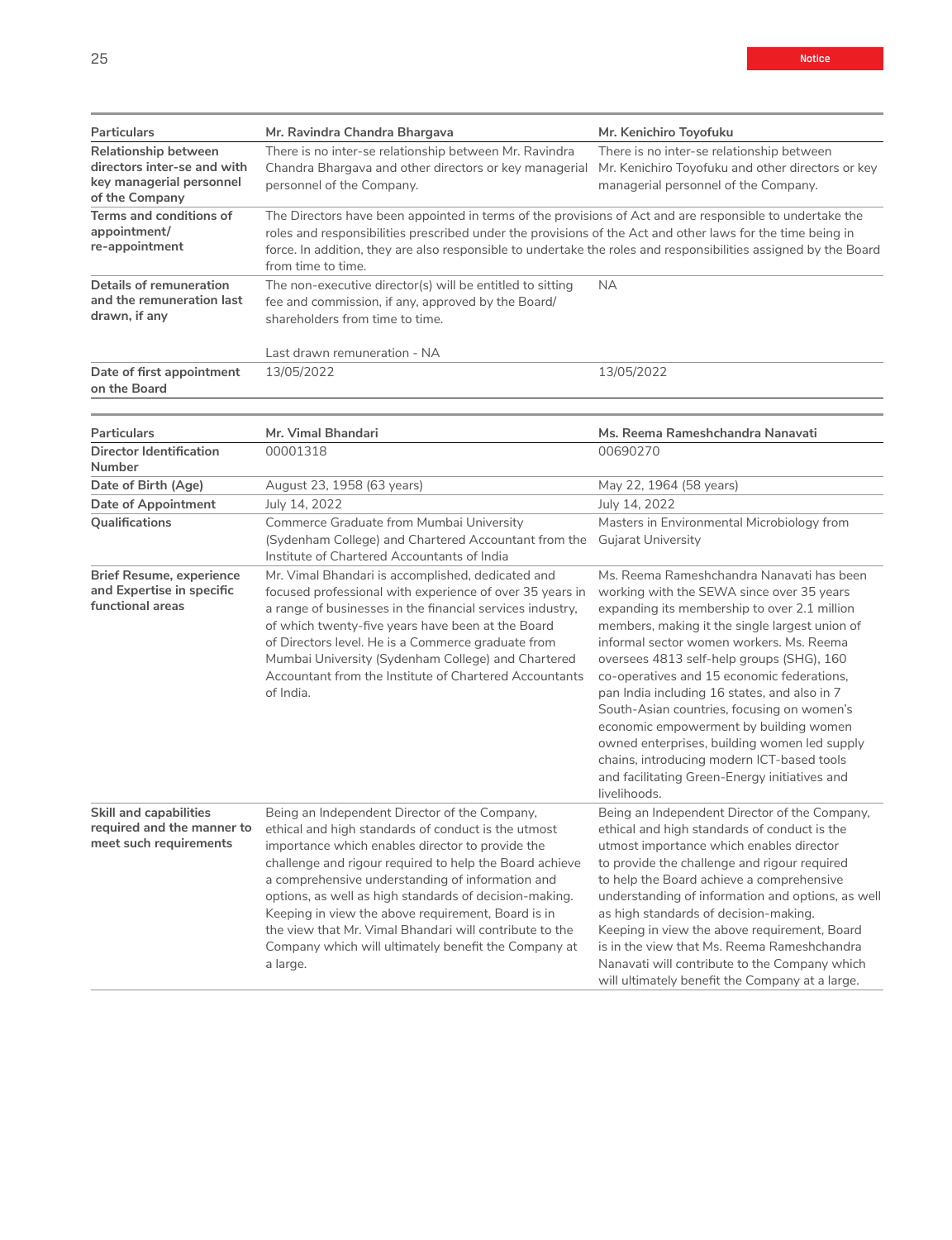| Particulars                                                                                                                                           | Mr. Vimal Bhandari                                                                                                                                                                                                                                                                                                                                                                              | Ms. Reema Rameshchandra Nanavati                                                                                                                    |
|-------------------------------------------------------------------------------------------------------------------------------------------------------|-------------------------------------------------------------------------------------------------------------------------------------------------------------------------------------------------------------------------------------------------------------------------------------------------------------------------------------------------------------------------------------------------|-----------------------------------------------------------------------------------------------------------------------------------------------------|
| Directorships held in other<br>companies (excluding<br><b>Private Limited Companies,</b><br><b>Section 8 Companies,</b><br>Foreign Companies & LLP's) | Kalpataru Power Transmission Limited<br><b>DCM Shriram Limited</b><br>JK Tyre Industries Limited<br><b>Bharat Forge Limited</b><br>RBL Bank Limited<br><b>HDFC Trustee Company Limited</b><br>Arka Fincap Limited<br>Bayer Cropscience Limited- Resigned w.ef. 01.04.2019                                                                                                                       | Rudi Multi Trading Company Limited                                                                                                                  |
| <b>Committee Memberships of</b><br>other Companies (includes<br>only Audit Committee and<br><b>Stakeholders Relationship</b><br>Committee)            | Kalpataru Power Transmission Limited - Audit Committee NIL<br>- Member<br>HDFC Trustee Company Limited - Audit Committee -<br>Member<br>RBL Bank Limited - Audit Committee - Member                                                                                                                                                                                                             |                                                                                                                                                     |
| Number of shares held in<br>the Company                                                                                                               | <b>NIL</b>                                                                                                                                                                                                                                                                                                                                                                                      | <b>NIL</b>                                                                                                                                          |
| Number of meetings of the<br>Board attended during the<br>year                                                                                        | <b>NA</b>                                                                                                                                                                                                                                                                                                                                                                                       | <b>NA</b>                                                                                                                                           |
| Relationship between<br>directors inter-se and with<br>key managerial personnel<br>of the Company                                                     | There is no inter-se relationship between Mr. Vimal<br>Bhandari and other directors or key managerial<br>personnel of the Company.                                                                                                                                                                                                                                                              | There is no inter-se relationship between<br>Ms. Reema Rameshchandra Nanavati and other<br>directors or key managerial personnel of the<br>Company. |
| <b>Terms and conditions</b><br>of appointment/re-<br>appointment                                                                                      | The Directors have been appointed in terms of the provisions of Companies Act, 2013 and are responsible<br>to undertake the roles and responsibilities prescribed under the provisions of the Companies Act, 2013<br>and other laws for the time being in force. In addition, they are also responsible to undertake the roles and<br>responsibilities assigned by the Board from time to time. |                                                                                                                                                     |
| Details of remuneration<br>and the remuneration last<br>drawn, if any                                                                                 | The non-executive director(s) will be entitled to sitting<br>fee and commission, if any, approved by the Board/<br>shareholders from time to time.                                                                                                                                                                                                                                              | The non-executive director(s) will be entitled to<br>sitting fee and commission, if any, approved by<br>the Board/ shareholders from time to time.  |
|                                                                                                                                                       | Last drawn remuneration - NA                                                                                                                                                                                                                                                                                                                                                                    | Last drawn remuneration - NA                                                                                                                        |
| Date of first appointment<br>on the Board                                                                                                             | <b>NA</b>                                                                                                                                                                                                                                                                                                                                                                                       | <b>NA</b>                                                                                                                                           |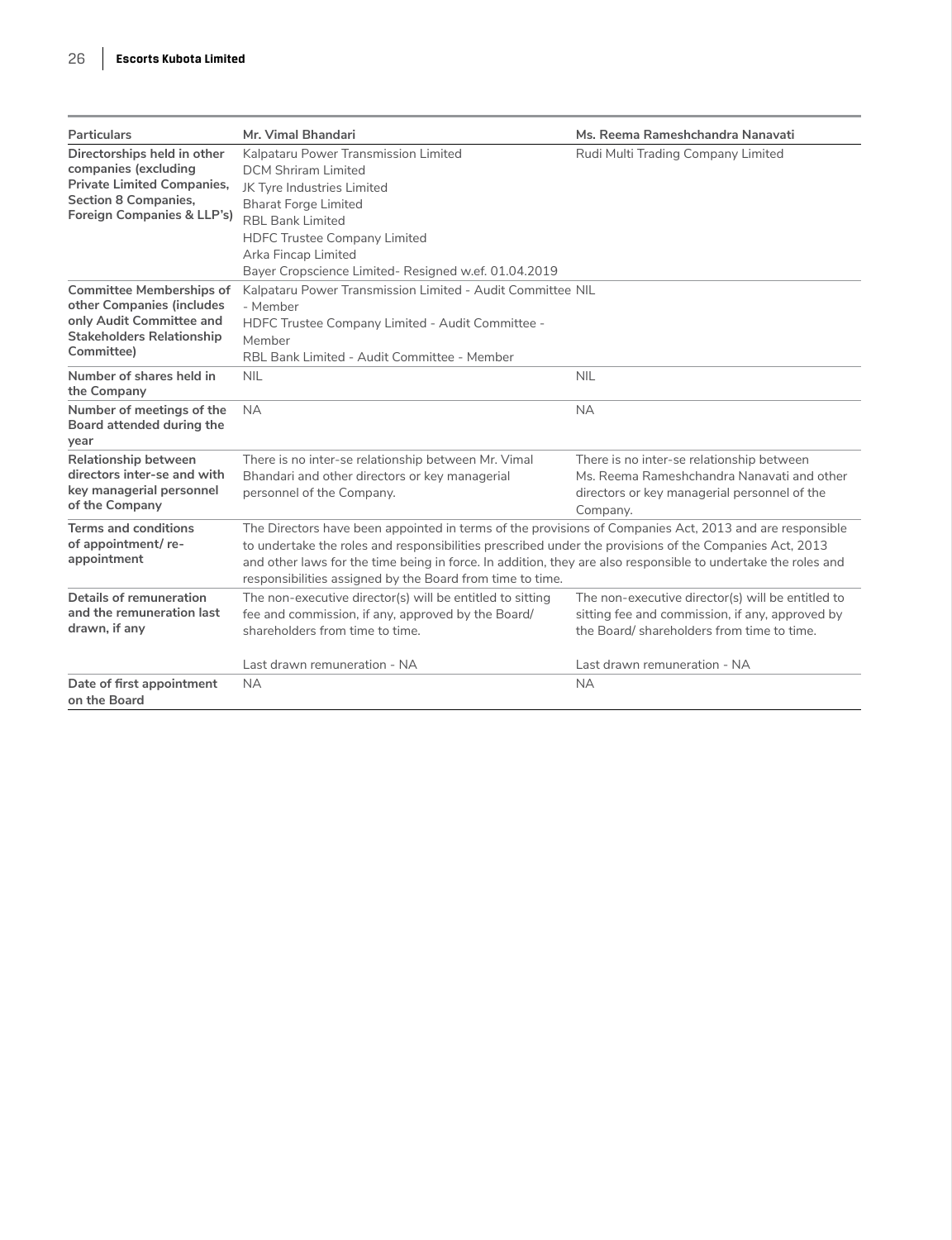| Particulars                                                                                                                                           | Mr. Yasukazu Kamada                                                                                                                                                                                                                                                                                                                                                                                                                                                                                                                                  | Mr. Manish Sharma                                                                                                                                                                                                                                                                                                                                                                                                                                                                                                                                                                |
|-------------------------------------------------------------------------------------------------------------------------------------------------------|------------------------------------------------------------------------------------------------------------------------------------------------------------------------------------------------------------------------------------------------------------------------------------------------------------------------------------------------------------------------------------------------------------------------------------------------------------------------------------------------------------------------------------------------------|----------------------------------------------------------------------------------------------------------------------------------------------------------------------------------------------------------------------------------------------------------------------------------------------------------------------------------------------------------------------------------------------------------------------------------------------------------------------------------------------------------------------------------------------------------------------------------|
| <b>Director Identification</b><br>Number                                                                                                              | 09634701                                                                                                                                                                                                                                                                                                                                                                                                                                                                                                                                             | 06549914                                                                                                                                                                                                                                                                                                                                                                                                                                                                                                                                                                         |
| Date of Birth (Age)                                                                                                                                   | January 5, 1960 (62 years)                                                                                                                                                                                                                                                                                                                                                                                                                                                                                                                           | August 3, 1972 (49 years)                                                                                                                                                                                                                                                                                                                                                                                                                                                                                                                                                        |
| <b>Date of Appointment</b>                                                                                                                            | July 14, 2022                                                                                                                                                                                                                                                                                                                                                                                                                                                                                                                                        | July 14, 2022                                                                                                                                                                                                                                                                                                                                                                                                                                                                                                                                                                    |
| <b>Oualifications</b>                                                                                                                                 | Bachelor of Faculty of Engineering, Osaka City<br>University, Osaka, Japan                                                                                                                                                                                                                                                                                                                                                                                                                                                                           | Bhilai Institute of Technology, MP                                                                                                                                                                                                                                                                                                                                                                                                                                                                                                                                               |
| <b>Brief Resume, experience</b><br>and Expertise in specific<br>functional areas                                                                      | Mr. Yasukazu Kamada entered Kubota Corporation in<br>1983, and has been working for Kubota for almost 40<br>years in various management positions in Japan, the<br>United States and currently resides in Europe. In the<br>period 2017-2021 he was Managing Executive Officer<br>and General Manager of the Engine Division and since<br>January 2022 he holds the positions of President of<br>Kubota Holdings Europe B.V. and President & CEO of<br>implement manufacturer Kverneland AS in Europe. He is<br>based in Amsterdam, the Netherlands. | Mr. Manish Sharma has extensive professional<br>experience of over 25 years, driving sustainable<br>growth along with strategy planning and<br>business development. His versatile experience<br>has spanned from hands-on operations to<br>strategic product and business planning in<br>various electronic majors like LG Hotline,<br>Samsung India and Haier India. Manish was<br>appointed as youngest Executive Officer to<br>Panasonic Corporation and has played an active<br>role in group wide strategic affairs. He currently<br>chairs the board for Panasonic India. |
| <b>Skill and capabilities</b><br>required and the manner to<br>meet such requirements                                                                 |                                                                                                                                                                                                                                                                                                                                                                                                                                                                                                                                                      | Being an Independent Director of the Company,<br>ethical and high standards of conduct is the<br>utmost importance which enables director<br>to provide the challenge and rigour required<br>to help the Board achieve a comprehensive<br>understanding of information and options, as well<br>as high standards of decision-making.<br>Keeping in view the above requirement, Board<br>is in the view that Mr. Manish Sharma will<br>contribute to the Company which will ultimately<br>benefit the Company at a large.                                                         |
| Directorships held in other<br>companies (excluding<br><b>Private Limited Companies,</b><br><b>Section 8 Companies,</b><br>Foreign Companies & LLP's) | <b>NIL</b>                                                                                                                                                                                                                                                                                                                                                                                                                                                                                                                                           | Panasonic India Private Limited                                                                                                                                                                                                                                                                                                                                                                                                                                                                                                                                                  |
| Committee Memberships of NIL<br>other Companies (includes<br>only Audit Committee and<br><b>Stakeholders Relationship</b><br>Committee)               |                                                                                                                                                                                                                                                                                                                                                                                                                                                                                                                                                      | <b>NIL</b>                                                                                                                                                                                                                                                                                                                                                                                                                                                                                                                                                                       |
| Number of shares held in<br>the Company                                                                                                               | <b>NIL</b>                                                                                                                                                                                                                                                                                                                                                                                                                                                                                                                                           | <b>NIL</b>                                                                                                                                                                                                                                                                                                                                                                                                                                                                                                                                                                       |
| Number of meetings of the<br>Board attended during the<br>year                                                                                        | <b>NA</b>                                                                                                                                                                                                                                                                                                                                                                                                                                                                                                                                            | NA                                                                                                                                                                                                                                                                                                                                                                                                                                                                                                                                                                               |
| Relationship between<br>directors inter-se and with<br>key managerial personnel<br>of the Company                                                     | There is no inter-se relationship between Mr.<br>Yasukazu Kamada and other directors or key<br>managerial personnel of the Company.                                                                                                                                                                                                                                                                                                                                                                                                                  | There is no inter-se relationship between<br>Mr. Manish Sharma and other directors or key<br>managerial personnel of the Company.                                                                                                                                                                                                                                                                                                                                                                                                                                                |
| <b>Terms and conditions</b><br>of appointment/re-<br>appointment                                                                                      | The Directors have been appointed in terms of the provisions of Companies Act, 2013 and are responsible<br>to undertake the roles and responsibilities prescribed under the provisions of the Companies Act, 2013<br>and other laws for the time being in force. In addition, they are also responsible to undertake the roles and<br>responsibilities assigned by the Board from time to time                                                                                                                                                       |                                                                                                                                                                                                                                                                                                                                                                                                                                                                                                                                                                                  |
| Details of remuneration<br>and the remuneration last<br>drawn, if any                                                                                 | <b>NA</b>                                                                                                                                                                                                                                                                                                                                                                                                                                                                                                                                            | The non-executive director(s) will be entitled to<br>sitting fee and commission, if any, approved by<br>the Board/ shareholders from time to time.                                                                                                                                                                                                                                                                                                                                                                                                                               |
|                                                                                                                                                       |                                                                                                                                                                                                                                                                                                                                                                                                                                                                                                                                                      | Last drawn remuneration - NA                                                                                                                                                                                                                                                                                                                                                                                                                                                                                                                                                     |
| Date of first appointment<br>on the Board                                                                                                             | NA.                                                                                                                                                                                                                                                                                                                                                                                                                                                                                                                                                  | <b>NA</b>                                                                                                                                                                                                                                                                                                                                                                                                                                                                                                                                                                        |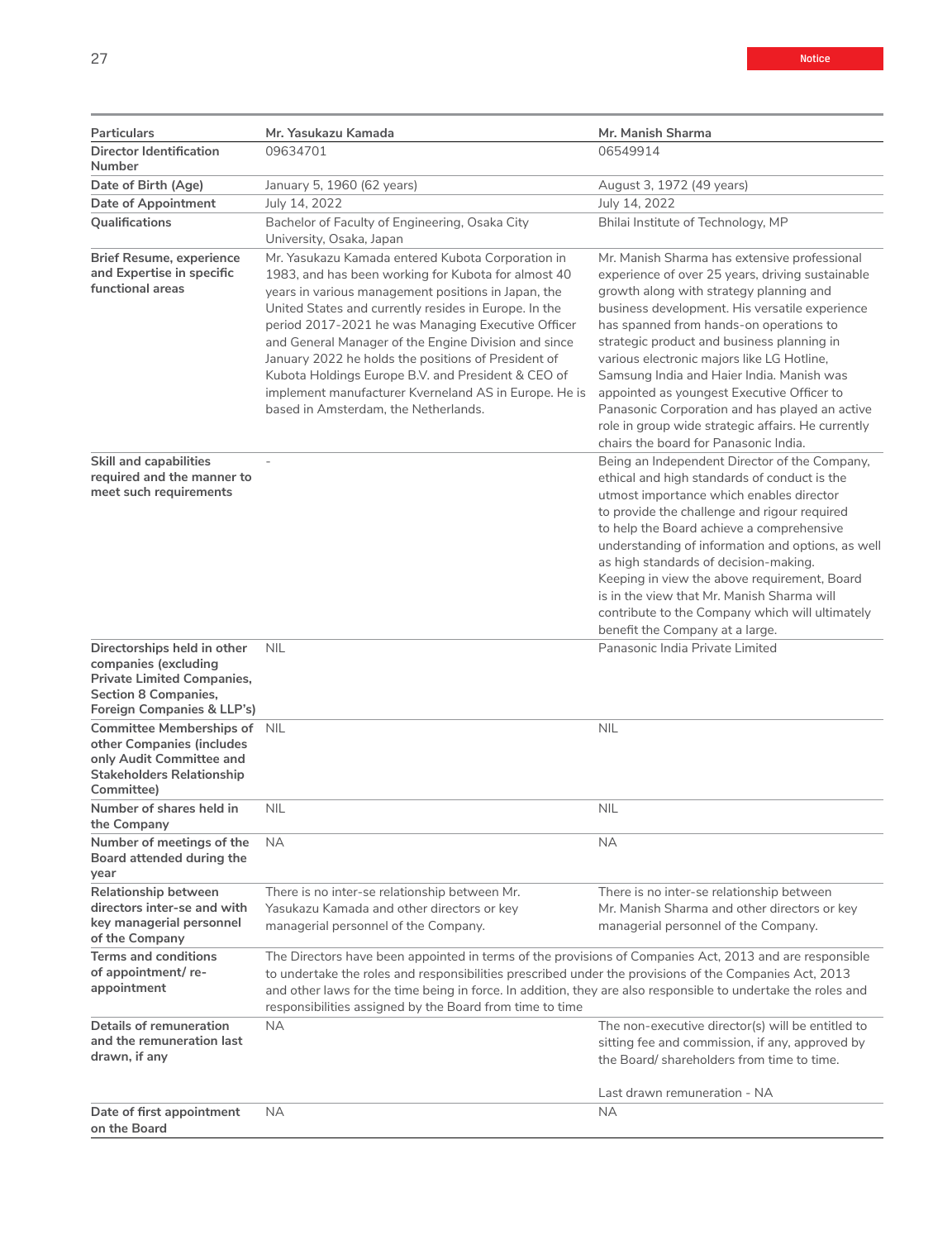## **Annexure-II**

Communication on Tax Deduction at Source (TDS) on Dividend Distribution

Please take note of the below TDS provisions and information/document(s) requirement for each shareholder:

## **Section 1: For all Members – Details that should be completed and /or updated, as applicable:-**

All Members are requested to ensure that the below details are completed and/or updated, as applicable, in their respective Demat Account/s maintained with the Depository Participant/s; or in case of shares held in physical form, with the Registrar & Transfer Agent ("RTA") of the Company. Please note that these details as available on Book Closure Date in the Register of Members/Register of Beneficial Ownership will be relied upon by the Company, for the purpose of complying with the applicable TDS provisions:

- I. Valid Permanent Account Number (PAN).
- II. Residential status as per the Act i.e. Resident or Non-Resident for FY 2022-23.
- III. Category of the Member:
	- i. Mutual Fund
	- ii. Insurance Company
	- iii. Alternate Investment Fund (AIF) Category I and II
	- iv. AIF Category III
	- v. Government (Central/State Government)
	- vi. Foreign Portfolio Investor (FPI) /Foreign Institutional Investor (FII): Foreign Company
	- vii. FPI/FII: Others (being Individual, Firm, Trust, AJP, etc.)
	- viii. Individual
	- ix. Hindu Undivided Family (HUF)
	- x. Firm
	- xi. Limited Liability Partnership (LLP)
	- xii. Association of Persons (AOP), Body of individuals (BOI) or Artificial Juridical Person (AJP)
	- xiii. Trust
	- xiv. Domestic company
	- xv. Foreign company.
- IV. Email Address.
- V. Address.

### **Section 2: TDS provisions and documents required, as applicable for relevant category of Members**

#### **I. For Resident Members:**

- **i. Mutual Funds:** No TDS is required to be deducted as per section 196(iv) of the IT Act subject to specified conditions. Self-attested copy of valid SEBI registration certificate needs to be submitted.
- **ii. Insurance companies:** No TDS is required to be deducted as per section 194 of the IT Act subject to specified conditions. Self- attested copy of valid IRDA registration certificate needs to be submitted.
- **iii. Category I and II Alternative Investment Fund:** No TDS is required to be deducted as per section 197A (1F) of the IT Act subject to specified conditions. Self-attested copy of valid SEBI registration certificate needs to be submitted.
- **iv. Recognised Provident funds:** No TDS is required to be deducted as per Circular No.18/2017 subject to specified conditions. Self- attested copy of a valid order from Commissioner under Rule 3 of Part A of Fourth Schedule to the IT Act, or Self-attested valid documentary evidence (e.g. relevant copy of registration, notification, order, etc.) in support of the provident fund being established under a scheme framed under the Employees' Provident Funds Act, 1952 needs to be submitted.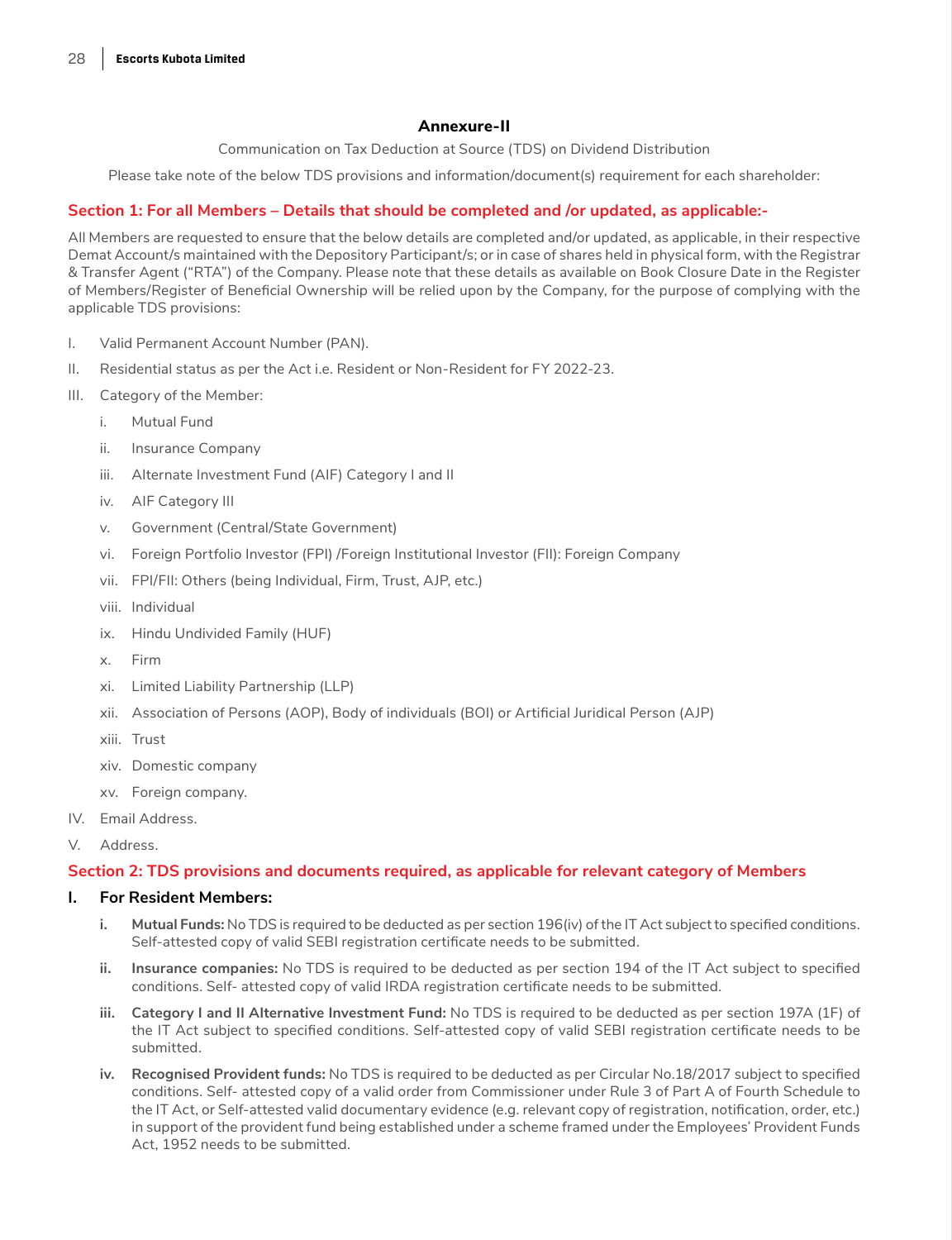- **vi. Approved Gratuity Fund:** No TDS is required to be deducted as per Circular No.18/2017 subject to specified conditions. Self- attested copy of valid approval granted by Commissioner under Rule 2 of Part C of Fourth Schedule to the IT Act needs to be submitted.
- **vii. National Pension Scheme:** No TDS is required to be deducted as per Sec 197A (1E) of the IT Act.
- **viii. Government (Central/State):** No TDS is required to be deducted as per Sec 196(i) of the IT Act.
- **ix. Business Trust:** No TDS is required to be deducted as per Sec 194 of the IT Act. Self-attested copy of valid SEBI registration certificate needs to be submitted.
- **x. Any other entity entitled to exemption from TDS:** Valid self-attested documentary evidence (e.g. relevant copy of registration, notification, order etc.) in support of the entity being entitled to exemption from TDS needs to be submitted.
- **xi. Other resident Members:**
	- a) TDS is required to be deducted at the rate of 10% under u/s 194 of the IT Act.
	- b) No TDS is required to be deducted, if aggregate dividend distributed or likely to be distributed during the financial year to individual shareholder does not exceed  $\bar{\tau}$  5000.

No TDS is required to be deducted on furnishing of valid Form 15G (for individuals, with no tax liability on total income and income not exceeding maximum amount which is not chargeable to tax) or Form 15H (for individual above the age of 60 years with no tax liability on total income). (Format of Form 15G and Form 15H are available on website of Income Tax i.e.<https://www.incometaxindia.gov.in/forms/income-tax%20rules/103120000000007845.pdf>& [https://](https://www.incometaxindia.gov.in/forms/income-tax%20rules/103120000000007846.pdf) [www.incometaxindia.gov.in/forms/income-tax%20rules/103120000000007846.pdf](https://www.incometaxindia.gov.in/forms/income-tax%20rules/103120000000007846.pdf) respectively)

Please note that Declaration under Form No. 15G or 15H shall not be valid if it does not contain the PAN of the declarant. In such cases TDS shall be deducted at the rate of 20% u/s 206AA(2) of the IT Act.

- a) TDS is required to be deducted at the rate of 20% u/s 206AA of the IT Act, if valid PAN of the shareholder is not available.
- b) TDS is required to be deducted at the rate prescribed in the lower tax withholding certificate issued u/s 197 of the Act, if such valid certificate is provided.

### **II. For Non-resident Members:**

- **i. FPI and FII:**
- a. TDS is required to be deducted at the rate of 20% (plus applicable surcharge and cess).

Shareholder may be entitled to avail lower TDS rate as per Double Tax Avoidance Treaty (DTAA) between India and the country of tax residence of the shareholder, on furnishing the below specified documents: -

- 1. Self-attested copy of PAN;
- 2. Self-attested copy of valid Tax Residency Certificate (TRC) obtained from the tax authorities of the country of which the shareholder is a resident;
- 3. Self-declaration in Form 10F(Format of Form 10F is available on income tax website at [https://www.](https://www.incometaxindia.gov.in/forms/income-tax%20rules/103120000000007197.pdf) [incometaxindia.gov.in/forms/income-tax%20rules/103120000000007197.pdf\)](https://www.incometaxindia.gov.in/forms/income-tax%20rules/103120000000007197.pdf); and
- 4. Self-declaration on letter head of having no Permanent Establishment in India, Beneficial ownership of shares and eligibility to claim treaty benefits (as per **Appendix-1** to this Communication).
- b. In case the dividend is payable to 'Specified Fund' referred to in [Clause (c) of Explanation to Section 10(4D)], TDS rate would be 10% (plus applicable surcharge and cess). The reduced rate of TDS would be subject to the availability of requisite documents demonstrating that the person is covered under the aforesaid category of 'Specified Fund'.
- **ii. Any entity entitled to exemption from TDS:** Valid self-attested \documentary evidence (e.g. relevant copy of registration, notification, order, etc. by Indian tax authorities) in support of the entity being entitled to exemption from TDS needs to be submitted.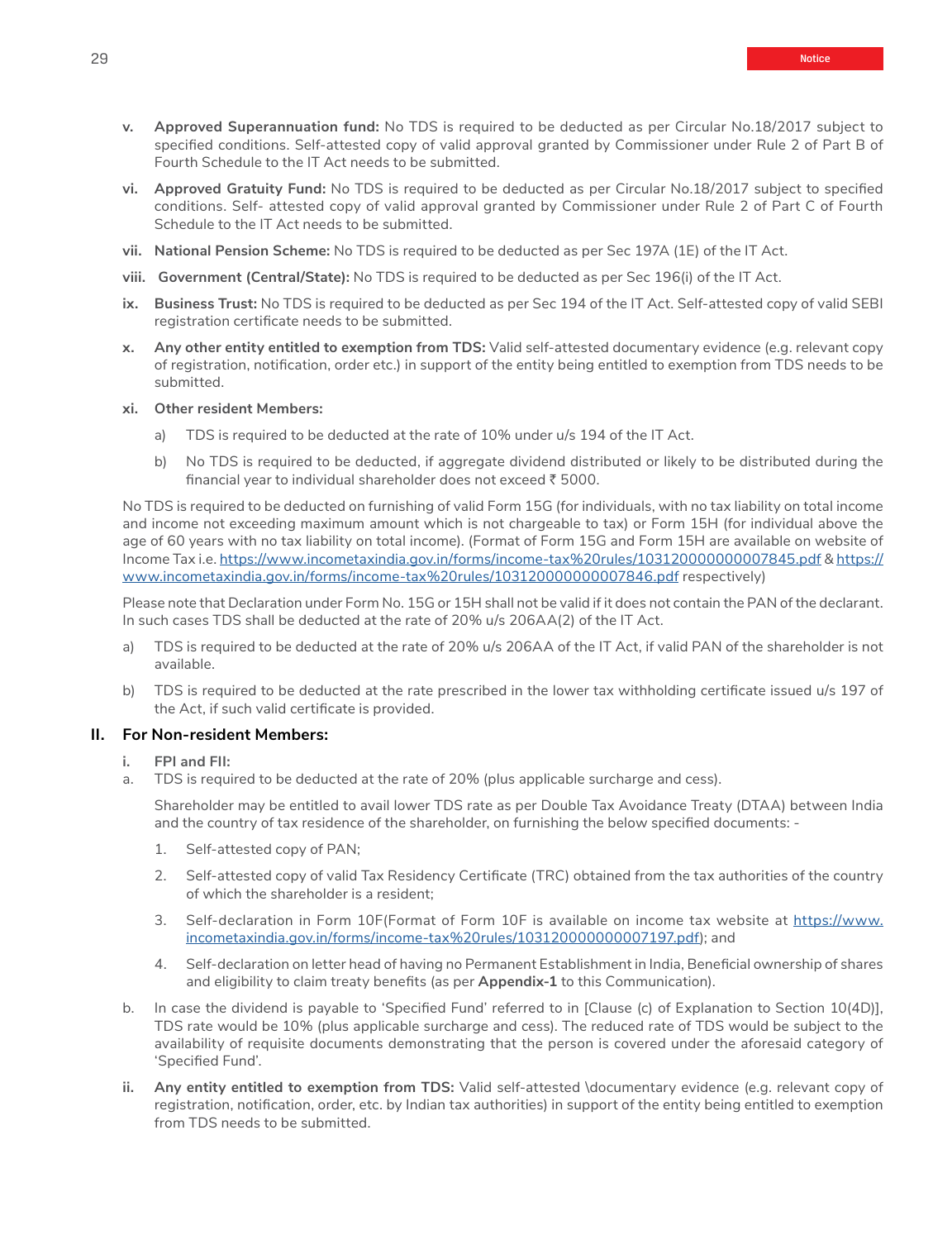#### **iii. Other non-resident Members:**

- a) TDS is required to be deducted at the rate of 20% (plus applicable surcharge and cess).
- b) Shareholder may be entitled to avail lower TDS rate as per Double Tax Avoidance Treaty (DTAA) between India and the country of tax residence of the shareholder, on furnishing the below specified documents: -
	- 1) Self-attested copy of PAN;
	- 2) Self-attested copy of valid Tax Residency Certificate (TRC) obtained from the tax authorities of the country of which the shareholder is a resident;
	- 3) Self-declaration in Form 10F(Format of Form 10F is available on income tax website at [https://www.](https://www.incometaxindia.gov.in/forms/income-tax%20rules/103120000000007197.pdf) [incometaxindia.gov.in/forms/income-tax%20rules/103120000000007197.pdf\)](https://www.incometaxindia.gov.in/forms/income-tax%20rules/103120000000007197.pdf); and
	- 4) Self-declaration on letter head of having no Permanent Establishment in India, Beneficial ownership of shares and eligibility to claim treaty benefits (as per **Appendix-1** to this communication).
- c) TDS is required to be deducted at the rate prescribed in valid lower tax withholding certificate issued u/s 197 of the IT Act, if such valid certificate is provided.

Details and/or documents as mentioned above in Section 1 and Section 2, as applicable to the Member, need to be sent, duly completed and signed, through registered email address of the Member with PAN being mentioned in the subject of the email to reach [einward.ris@kfintech.com](http://einward.ris@kfintech.com) by July 6, 2022. Please note that no communication this regard, shall be accepted post July 6, 2022. Members can also upload the soft copy of the documents duly completed and signed using the following url:<https://ris.kfintech.com/form15/>.

### **Section 3: Other general information for the Members:-**

- I. For all self-attested documents, Members must mention on the document "**certified true copy of the original**". For all documents being sent/accepted by email, the Member undertakes to send the original document/s on the request by the Company.
- II. In case, the dividend income is assessable to tax in the hands of a person other than the registered Member as on the Book Closure Date, the registered Member is required to furnish a declaration containing the name, address, PAN of the person to whom TDS credit is to be given and reasons for giving credit to such person by July 11, 2022.
- III. TDS deduction certificate will be sent to the Members' registered email address in due course.
- IV. Section 206AB has been introduced by the Finance Act, 2021, whereby TDS will be higher of the following:
	- a. Twice the rate specified in the relevant provision of the Income-tax Act; or
	- b. Twice the rate or rates in force; or
	- c. the rate of five per cent;

in case a person has not filed his/her Return of Income for the last preceding financial year and the aggregate of tax deducted at source in his/her case is  $\bar{z}$  50,000 or more in the preceding financial years.

Application of TDS rate is subject to necessary due diligence and verification by the Company of the shareholder details as available in register of Members on the Book Closure Date, documents, information available in public domain, etc. In case of ambiguous, incomplete or conflicting information, or the valid information/documents not being provided, the Company will arrange to deduct tax at the maximum applicable rate.

V. In the event of any income tax demand (including interest, penalty, etc.) arising from any misrepresentation, inaccuracy or omission of information provided / to be provided by the Member/s, such Member/s will be responsible to indemnify the Company and also, provide the Company with all information/documents and co-operation in any appellate proceedings.

#### **Note:**

Above communication on TDS sets out the provisions of law in a summary manner only and does not purport to be a complete analysis or listing of all potential tax consequences. Shareholders should consult with their own tax advisors for the tax provisions applicable to their particular circumstances.